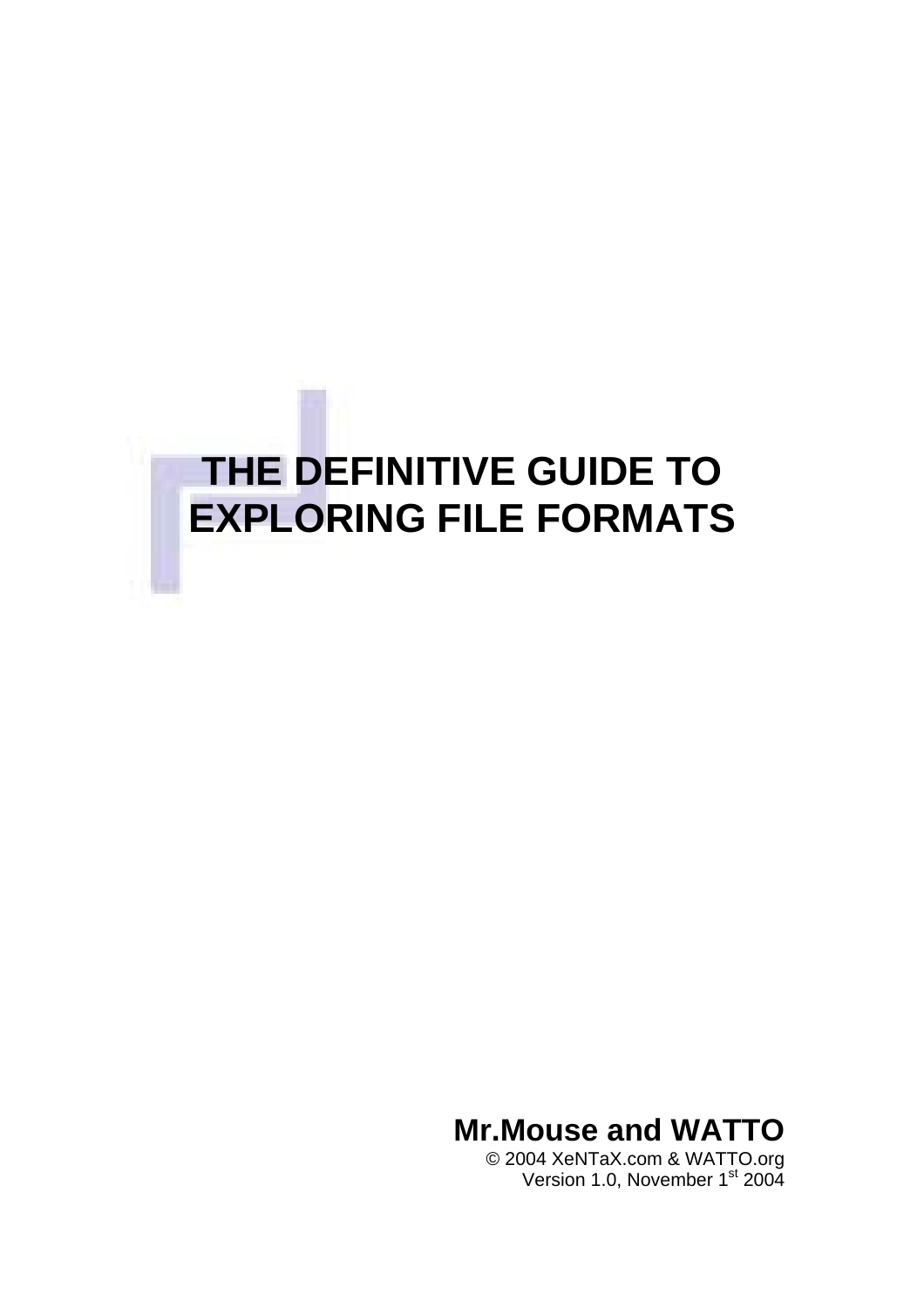#### <span id="page-1-0"></span> $1.$ **Table of Contents**

| 1. |                                                                       |  |
|----|-----------------------------------------------------------------------|--|
| 2. |                                                                       |  |
|    |                                                                       |  |
|    |                                                                       |  |
| 3. |                                                                       |  |
|    |                                                                       |  |
|    |                                                                       |  |
| 4. | Terms, Definitions, and Data Structures 10                            |  |
|    |                                                                       |  |
|    |                                                                       |  |
|    |                                                                       |  |
|    |                                                                       |  |
|    |                                                                       |  |
|    |                                                                       |  |
|    |                                                                       |  |
|    |                                                                       |  |
|    |                                                                       |  |
|    |                                                                       |  |
|    |                                                                       |  |
|    |                                                                       |  |
| 5. |                                                                       |  |
|    |                                                                       |  |
|    |                                                                       |  |
|    |                                                                       |  |
|    |                                                                       |  |
|    |                                                                       |  |
| 6. |                                                                       |  |
|    |                                                                       |  |
|    |                                                                       |  |
|    |                                                                       |  |
|    |                                                                       |  |
| 7. |                                                                       |  |
|    |                                                                       |  |
|    | XOR.                                                                  |  |
|    |                                                                       |  |
|    |                                                                       |  |
|    |                                                                       |  |
|    |                                                                       |  |
|    |                                                                       |  |
|    |                                                                       |  |
| 8. |                                                                       |  |
|    |                                                                       |  |
| 9. |                                                                       |  |
|    |                                                                       |  |
|    | B. American Standard Code for Information Interchange (ASCII) Table57 |  |
|    |                                                                       |  |
|    |                                                                       |  |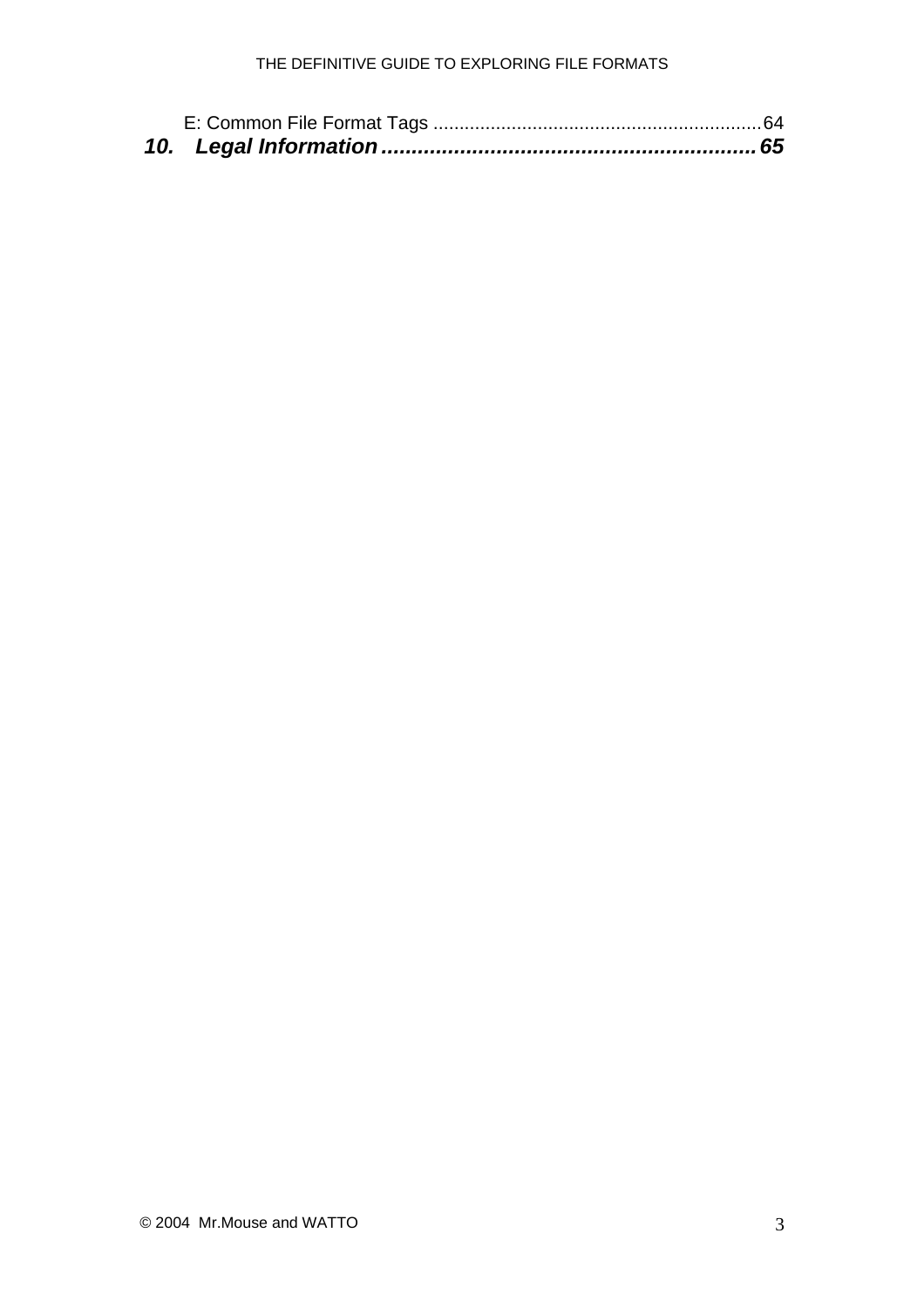### <span id="page-3-0"></span>**2. Introduction**

Computer games are vast and many, however most computer games have something in common – they need a place to store all their important files like images, movies, and sounds. To do this, computer game developers typically store their data into a big archive file.

There are many reasons for storing all your data files in one big archive, some reasons include reducing the number of files on a CD, hiding the data files to stop people hacking the game, and so that all data files can be accessed using a single data stream.

However, the bad news for gamers is that there are almost as many different archives as there are different computer games – every game developer creates their own archive formats, and they even change their formats between games or departments in the company.

This brings us to the focus of the tutorial – how to explore the archives and grab the files from within them. This tutorial will attempt to make it easy for anyone to explore a new format, with the aim of promoting game modifications and enhancements by the community.

In the following pages, we will discuss the terms Game Resource Archives (*GRAs*) and Game Resource Archive Formats (*GRAFs*), common data types, and other definitions. From there, we will explain the fundamentals of cracking a file format, including the tools you use, and the patterns to look out for.

Thanks for reading our guide; we wish you the best of luck in your exploration**.**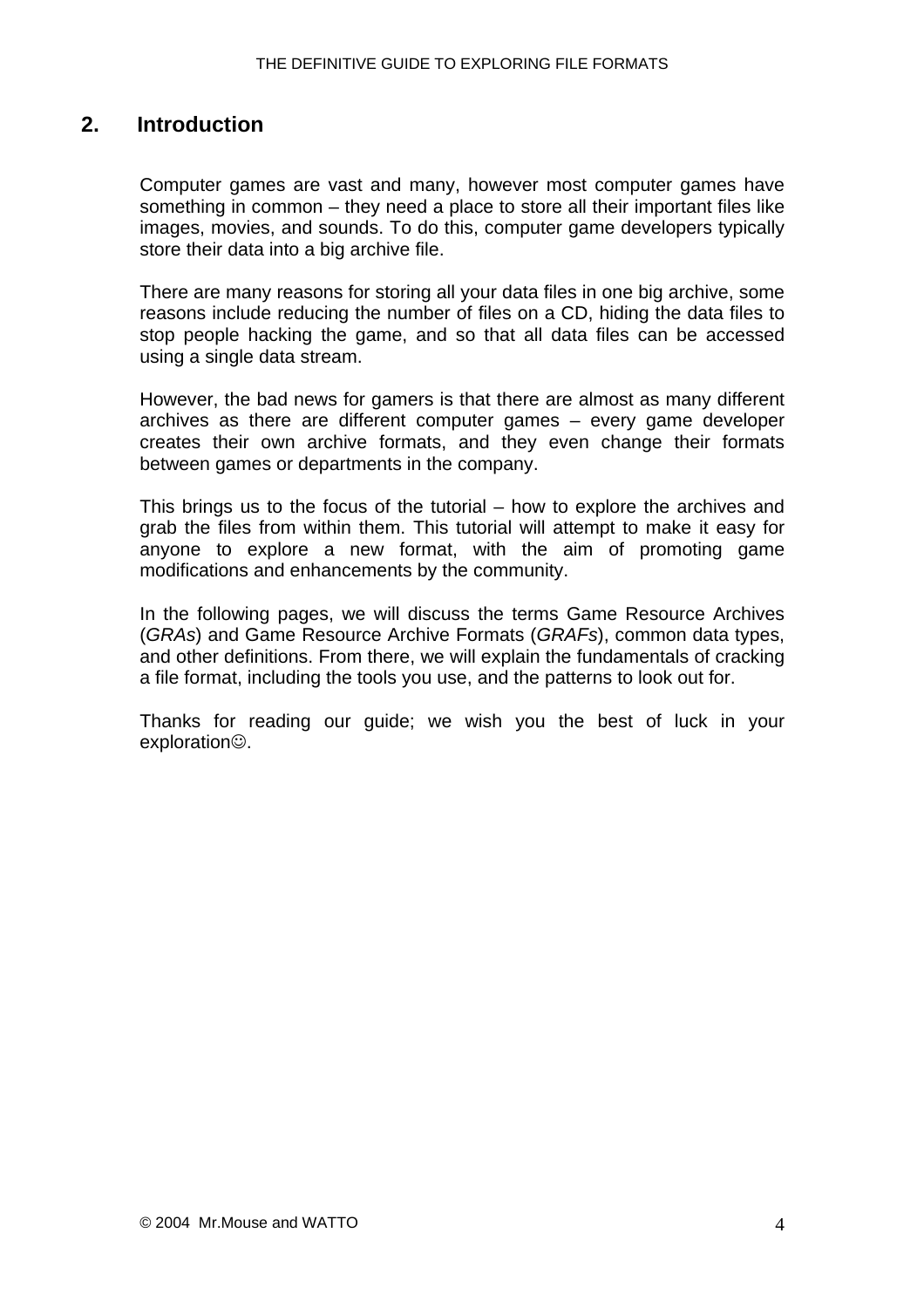#### <span id="page-4-0"></span>**What is a GRA?**

We should start this off by defining the definition of an archive. An archive is a file that usually stores many small individual data files inside it. The most wellknown archive format that you will be familiar with is \*.zip archive, which you should recognise as a way to package many files together into a single file.

A GRA (*Game Resource Archive*) defines an archive that is used by a specific *game,* and contains resource or data files that are used within the game, such as images, sounds, scripts, and text.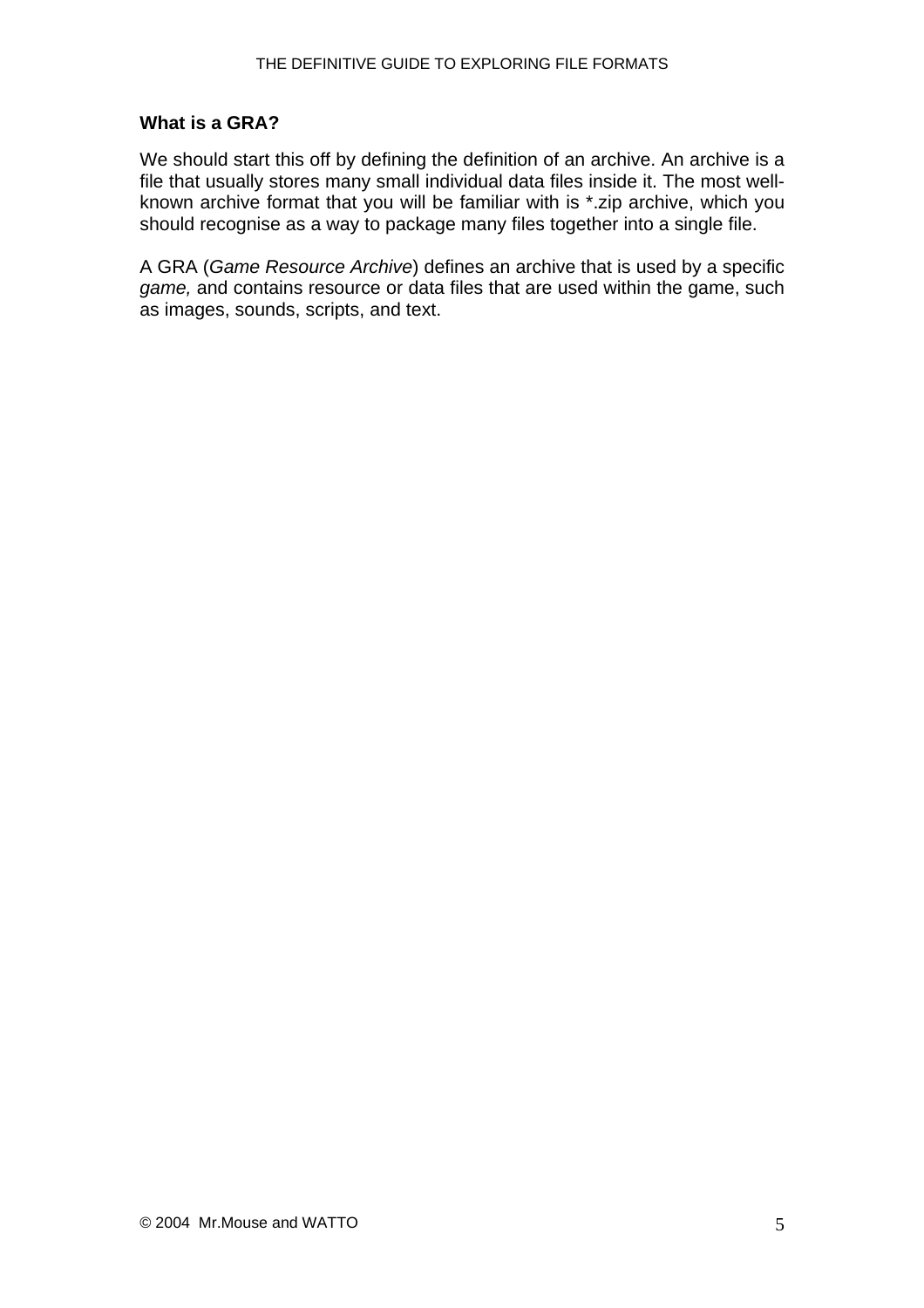#### <span id="page-5-0"></span>**What is a GRAF?**

GRAF (*Game Resource Archive Format*) describes the way a game archive is constructed, and in particular, how and where the files are found within the archive. These formats usually differ for each individual game, however occasionally a game developer will stick with a particular format for a few games of the same vintage.

Programmers usually define their GRAFs according to the needs and structure of the game itself, i.e. the game engine. A common principle, however, is to use a format that can be quickly and easily be opened by the game, even though the files in the archive may be different types. For example, different levels in a game need different sounds and textures, so often the sounds and images for each level are packaged into the same archive, even though clearly images and sounds are handled differently.

In addition, the actual resources used in a game change frequently as the game is being developed. To make it easy for the game to adapt to the changes, the archive format is structured to be 'universal' in their approach of storing files. In simpler terms, the archive needs to provide the game engine with a common and recognisable pattern of resource files, and a list of the files that the GRA archive contains.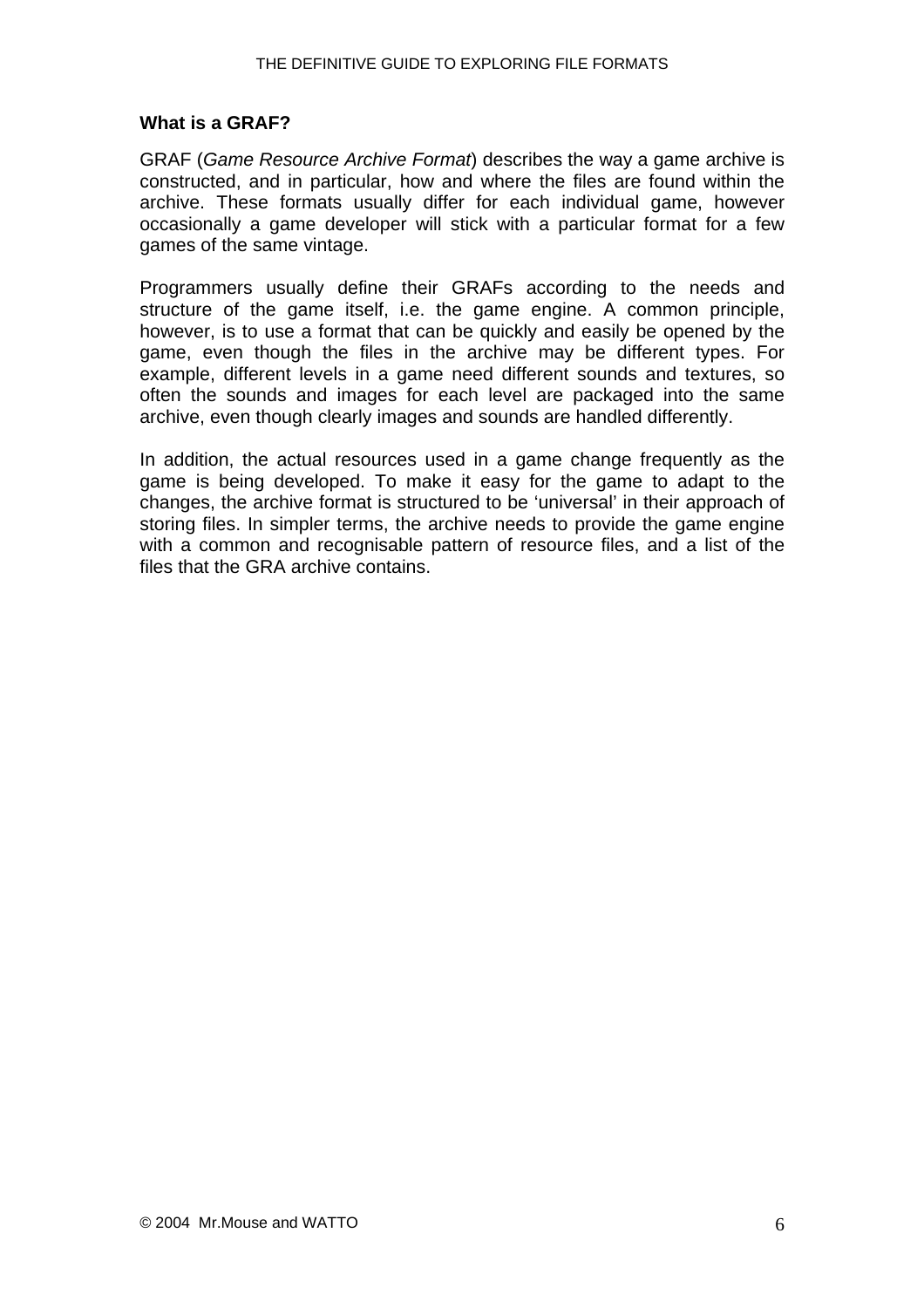## <span id="page-6-0"></span>**3. Tools**

#### **Hex Editors**

Hex editors are the standard class of program that you use if you wish to crack the formats of a newly encountered game.

The generic hex editor displays the contents of any file in a similar way that a piece of text in a word processor would be shown to you: from left to right, line by line, all the way down to the last character. However a hex editor differs from a word processor in that it shows the file as hexadecimal numbers rather than letters.

There are many hex editors available for free download over the Internet, however the one that we can fully recommend is Hex Workshop from [Breakpoint Software.](http://www.bpsoft.com/) Hex Workshop will be the editor used in all the screenshots, and the one used in the examples. Hex Workshop includes some handy little functions, which is partly the reason why we recommend it, such as an easy to use hexadecimal calculator, lists of all data types that are at the current location of your cursor, bookmarking, and colour mapping.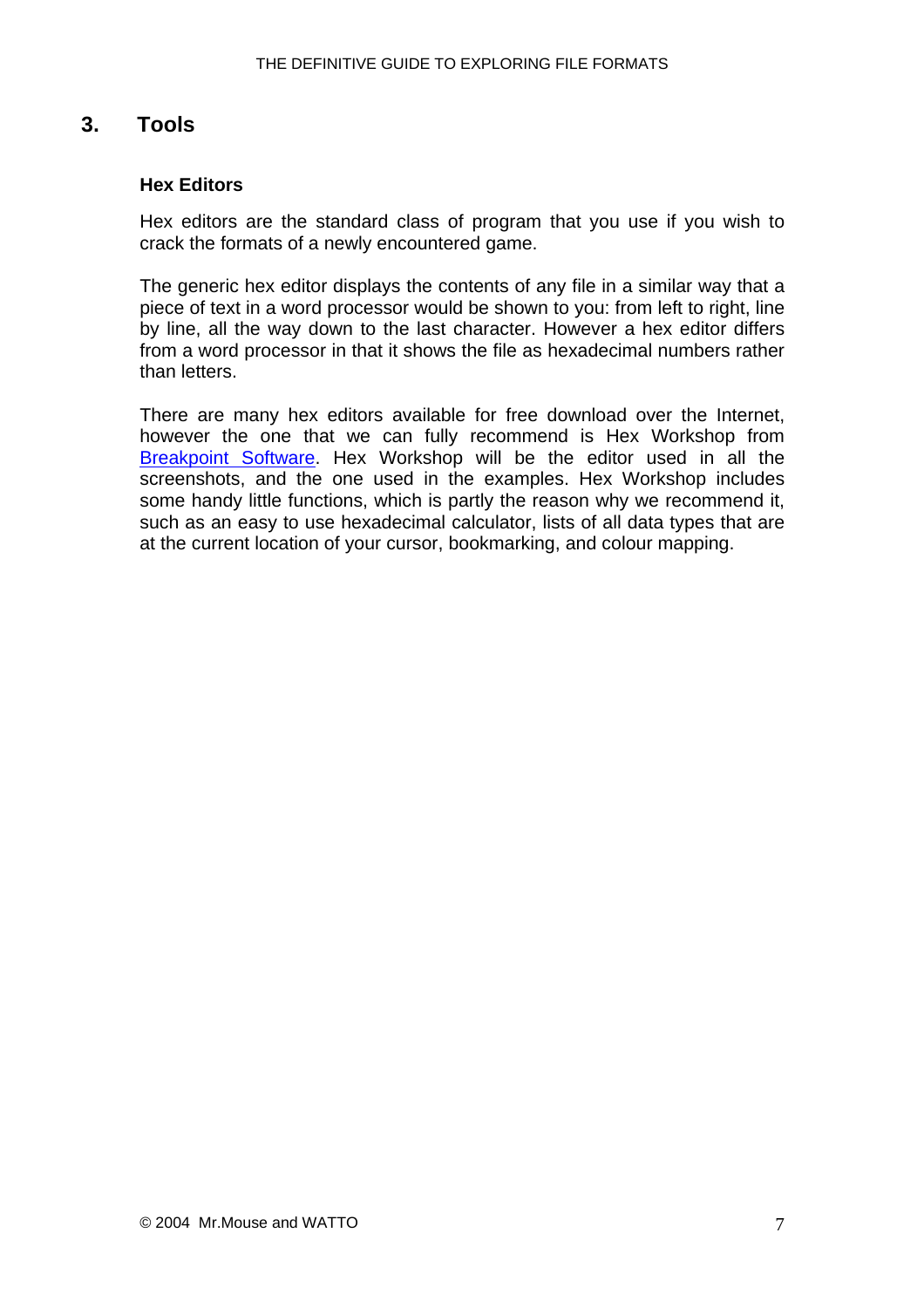#### <span id="page-7-0"></span>**Hex Workshop**

Examine [Figure 1](#page-0-0) carefully, as it shows the hex editor that will be used throughout this guide, Hex Workshop. After installation you can either start it and open any file you want using the File menu, alternatively (and this you will do most of the time) you can select to open files from the context menu in Windows Explorer. To do that, right click on any file in Explorer and select "Hex edit with Hex Workshop".

Once you have opened a file, you will be presented with a similar view of the file content as depicted in Figure 1. You can examine the file's hexadecimal interpretation (A), or ASCII interpretation of the same bytes (B). The table to the far left shows the offsets of the lines shown. As you can see, we have just opened one of Doom 3's PK4 files. We will later see that these are actually ZIP files. For now, you can see the file starts with the characters "PK". In this case, it is actually an ID tag that is used in all ZIP archives. PK stands for Phillip Katz, the author of the ZIP compression technique, who died at the age of 37 due to fatal effects of alcoholism in April 2000. The current cursor position is at offset 18 (see figure) and the Data Interpreter (C) shows the relative value at this file position. You can see it shows different data types (see [Chapter 4](#page-9-0)) ranging from bytes to strings to binary values using the byte sequence starting at this offset. In the Figure, we have colour mapped and bookmarked (D) some areas of our interest. You can select any range of bytes in the file and *bookmark* or *colour map* it. Simply drag the cursor along your area of interest holding the left mouse button and right click the highlighted area to show the context menu from where you select the options. When you bookmark it, you can choose how the bookmark should be interpreted (*value*), and give a *description*. The bookmarks will be shown with their *offset* in the file and the size in bytes (*length*). This is a handy feature as you can click on any bookmark to quickly switch to that offset. When you leave Hex Workshop it will ask you if you want to save your colour map or bookmarks. Later, you can load these regardless of the file you have opened. Thus, if you have solved the puzzle of a GRAF, you can apply the bookmarks and colour mapping to other files that you expect to have the same format.

Hex Workshop has another handy *GoTo* method, which you too can access from the context menu. There are a number of options. With the basic GoTo option you can type in an address (offset) in the file you wish to go to. Two more powerful options are accessed by selecting a range of bytes (preferably one that you expect to represent an [offset value](#page-19-0)) and then right clicking it. You can then either GoTo the value of your selected range or GoTo that the address of your value plus the current offset of your variable.

For instance, suppose you expect a [4-byte value](#page-13-0) (i.e. 32-bit) at offset 4 to represent the offset of a resource in a GRA. You can then opt to select the 4 bytes from this position (i.e. byte 4, 5, 6, and 7) and jump to the location in the file this 32-bit number points to. On the other hand, it might be that your file has an ID tag ([GRAIS](#page-20-0)) of 4 bytes (i.e. bytes 0-3, see also [offsets](#page-19-0)) and the GRAF does not count the 4 bytes of this tag when referring to offsets of resources. Thus the number you are labelling as an offset may in fact be a *relative offset*, meaning that it is relative to some other offset (in this case the offset where the GRAIS ends). You can easily jump to this relative location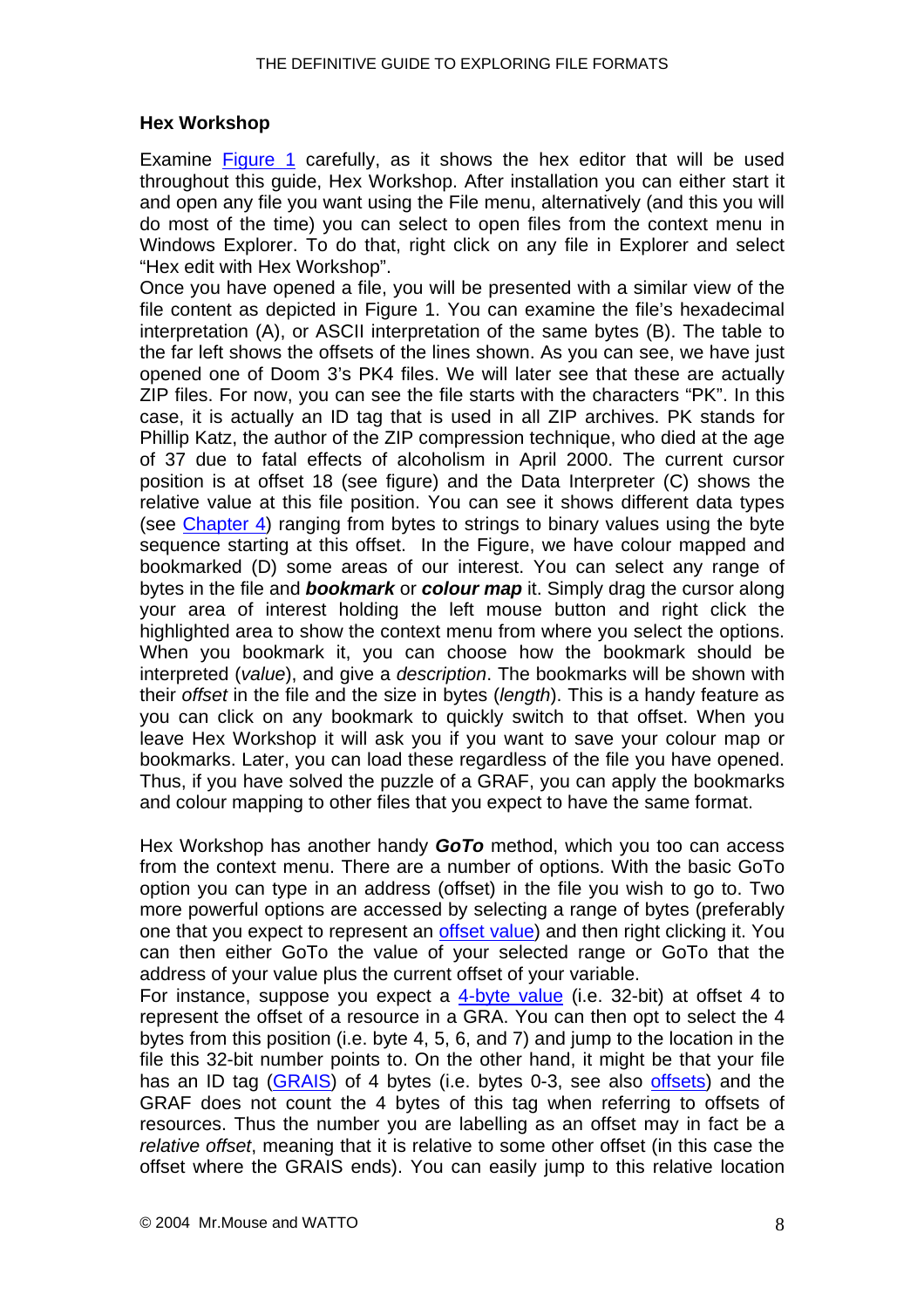with Hex Workshop, as the other GoTo option you are offered is to jump to the location your value depicts + the offset of the currently selected area. You can see that this program can come in very handy indeed if you are looking to unravel the puzzle of new archive formats.



**Figure 1. Layout of Hex Workshop**. A. Hexadecimal representation of file content in sequential byte order. B. ASCII interpretation of file content. C. Interpretation of data at current cursor position. D. User window showing bookmarked areas in the file and the description given to these areas by the user.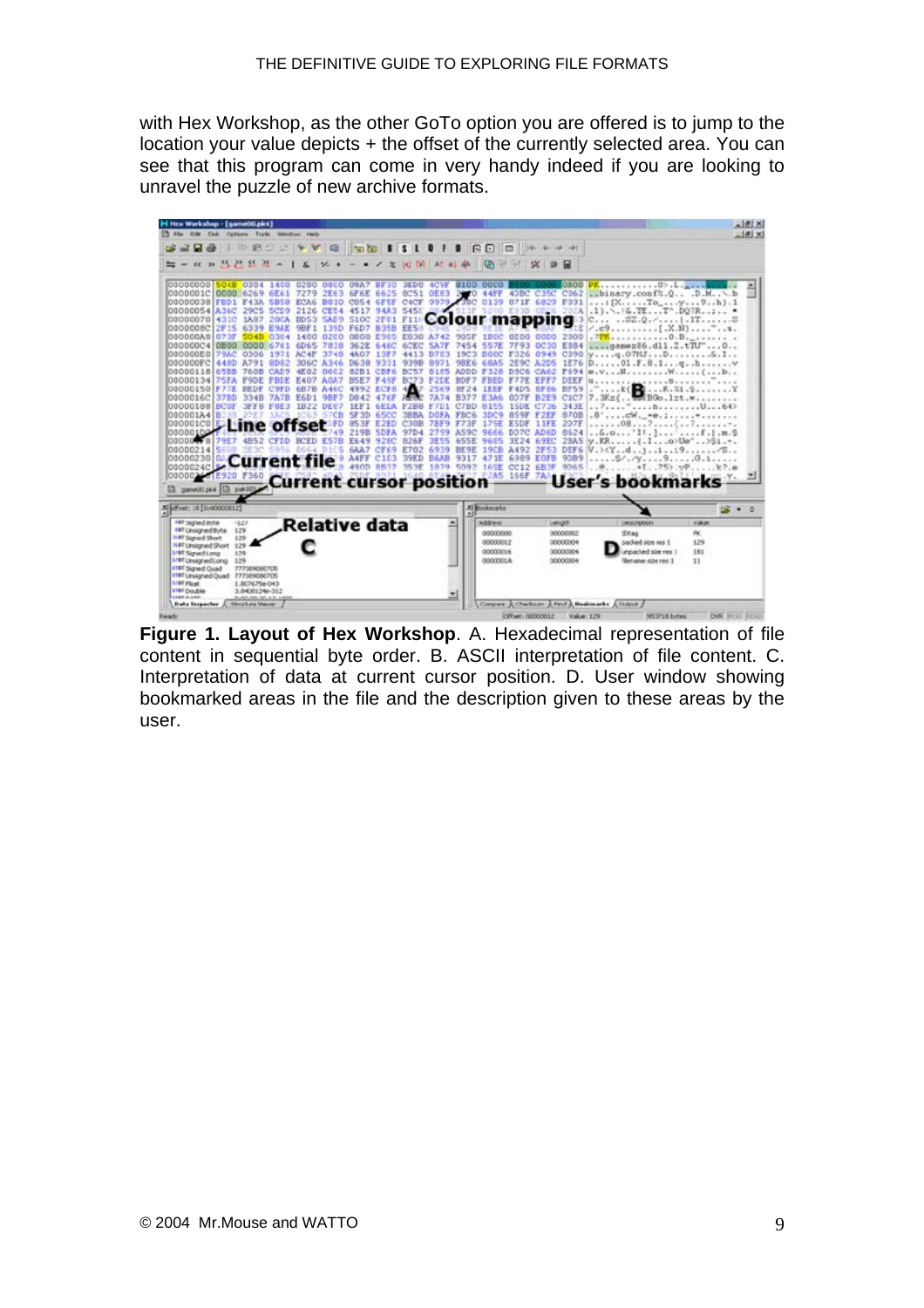### <span id="page-9-0"></span>**4. Terms, Definitions, and Data Structures**

To understand the patterns and construction or archives, we must first introduce the concept of data structures.

#### **Files**

Files are typically dealt with as a series of bytes stored one after the other, and when combined form a representation of a piece of data. If you have a file that is 12 bytes in size, it indicates that the file contains 12 single bytes that can be read in a certain way to represent a value. File sizes start off at the preliminary byte, followed by kilobytes (KB, 1024 bytes) and megabytes (MB) that are generic terms representing thousands and millions of bytes respectively.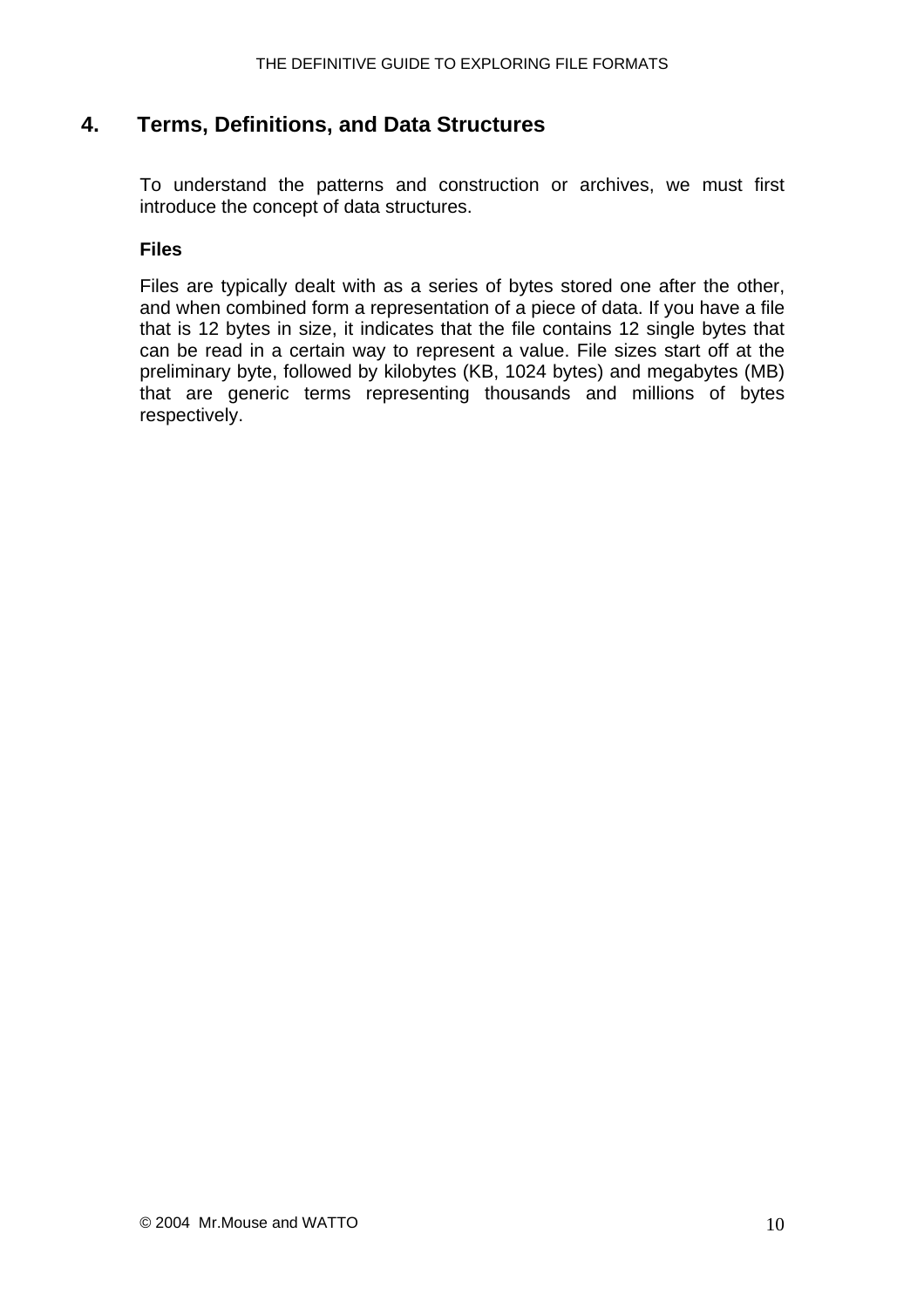#### <span id="page-10-0"></span>**Bits**

When we talk about the basic structure of a file, we typically think in terms of bytes. However, the actual underlying file structure, at its absolute simplest, is a sequence of bits or binary values, but we usually don't deal with this level of representation too often because binary values don't represent anything meaningful in their singular state – they need to be grouped into sets of 8 bits to become a valid representation of data.

A bit, or binary value, is the language of a computer, and thus the underlying structure of everything readable by a computer. A bit only has 2 possible values  $-1$  or  $0$  – thus it is obvious why they are limited in what they represent. However, when we take groups of bits and join them together, their values couple together into larger numbers that hold greater value.

The number of grouped bits needed to represent basic data is 8 bits, more commonly known as a byte. A byte can hold any value between 0 and 255, much more than the 2 possible combinations available to a bit.

So how do coupled bits represent a larger numerical value such as that of a byte? This is achieved quite easily by referring to each of the 8 bits as an increasing power of 2. If we take a look at a single bit, we can think of it as having either the value 1x2<sup>0</sup> or 0x2<sup>0</sup> – thus giving us the values 1 or 0. If we add a bit to the left, the power of the new bit is either  $1x2<sup>1</sup>$  or  $0x2<sup>1</sup>$  – either 2 or 0. By adding the values of these 2 bits together, you should be able to see that all possible combinations will give us the values 0, 1, 2, or 3. This is shown in the table below.

| Bit 1 (2) | Bit 0 $(2^0)$ | Value                   |
|-----------|---------------|-------------------------|
|           |               | $0 (0x21 + 0x20)$       |
|           |               | $\sqrt{1(0x^2 + 1x^2)}$ |
|           |               | $2(1x2^{1} + 0x2^{0})$  |
|           |               | $3(1x2^{1} + 1x2^{0})$  |

If we continue this pattern for the remaining 6 bits (to make a total of 8 bits ie 1 byte) then we can provide powers up to  $2^7$ , and thus if all 8 bits had the value 1 and we added them together, we would end up with the number 255. [Appendix A](#page-52-0) shows all possible values of a byte, and the 8 bits used to create the value.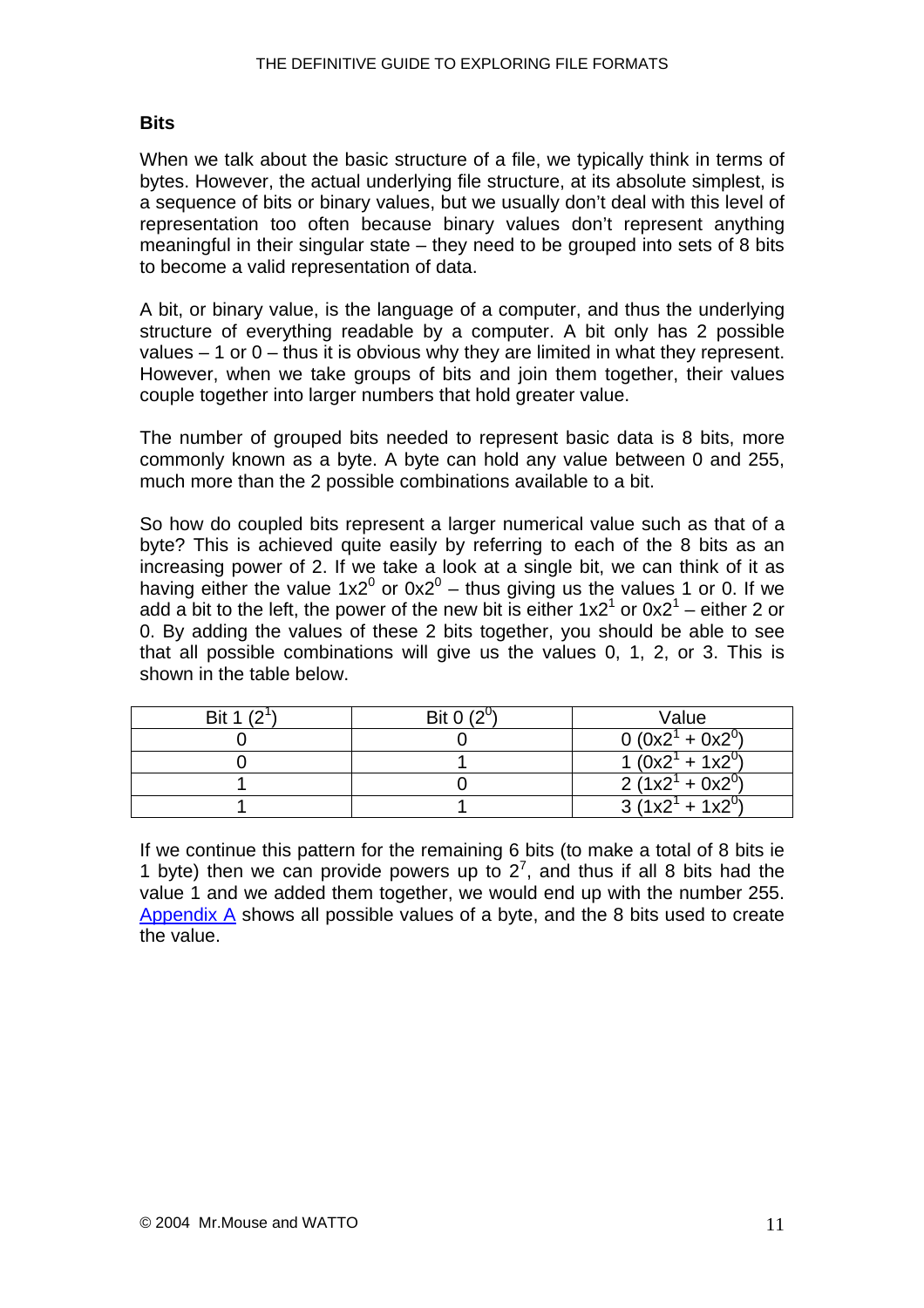#### <span id="page-11-0"></span>**Bytes**

As described above, a byte is composed of 8 bits, and can thus contain a value between 0 and 255. When you open a file in a hex editor, each value you see represents a single byte value. You will probably not see numbers between 0 and 255 representing the bytes in a file; rather you will most probably see hexadecimal representations of the values, ranging from 00 to FF. For an explanation of hexadecimal numbering, see the **Hexadecimal** [Numbering](#page-15-0) section below.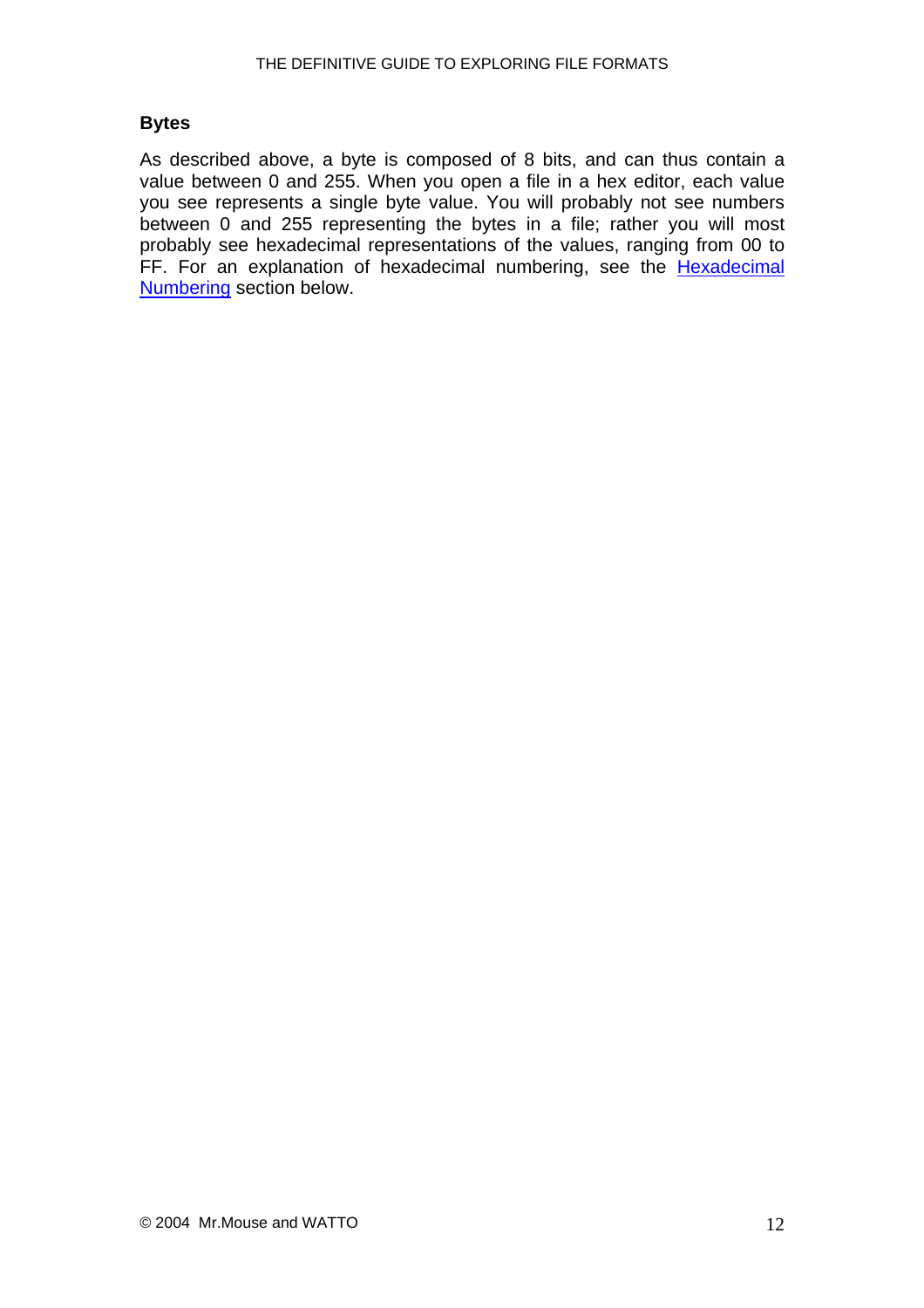#### <span id="page-12-0"></span>**16-bit (2-byte) numbers**

From this point forward, we need to be careful what we call each of these data types. Why? Because each programming language uses different names for the same values.

A 16-bit value is commonly known in older programming languages (C++ or earlier) as a word or an Integer. Newer programming languages, such as Java and the .NET languages, call it a Short.

A 16-bit number is just as the name suggests, a number created by 16 bits in a row. To determine the value of the 16-bit number, we follow the same process as when we wanted to get the value of a byte.

Each of the 16 bits that make up the 16-bit number represents a power of 2 – the leftmost bit represents 2<sup>15</sup> and the rightmost bit 2<sup>0</sup>. Just as with bytes, we just go through each bit and calculate the *bitvalue x power*.

An example – lets say we have the following 16 bits… 101111000001100

Working from left to right, we get the value…  $1x2^{15} + 0x2^{14} + 1x2^{13} + 1x2^{12} + 1x2^{11} + 1x2^{10} + 0x2^9 + ... + 0x2^1 + 0x2^0$ 

If you work this out, you should end up with the number 24076.

If all 16 bits had the value 1, you would end up with the number 65535  $$ therefore the value of a 16-bit number ranges between 0 and 65535.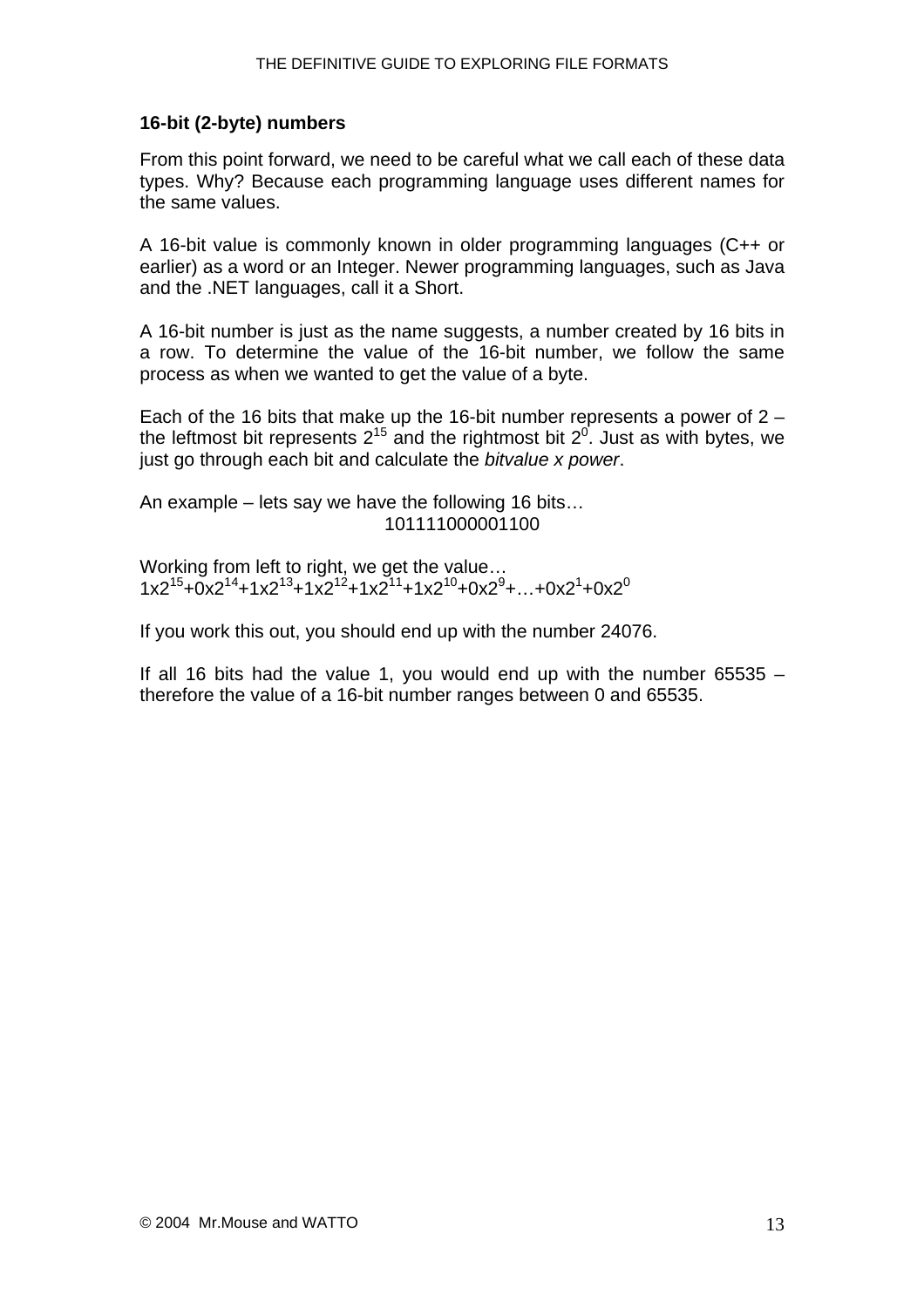#### <span id="page-13-0"></span>**32-bit (4-byte) numbers**

If you have been following us so far, you should be able to see just how you would calculate the value of a 32-bit number. A 32-bit number uses 32 bits to represent it, and therefore has a value between 0 and 4294967295. This is a very large range, and thus is the reason why most values used in archives are stored in groups of 32-bits.

A 32-bit number in older programming languages is known as a dword or a Long. In newer languages, this is known as an Integer.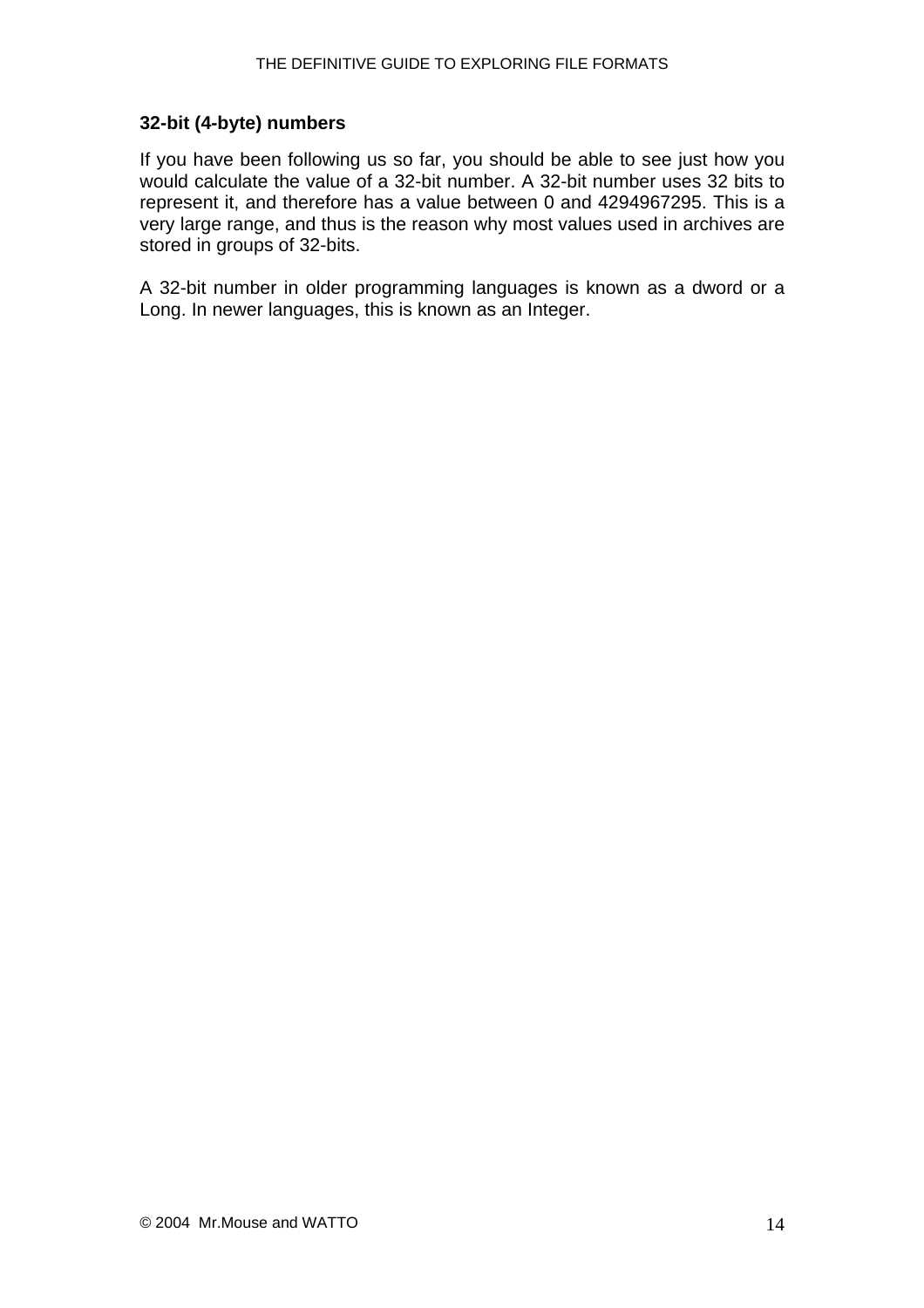#### <span id="page-14-0"></span>**64-bit (8-byte) numbers**

As with the previous example, this is a number represented by 64 bits, and thus can contain any value between 0 and a massive 18446744073709551615. However, they can also represent floating-point numbers. These range in value from -1.79769313486232E308 to -4.94065645841247E-324 for negative values and from 4.94065645841247E-324 to 1.79769313486232E308 for positive values. These numbers are very rarely used in GRAs, but will be becoming more popular as things like 64-bit processors take off. Programming languages can refer to these as Longs, Doubles and even Floats.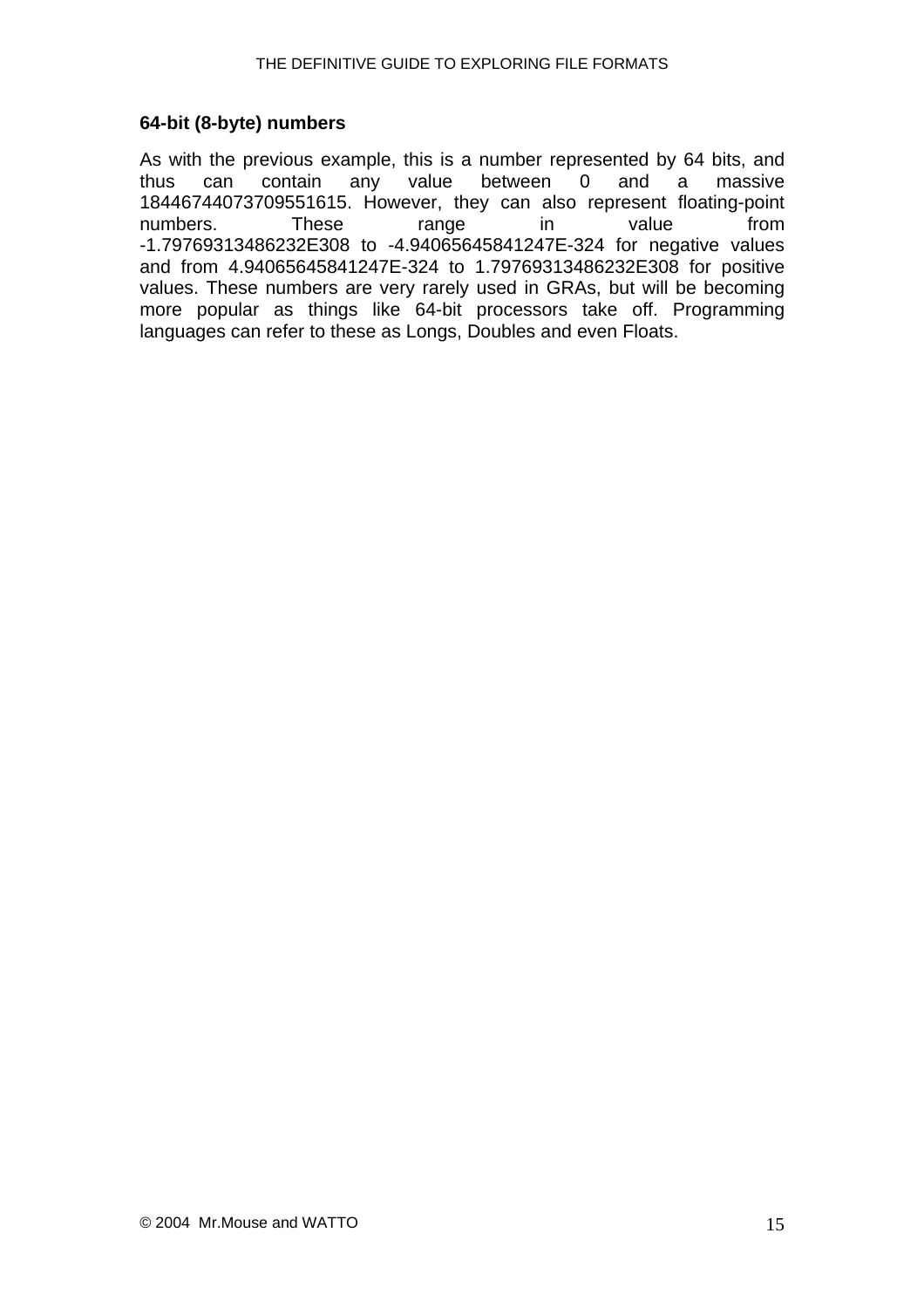#### <span id="page-15-0"></span>**Strings**

One of the most common tasks performed on a computer is word processing, so naturally we need some way of representing text in a document. A piece of text in a document is called a String, which more formally means a sequence of characters.

Although there are many languages in the world, and Spanish being the most spoken Latin based language, in Informatics the first Latin language used in the Western world is English. The English script consists of 52 letters (upper and lower case), 10 numbers, and about 30 symbols. Seeing as though this adds up to about 92, it seems quite logical that we can represent text as binary values in a byte (remembering a byte supports up to 255 different numbers). This is exactly what happens when you open a text document in a word processor – the word processor reads the bytes of the file and represents each byte value as a character.

For example, when the word processor reads a byte with value 65, it displays the letter 'A'. The byte value 100 represents the letter 'd'. You can then see that each byte value between 0 and 255 represents a letter, number, or symbol in the English alphabet. It is for this reason that if you open a non-text file in a word processor, you will see a lot of different letters and symbols – the word processor is displaying each byte as if it is a letter – because it simply doesn't know that it isn't a text file.

A character, therefore, is an 8-bit number that is represented as a readable English symbol. A group of characters written in sequence is known as a String, but only if it is intended to be read as English – if you see a group of English letters in a file that doesn't make any sense, it may not be a String. Caution should be taken when discarding a string of characters. Nowadays many different countries sell mainstream programs, and more often than not you will find pieces of text that are in a different language. What could seem to the English speaking as gibberish might clearly be another language. For instance, these characters may represent oriental characters that will be translated into the right script if you have the software support. Japanese software is well-known and it is evident that they use their own language to describe files or events in their archives. Likewise, many titles come from Europe, so the strings could be in Russian, Finnish, German, Hungarian and so forth.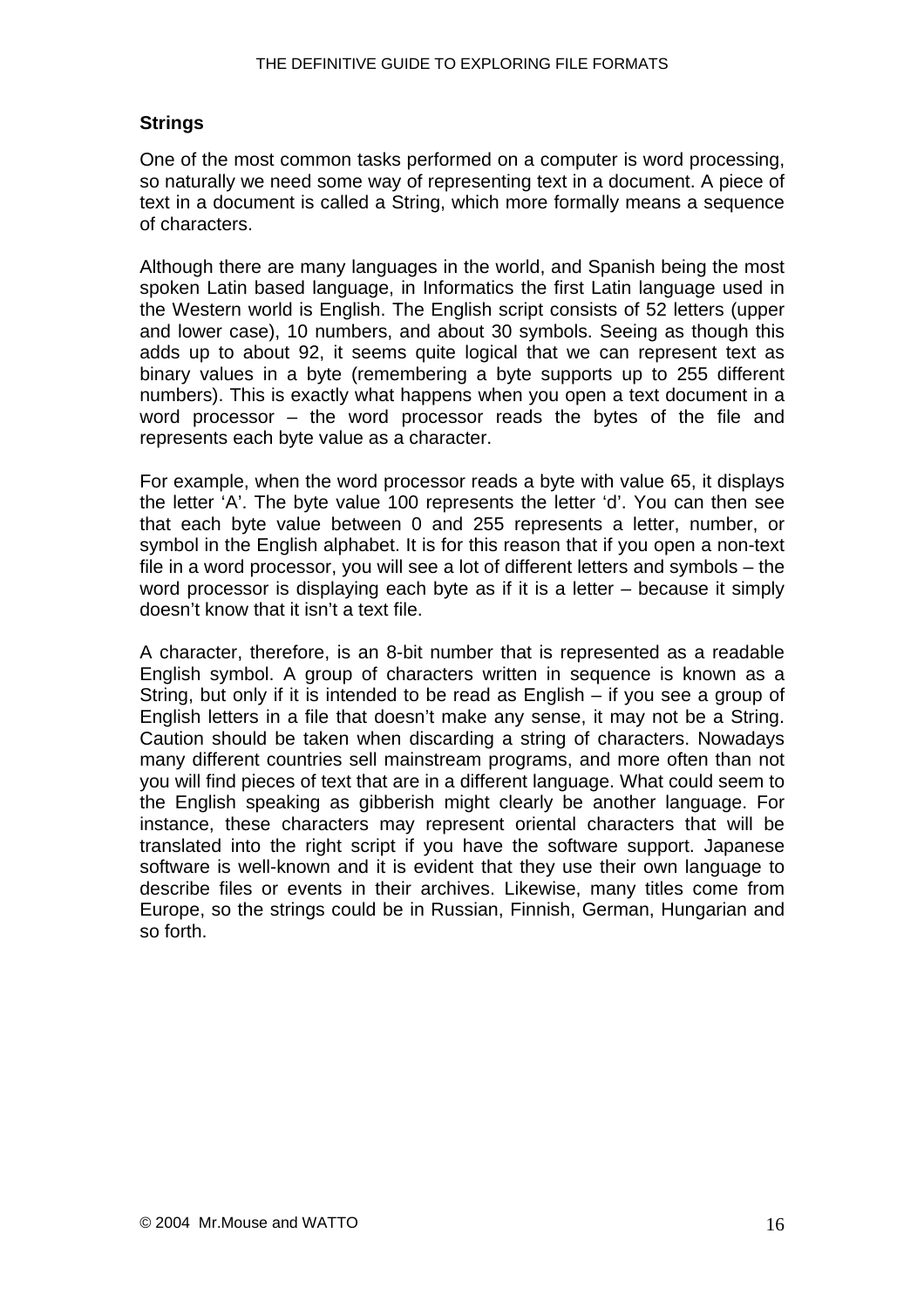#### <span id="page-16-0"></span>**Hexadecimal Numbering**

Hexadecimal numbering represents a byte value in a convenient and compact way, and is the most common form of numbering used in a hex editor.

Recall that a byte can contain a value between 0 and 256. To write this number in hexadecimal, we split the number into 2 values, each representing a power of 16, much like binary numbers represent powers of 2.

Because we are talking about powers greater than 10, we need to add in some additional symbols to represent the numbers 10 through 15 with a single character. To do this, we use the letters A through F to represent the numbers 10 through 15. So, the letter C in hexadecimal represents the number 12.

Now how do we write a number in power 16? As mentioned earlier, the byte value is split up into 2, with the first number representing  $16<sup>1</sup>$  and the second number representing 16 $^0$ . You may notice that this is similar to the way bits are joined together to form larger numbers.

The second number of the pair can take any value between 0 and 16 (labelled 0 through F), where the value represents *number x 16<sup>0</sup>*. So, if the second number was 6, it would represent the number  $6x16^0$  -the value 6. If the second number was B, it would similarly represent the value  $11x16^0$  – the value 11.

The first number of the pair represents the value *number x 16<sup>1</sup>* . So, if the first number was 2, it would represent the value  $2x16<sup>1</sup>$  – the value 32.

Let's look at a full example now. If we are given the hexadecimal value 1F, what does it represent? The number 1 means 1x16<sup>1</sup> and the F means 15x16<sup>0</sup>. Added together, we get 16+15, the value 31. Similarly, the hexadecimal number E3 represents *14x16<sup>1</sup> +3x160* , the number 227.

It should be clear to you now that we can represent a byte (values 0 through 255) in the hexadecimal number system using the values 00 through FF. Here we print hexadecimals as *&h* <value>.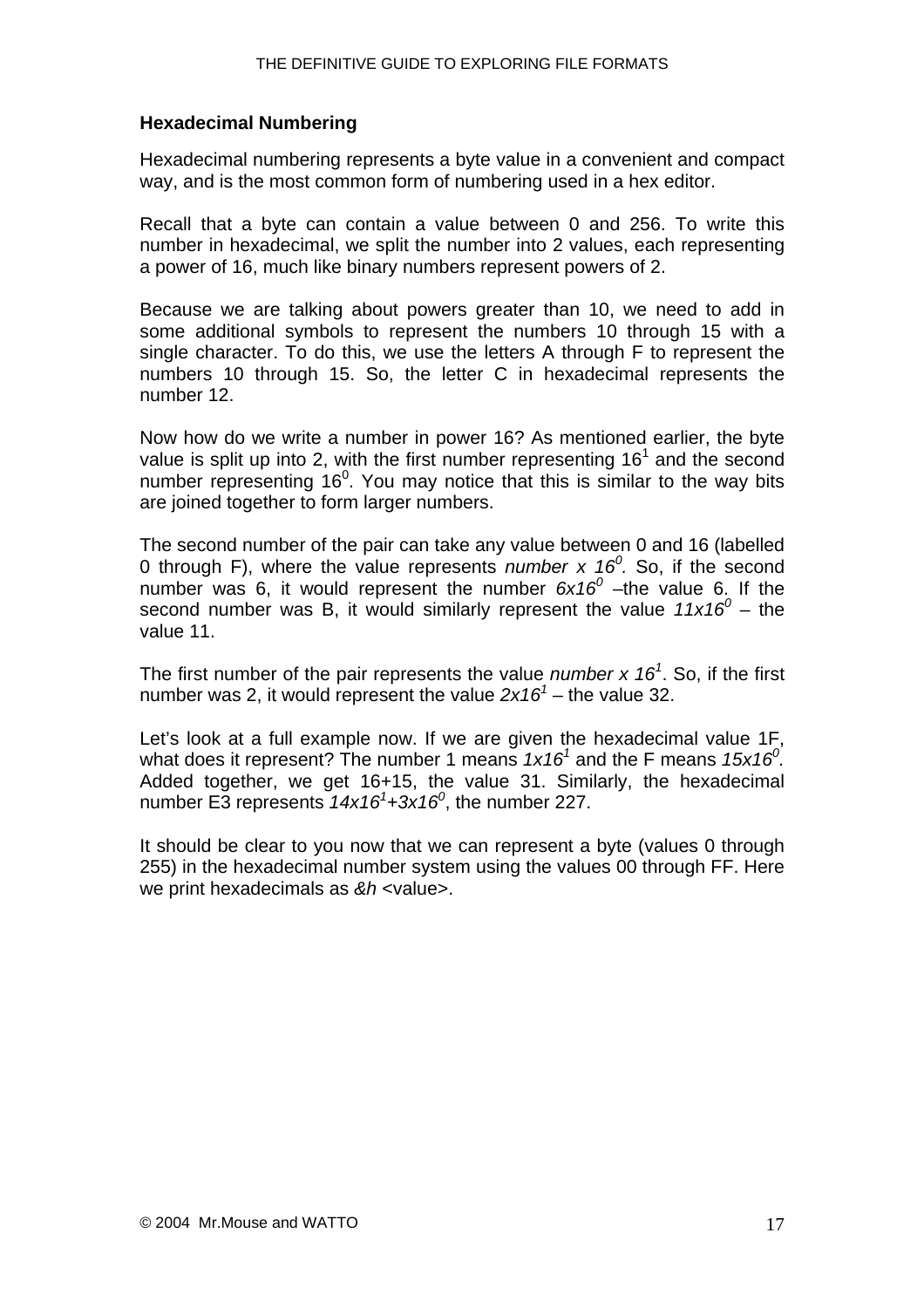#### <span id="page-17-0"></span>**Signed and Unsigned Numbers**

So by now you are clear as to how numbers are stored in files, and even how strings are stored, but what about negative numbers? Luckily, negative numbers are really easy.

There are only 2 possible classes of numbers used here – either positive or negative. This maps perfectly with a single bit of value 0 or 1 respectively.

Rather than add an extra bit to a number, we take the bit with the highest value and interpret it as a positive or negative sign rather than contributing to the number. For example, in an 8-bit number, you would count all the bits from  $2^0$  to  $2^6$ , and the value of the  $2^7$  bit will determine whether the value it positive or negative. You should note that because the highest bit is being used for another purpose, it cannot be used as part of the number itself. This effectively cuts the possible values of the number in half. In our example, you would normally be able to have any value between 0 and 255; however with the negative bit we now have numbers between -127 and 127. Also note that 0 and -0 both indicate the number 0.

Here we need to introduce a way of knowing whether a number will be positive-only, or a positive/negative number. We therefore use the term *signed* to indicate that the highest bit is used as a sign, or the term *unsigned* indicating the number is positive. Therefore, if you are told a 16-bit number is unsigned, you will know the number ranges between 0 and 65535. However, if it was a signed 16-bit number, it would range between –32767 and 32767.

Note that for archives, it is very rare that you would need to use signed numbers. Unless mentioned, you should assume all numbers used in archives and in this document are unsigned.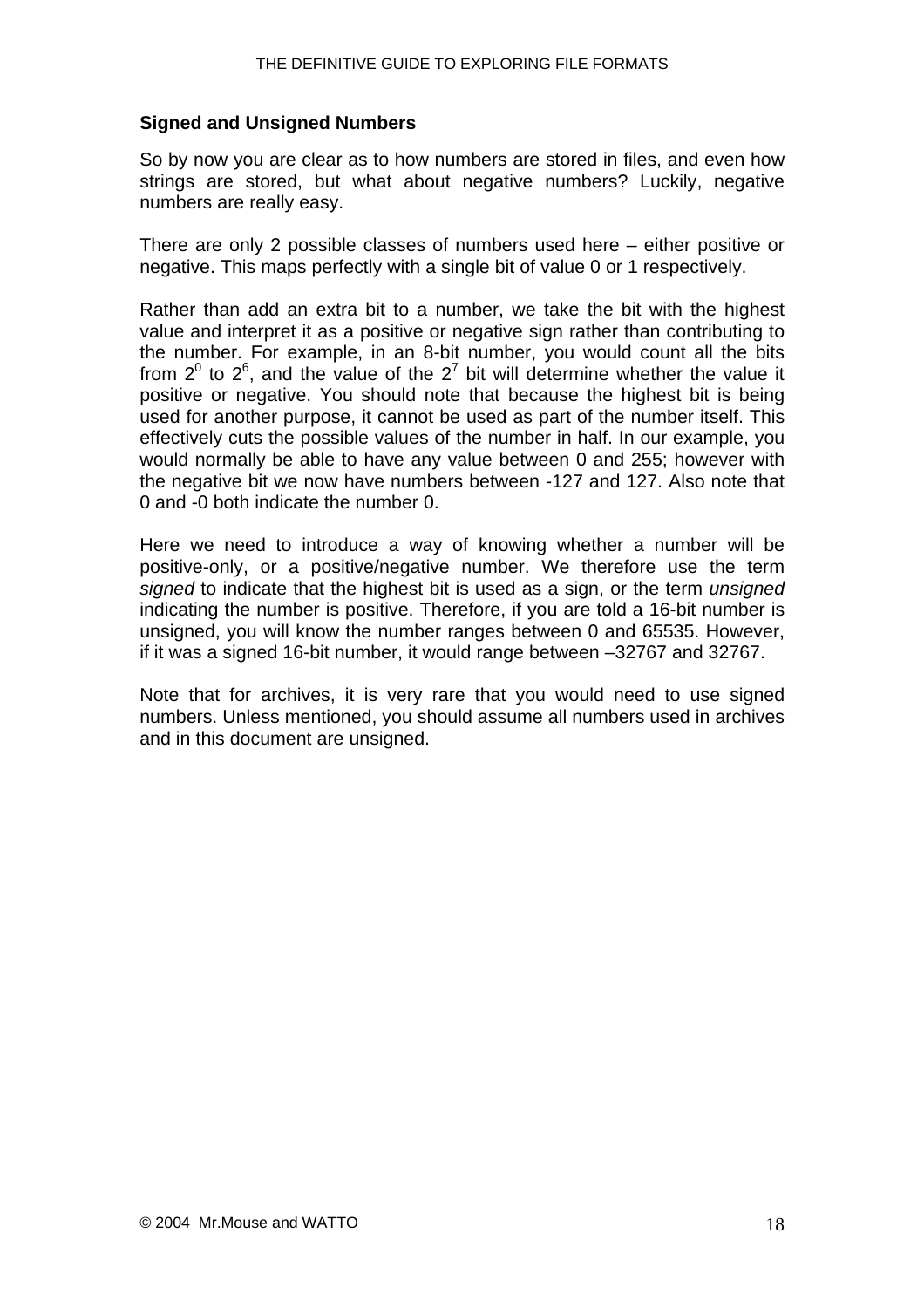#### <span id="page-18-0"></span>**Big-Endian and Little-Endian**

If you paid close attention, you would have noticed that whenever we calculate a number, the bit with the highest value was always on the left, and the lowest value on the right. This is regarded as almost a standard today amongst PC users, however some files, programs, and computer systems decided it was better to read it the other way around (ie right-to-left instead of left-to-right). So once again, we need to define some terms so that people know what order we are talking about.

Little-Endian order is the one we will be using in this document, and unless stated specifically you should assume that Little-Endian order is used in any file. The alternate is Big-Endian ordering.

So let's see an example. Take the following stream or 8 bits

#### 10001110

If you have been following the document so far, you would quickly calculate the value of this 8-bit number as being

$$
1x2^{7} + 0x2^{6} + ... + 1x2^{1} + 0x2^{0} = 142
$$

This is an example of Little-Endian ordering. However, in Big-Endian ordering we need to read the number in the opposite direction

 $1 \times 2^{0} + 0 \times 2^{1} + ... + 1 \times 2^{6} + 0 \times 2^{7} = 113$ 

It is always important to read the numbers in the correct order, otherwise you will end up with numbers that are meaningless and incorrect. As mentioned, if you don't know which order to use, assume Little-Endian ordering. We will use Little-Endian order for all examples in this document.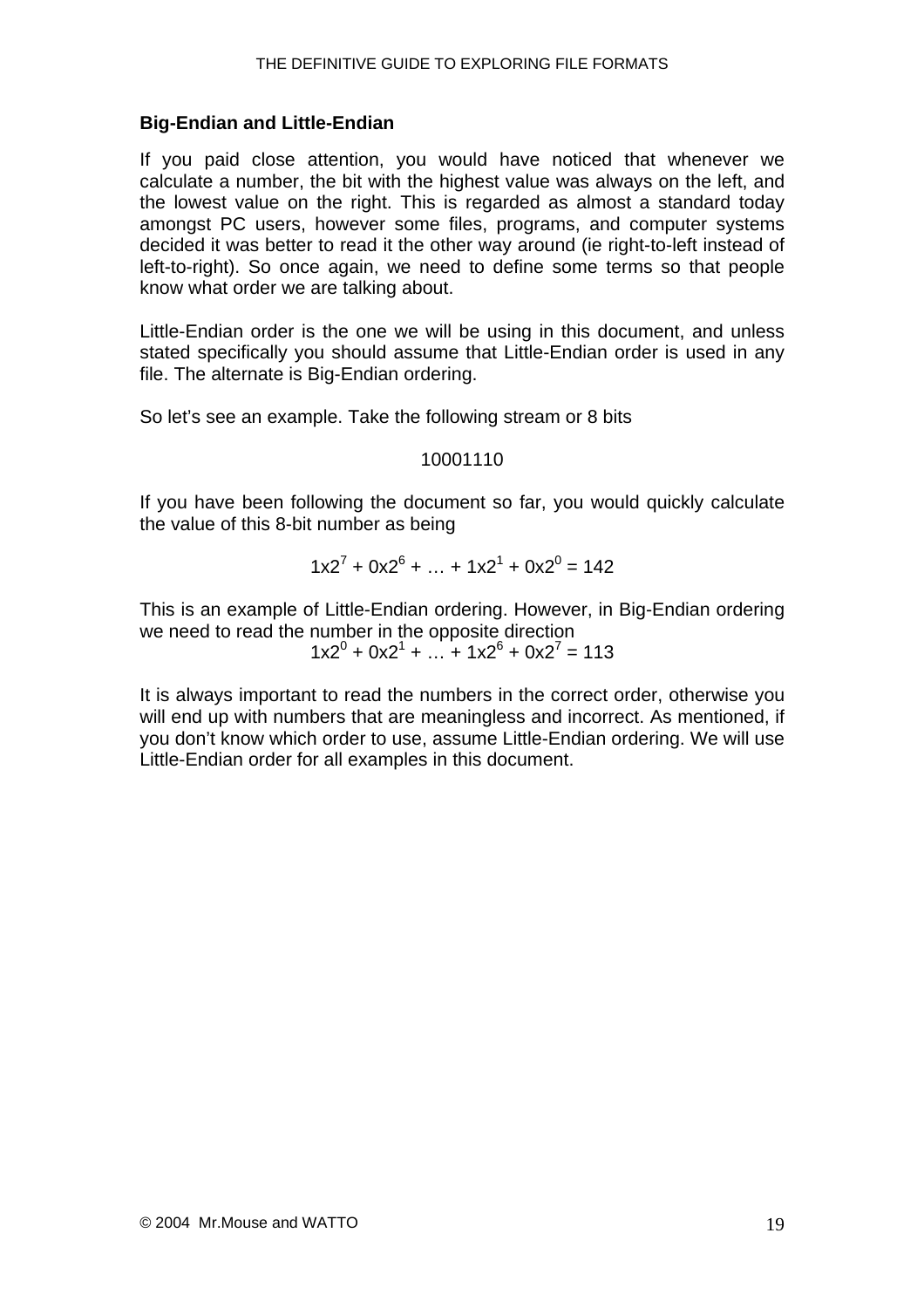#### <span id="page-19-0"></span>**File Offsets**

One of the most fundamentals of format exploring is the concept of file offsets. A file offset is the position of a certain piece of data in a file, measured from the first byte of the file. However, as with most computer programming, we start our number counts at 0, not at 1. Therefore, if we are at the very beginning of the file, before we read anything, we are at offset 0. After we read 1 byte, we are at offset 1. Read another 6 bytes and we are at offset 7.

If the concept is a little hard to grasp, think of an offset as being a bar that divides a file up byte-by-byte. If we are at the beginning of a file, offset 0, we have a bar right at the beginning before the first byte **I**0110001011011000001011110

If we are at offset 3, we place the bar after the 3rd byte of the file, and before the 4th byte

#### 011**I**0001011011000001011110

Similarly, offset 16 places the bar after byte 16, and before byte 17

#### 0110001011011000**I**001011110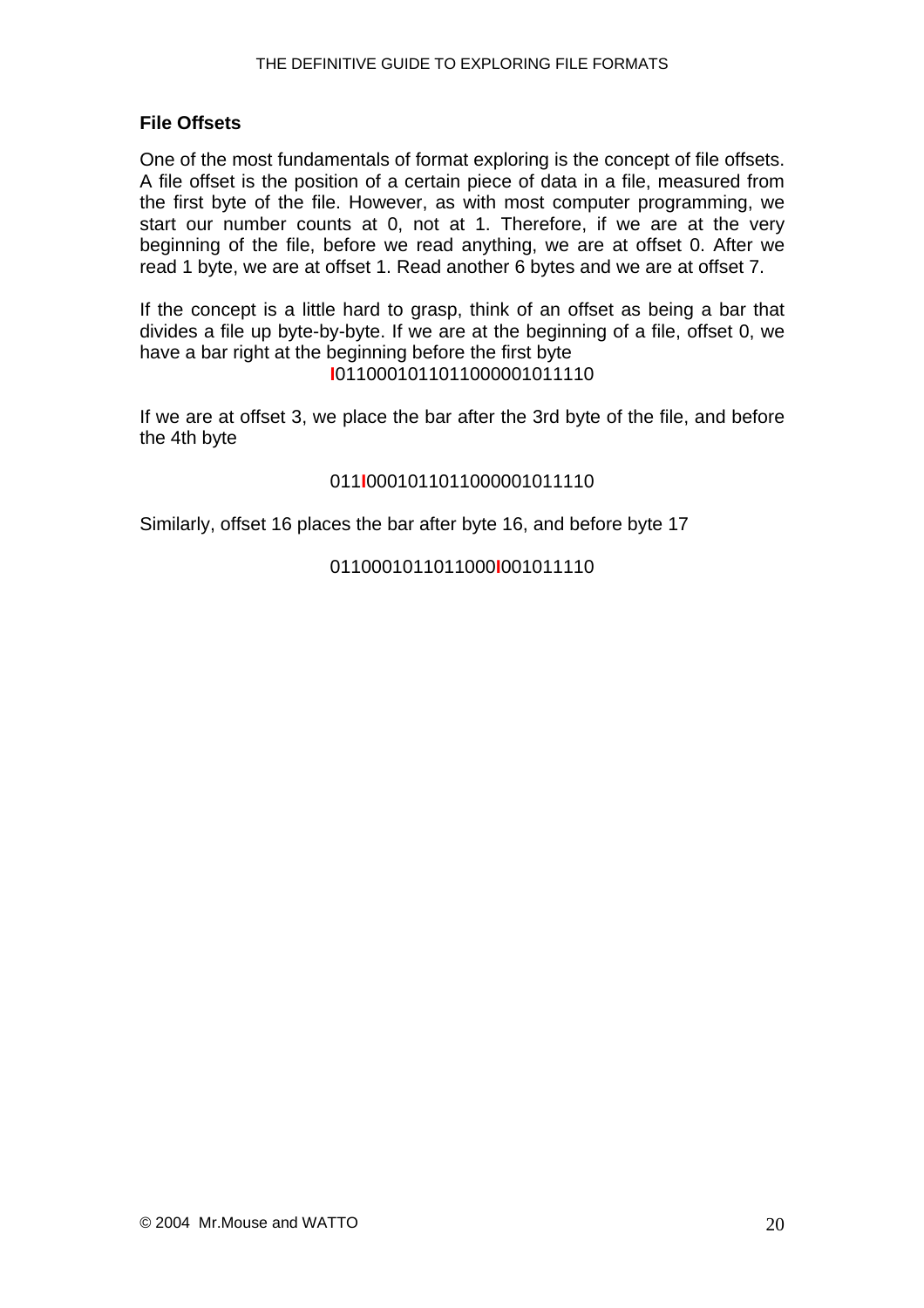### <span id="page-20-0"></span>**5. Archive Patterns**

There are literally thousands of different archives out there, however most archives will conform to one of several basic formats. Here we present the basic archive patterns so you can help pick the basic archive type, and once you know that you can make progress faster.

Note the graphical samples presented here list some fields. These fields are not fixed, and indeed may be totally different to your archive. You should use the samples supplied as a guide to the overall structure only, not as a specific guide for a format.

Also note that in many cases, but not all, the first few bytes indicate the name of the format the current archive has. For instance, in the example in [Figure 1,](#page-0-0) we opened a PK4 archive from Doom 3, and it's first 2 bytes gave away the format the archive has: PKZIP (remember they read 'PK'). We will call them game resource archive *identity [strings](#page-15-0)* (GRAIS). The length of these strings may vary per archive investigated, and may also be completely absent.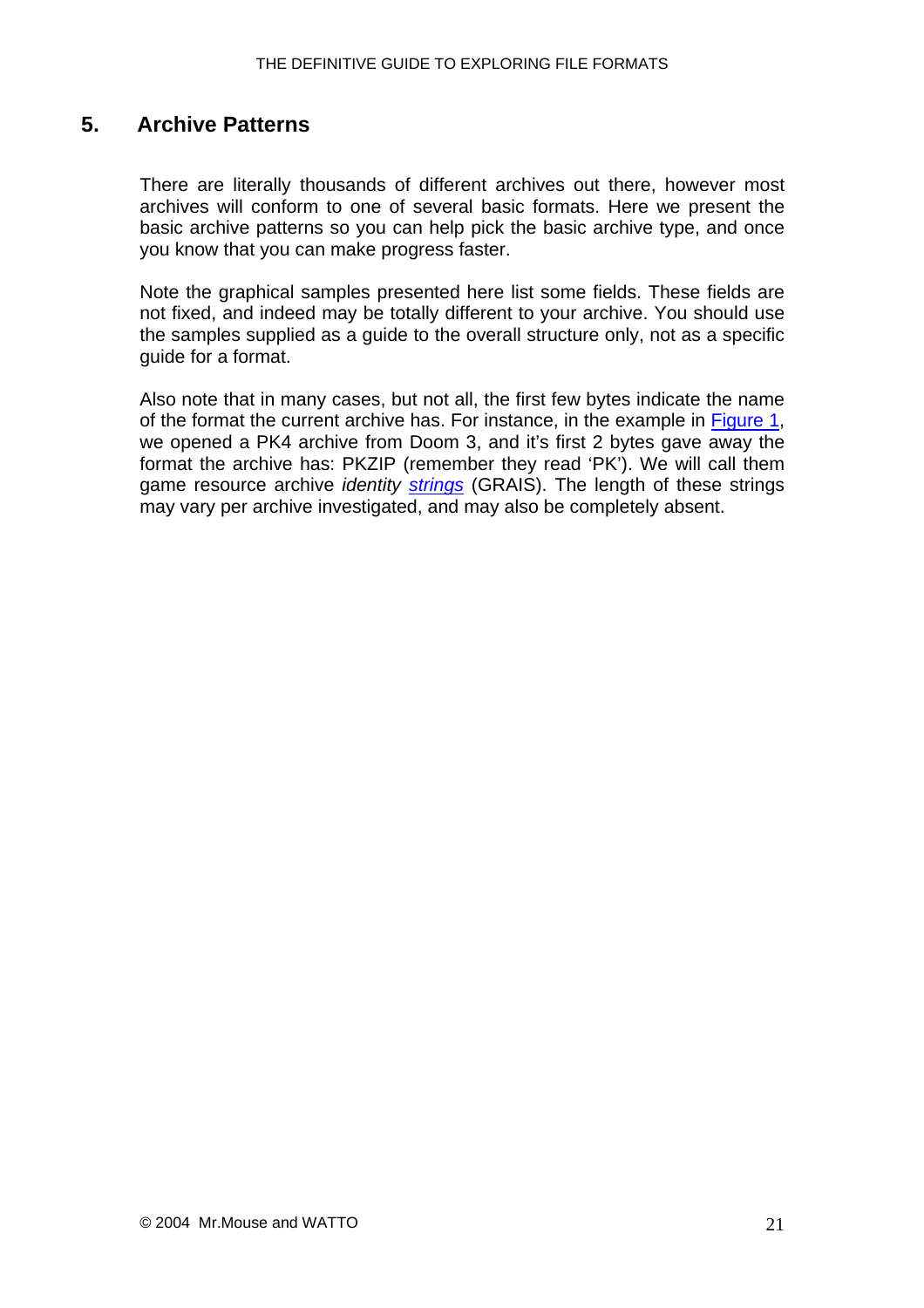#### <span id="page-21-0"></span>**Directory Archives**

Directory archives are by far the most common archive structure in use today. Directory archives work by storing a directory somewhere in the archive that outlines the offset of each file in the archive.

Usually the directory is presented at the beginning of the archive (called a *header*), as in the example below, however occasionally the directory will be placed elsewhere in the archive (typically at the end and called a *tail*). If the directory is not at the start, there will be a field somewhere that gives you the position of the archive – after all the game itself needs to know where the directory is. The directory offset is usually a 4-byte field either somewhere in the archive header, or at the very end of the archive.

Here is a sample graphic representation of the archive

Archive Header 4 - GRAIS (String) 4 - Number of Files **Directory** File Entry 1 4 - File Offset 4 - File Size X - Filename File Entry 2 4 - File Offset 4 - File Size X - Filename … File Entry n 4 - File Offset 4 - File Size X - Filename File Data File Data 1 File Data 2 … File Data n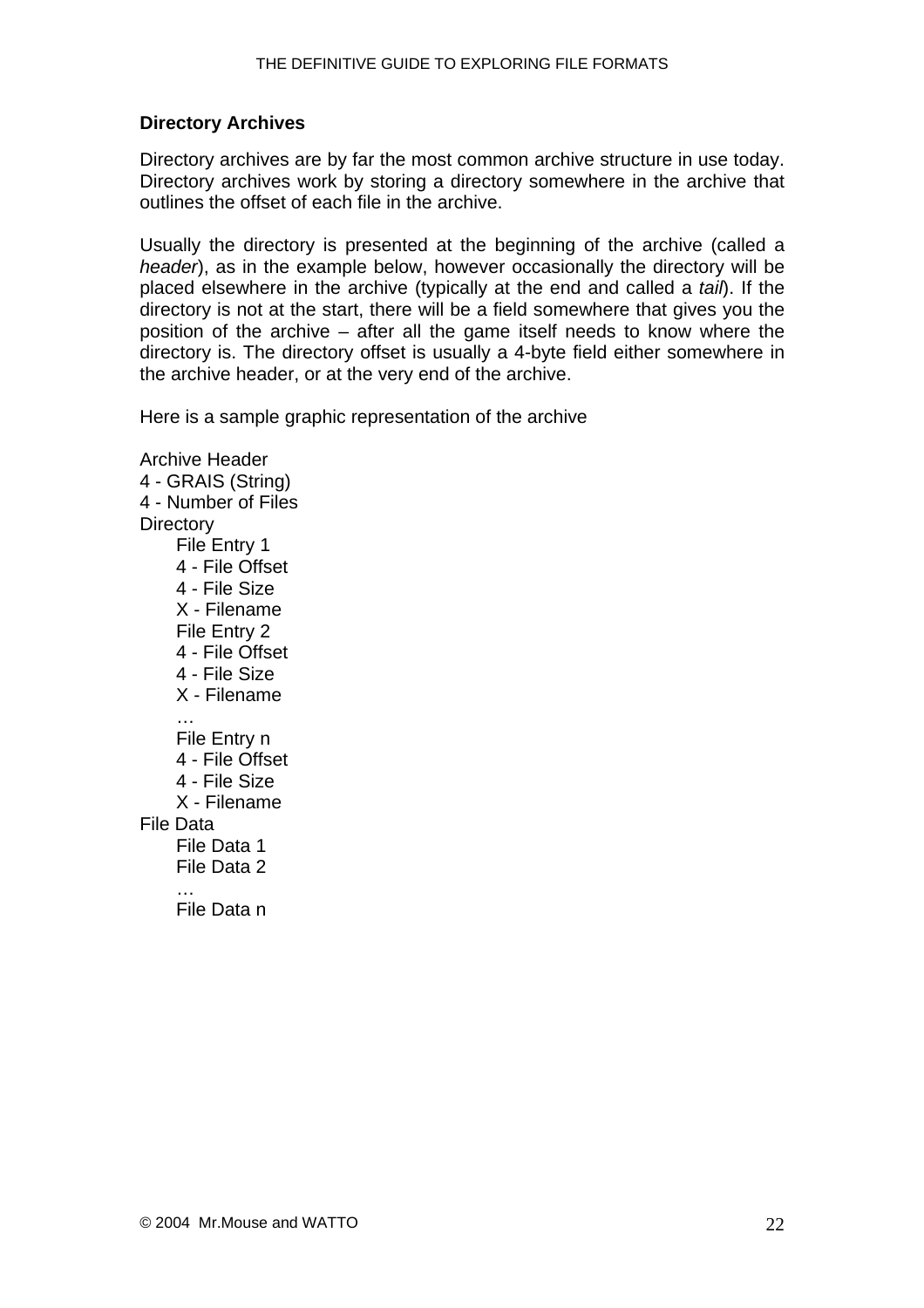#### <span id="page-22-0"></span>**Tree Archives**

Tree archives are more complicated archives that attempt to store a complete directory tree structure inside a file. This is usually done by defining a group of directory entries, where each directory entry points to another directory entry, and so forth until you reach the folder that contains the files, which then progresses as in the directory archive.

Here is a sample graphic representation of the archive

Archive Header

- 4 GRAIS (String)
- 4 Number of Directories at Root
- 4 Number of Files

Directory Entries

Directory Entry 1

- X Filename
- 4 Subdirectory Offset
- 4 Number of Files in Directory
- 4 Number of Subdirectories in Directory
- Directory Entry 2
- X Filename
- 4 Subdirectory Offset
- 4 Number of Files in Directory
- 4 Number of Subdirectories in Directory

Directory Entry n

- X Filename
- 4 Subdirectory Offset
- 4 Number of Files in Directory
- 4 Number of Subdirectories in Directory

File Entries

…

File Entry 1

- 4 File Offset
- 4 File Size
- X Filename
- File Entry 2
- 4 File Offset
- 4 File Size
- X Filename
- File Entry n
- 4 File Offset
- 4 File Size
- X Filename

File Data

…

- File Data 1
- File Data 2
- … File Data n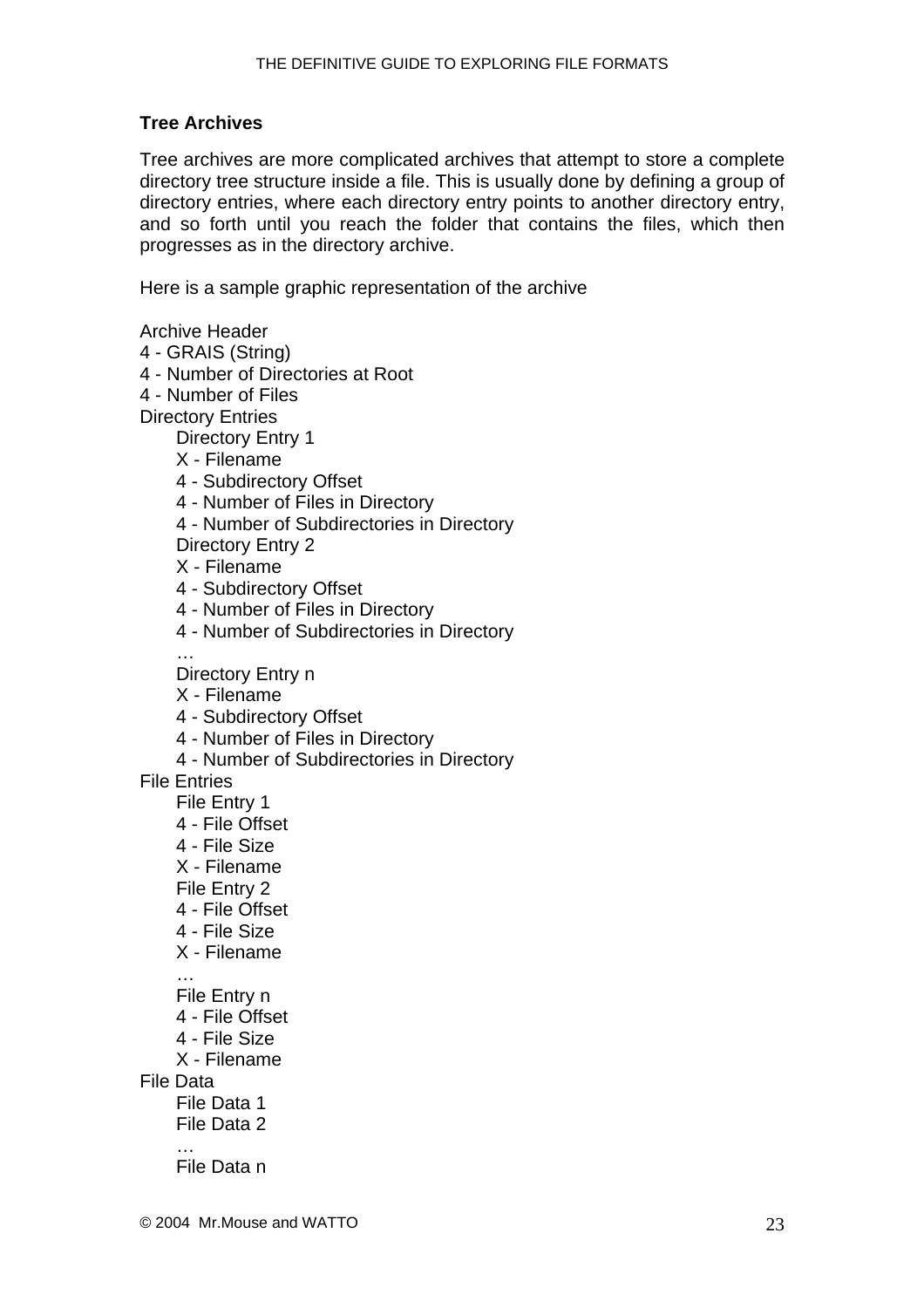As these archives are quite difficult to explain, I will provide an example here. Let's pretend we have 3 files in the directories specified below

\data\sounds\snd1.wav \data\sounds\snd2.wav \data\images\temp\pic1.bmp

The following graphic shows the structure of the archive that contains these 3 files.

Archive Header

- 4 GRAIS (String) *HEAD*
- 4 Number of Directories at Root *1*
- 4 Number of Files *3*
- Directory Entries

Directory Entry 1

- X Filename *data*
- 4 Subdirectory Offset *offset to Directory Entry 2*
- 4 Number of Files in Directory *0*
- 4 Number of Subdirectories in Directory *2*

Directory Entry 2

- X Filename *sounds*
- 4 Subdirectory Offset *offset to File Entry 1*
- 4 Number of Files in Directory *2*
- 4 Number of Subdirectories in Directory *0*

Directory Entry 3

- X Filename *images*
- 4 Subdirectory Offset *offset to Directory Entry 4*
- 4 Number of Files in Directory *0*
- 4 Number of Subdirectories in Directory *1*
- Directory Entry 4
- X Filename *temp*
- 4 Subdirectory Offset *offset to File Entry 3*
- 4 Number of Files in Directory *1*
- 4 Number of Subdirectories in Directory *0*
- File Entries
	- File Entry 1
	- 4 File Offset *offset to File Data 1*
	- 4 File Size *size of File Data 1*
	- X Filename *snd1.wav*

File Entry 2

- 4 File Offset *offset to File Data 2*
- 4 File Size *size of File Data 2*
- X Filename *snd2.wav*
- File Entry 3
- 4 File Offset *offset to File Data 3*
- 4 File Size *size of File Data 3*
- X Filename *pic1.bmp*

File Data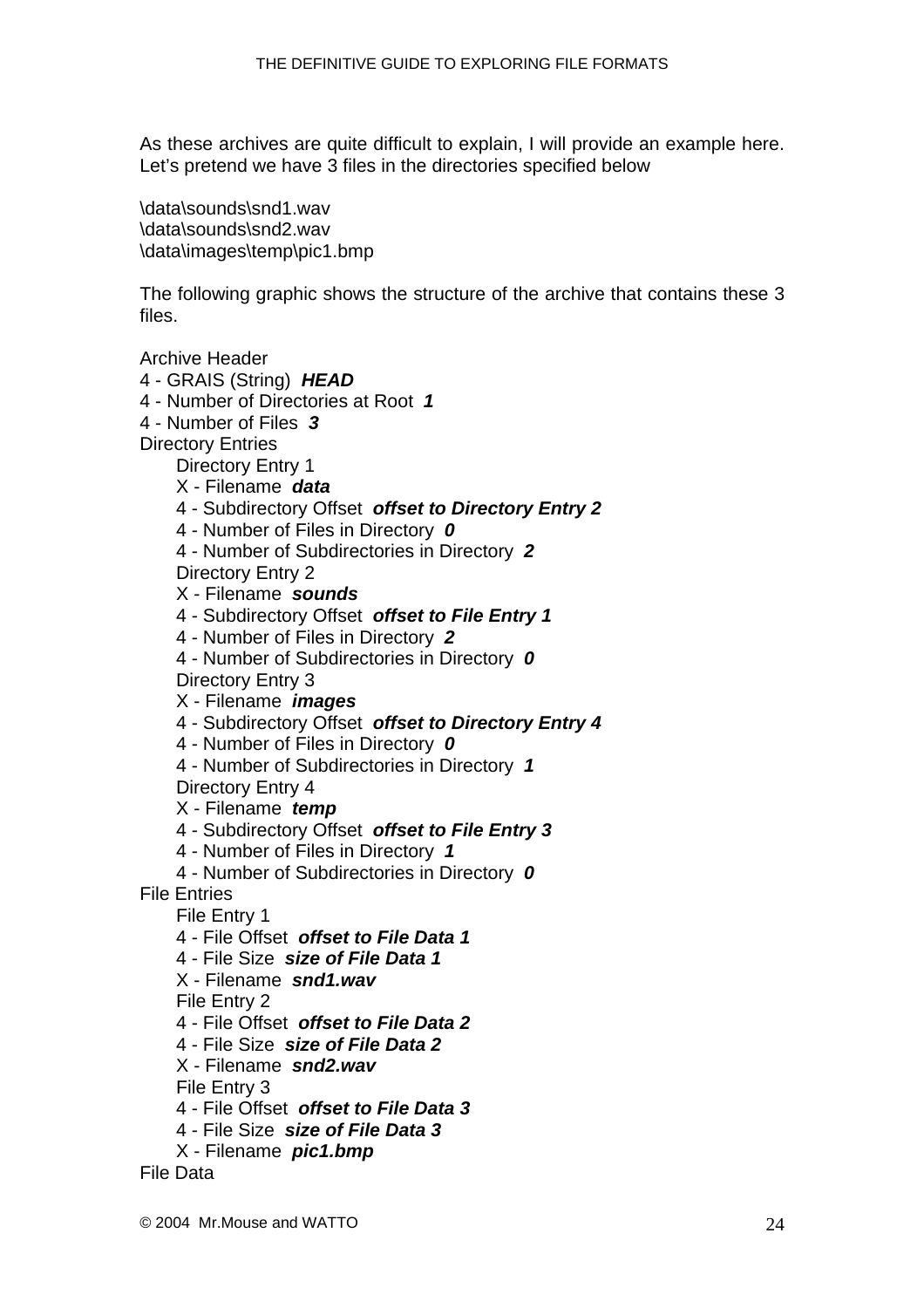File Data 1 File Data 2 File Data 3

Let's walk through the reading of this file.

First we read the *archive header* and see that there is only 1 *directory at the root*. This lets us know that we now need to read a single directory entry.

We read directory entry 1, called *temp*, and are told there are 2 subdirectories, and the directory entries for these subdirectories start at a certain offset.

So we skip to the offset of the subdirectories. For each of the 2 subdirectories, we need to read a directory entry. The first directory entry read is called *sounds* and there are 2 files in it. The second entry is *images* and there is a single subdirectory in it.

So we jump to the *sounds offset* and read 2 file entries, namely the file entries 1 and 2. After we have read these, we jump back to the *images offset* and read 1 directory entry, called *temp*, which has 1 file in it.

We jump forward into the *temp offset* and read the 1 file entry.

Using this method, we can build up a complex directory tree. This type of archive is usually slightly smaller in size than the plain directory archive, however the compromise is that it takes longer to read because you are jumping all over the place. For this reason, and the fact that it is a very complex structure, only a rare few games use this type of structure.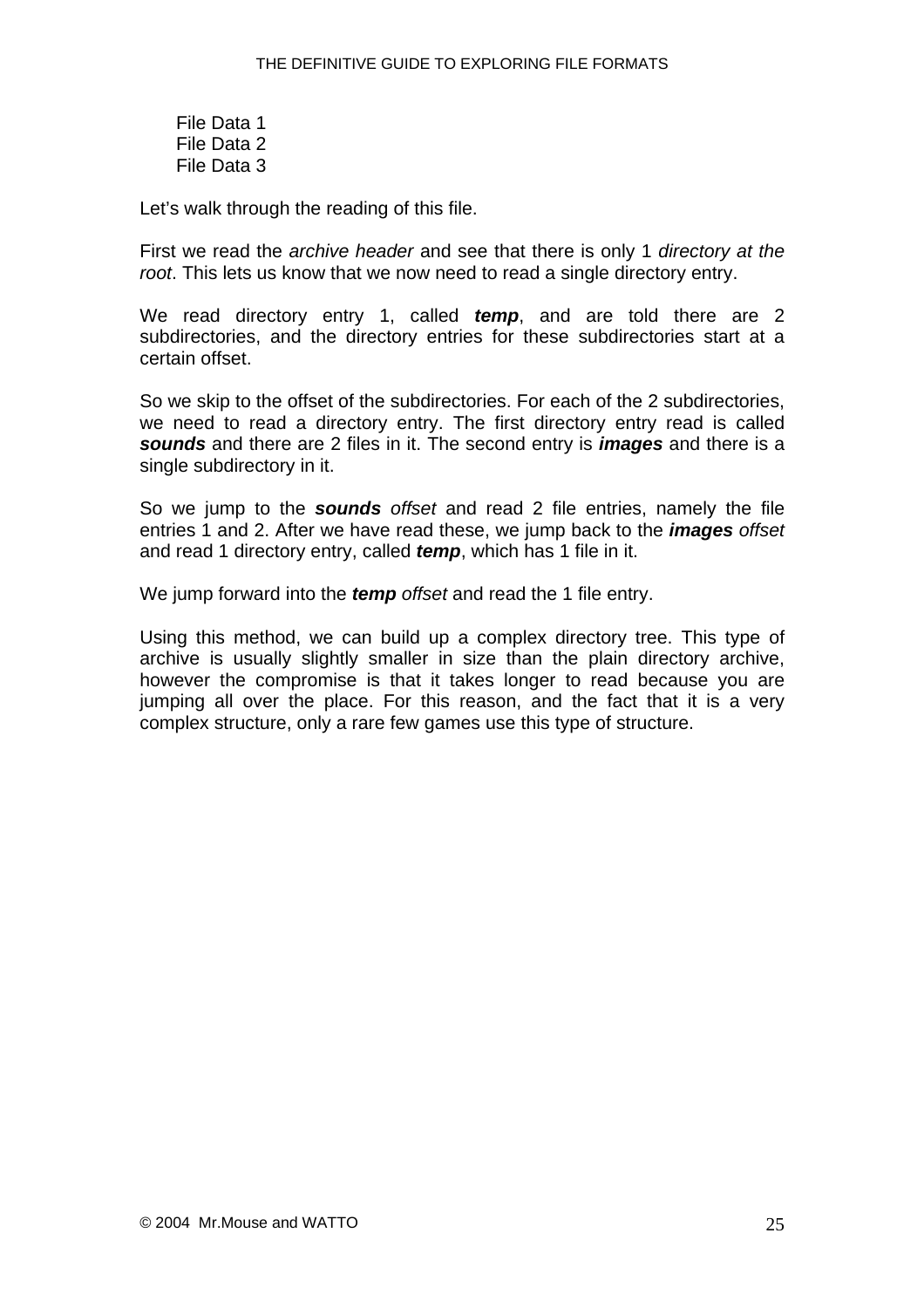#### <span id="page-25-0"></span>**Chunked Archives**

Chunked archives store their files one after the other, with each file containing a header giving information such as the size and type of the file. These archives, probably the simplest of all archives, are examined by reading the header of the file, skipping the file data, then repeating again for the remaining files until you reach the end of the archive.

These archives are based on the Electronic Arts IFF85 standard that is used for many files including WAV audio and AVI video.

Here is a sample graphic representation of the archive

Archive Header 4 - GRAIS (String) 4 - Archive Size File Header 1 4 - File Type (String) 4 - File Size File Data 1 File Header 2 4 - File Type (String) 4 - File Size File Data 2 … File Header n 4 - File Type (String) 4 - File Size File Data n

The *archive header* typically contains a 4-byte GRAIS, and a 4-byte field indicating the size of the archive.

The *file header* typically contains a 4-byte type tag, and a 4-byte file size field, however other fields may be included such as filenames and file IDs.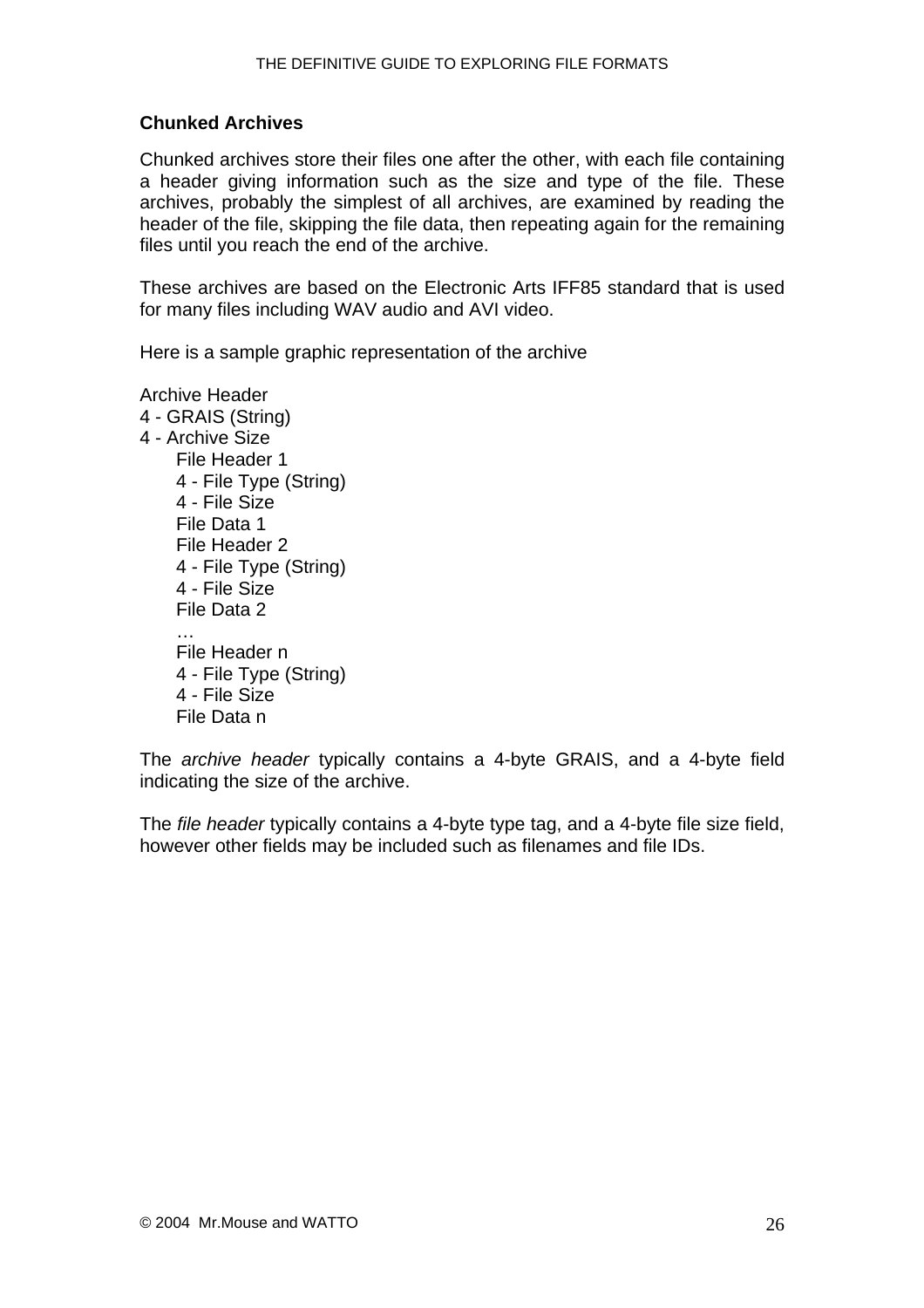#### <span id="page-26-0"></span>**Split Chunk Archives**

These archives are similar to the chunked archive. However, each file is also split up into chunks. Each file chunk is the same size, which allows efficient use of buffers when reading the file.

Here is a sample graphic representation of the archive

Archive Header 4 - GRAIS (String) 4 - Archive Size File Header 1 4 - File Type (String) 4 - File Size 4 - Number of Chunks 4 - Chunk Size File Chunk 1 File Chunk 2 File Chunk n File Header 2 4 - File Type (String) 4 - File Size 4 - Number of Chunks 4 - Chunk Size File Chunk 1 File Chunk 2 … File Chunk n … File Header n 4 - File Type (String) 4 - File Size 4 - Number of Chunks 4 - Chunk Size File Chunk 1 File Chunk 2 … File Chunk n

Note that as each chunk is a fixed size, the *chunk size* field need only be specified once for each file. This field may even be specified in the archive header if the chunk size is fixed for all files.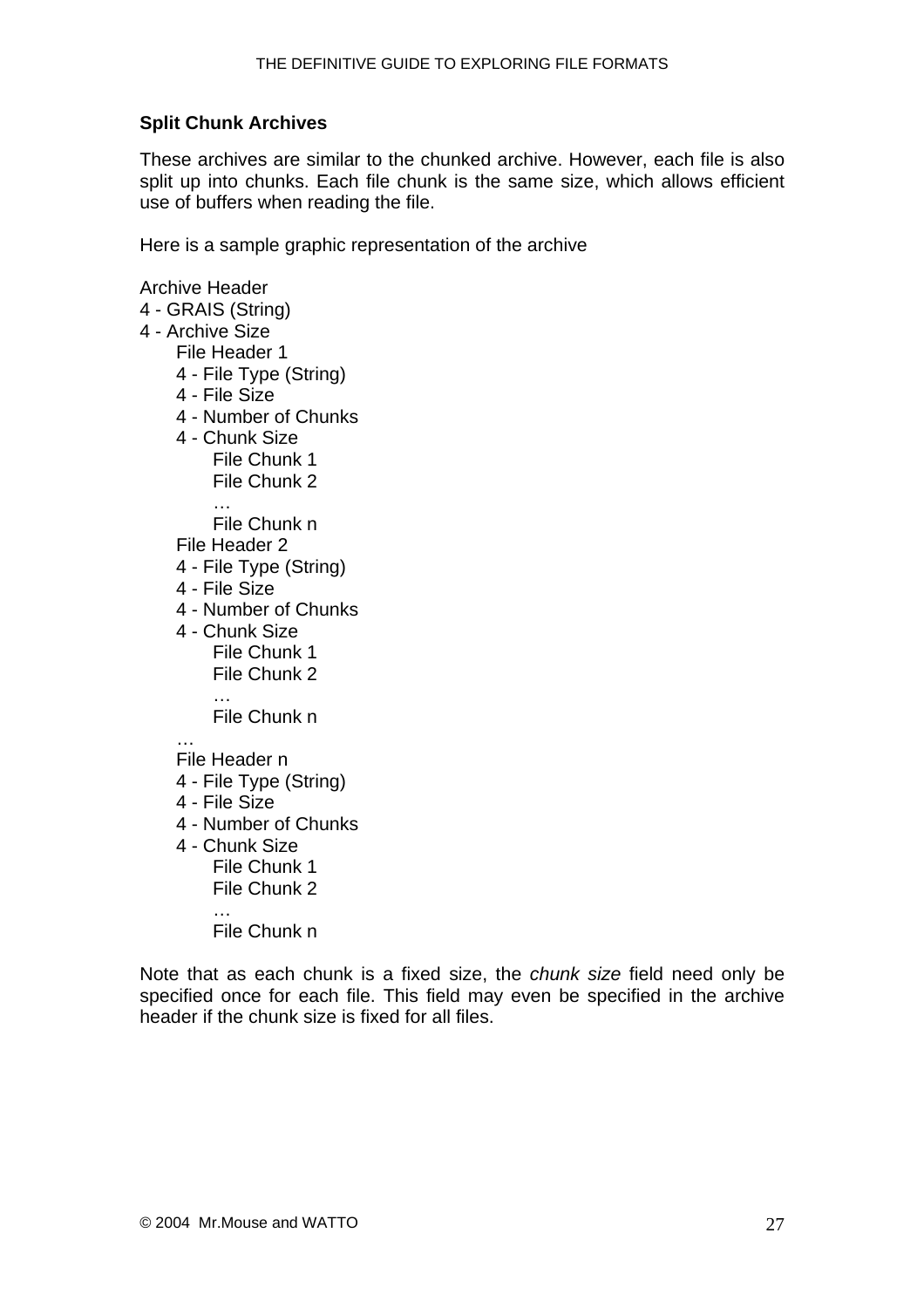#### <span id="page-27-0"></span>**External Directory Archives**

External directory archives have the same structure as the directory or tree archive. However, the directory data and the file data are stored in 2 separate files. Naturally, the file that contains the file data is very large, and the directory file very small.

Here is a sample graphic representation of the archive, where the directory archive format is used

file.dir Archive Header 4 - GRAIS (String) **Directory** File Entry 1 4 - File Offset 4 - File Size X - Filename File Entry 2 4 - File Offset 4 - File Size X - Filename … File Entry n 4 - File Offset 4 - File Size X - Filename file.arc File Data File Data 1 File Data 2

File Data n

…

Note that the 2 files both have the same name, but different extensions. Also note that the extensions are not fixed to the extensions given in the example, they can be anything so long as the 2 files have different extensions.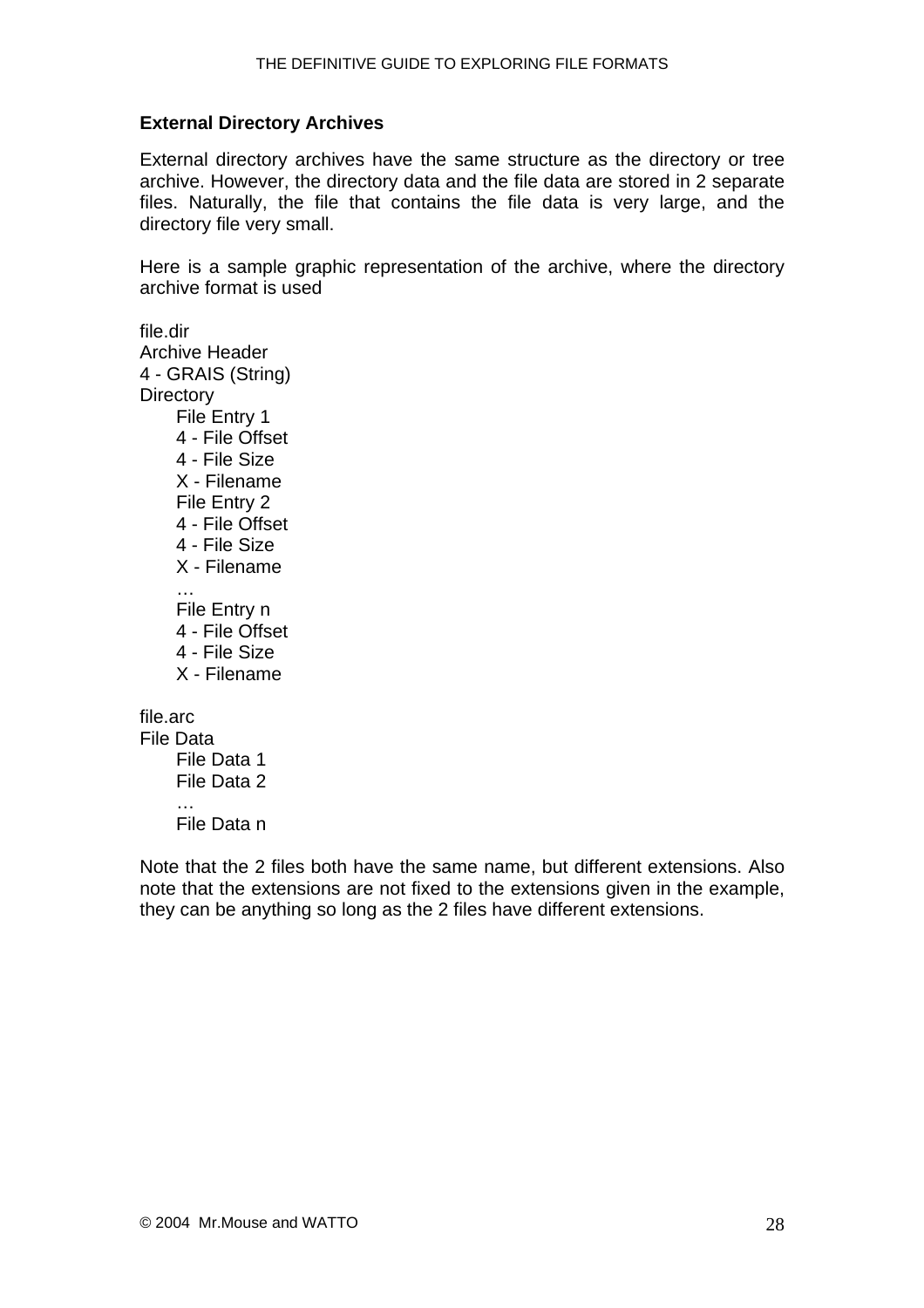## <span id="page-28-0"></span>**6. Checking Your Results**

#### **Common Types of Fields**

Archives can literally contain fields for just about any purpose; however it helps to know some of the more common fields as you then know what to look for.

The following fields are very common in archives, so there is good probability that you will run into at least one of these fields.

- File Size
- File Offset
- Number Of Files
- GRAIS

The following fields occur in some archives, but at significantly less probability compared to those listed above.

- First File Offset
- Archive Name
- Filename Offset
- Filename Directory Offset
- Total File Data Size
- Total Directory Size
- Archive Size
- Number Of Directories
- Directory Offset
- File Extension / Type
- File ID
- Archive Version
- Filename Length
- Decompressed File Size
- Checksum
- Timestamp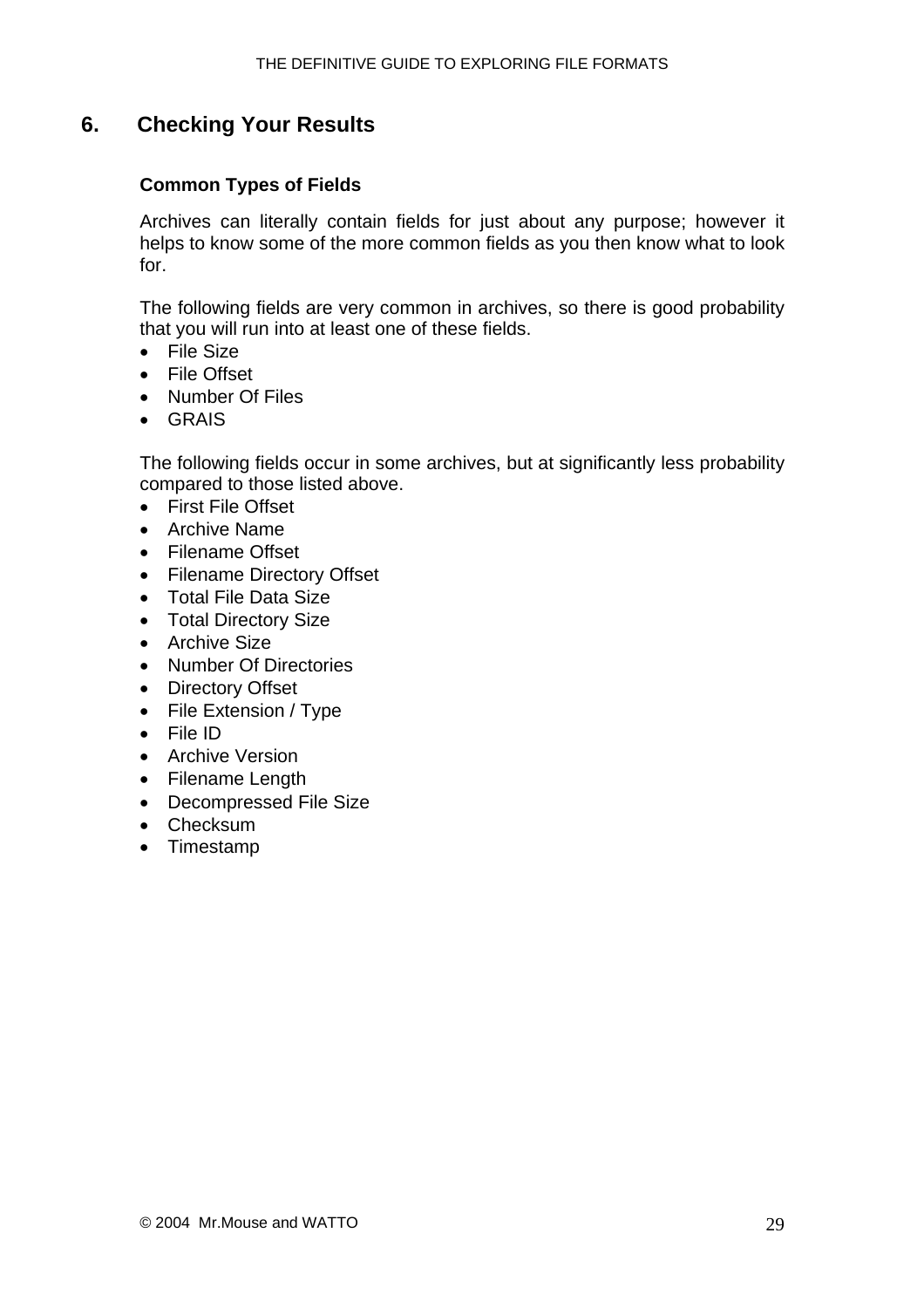#### <span id="page-29-0"></span>**Validating Your Fields**

When you think you know what a field means, it is important to validate your findings. One of the simplest to check are the *file offset* and *file size* fields. If you are presented with these two fields, simply add the first file offset to the first file size and see that it matches the second file offset. Repeat this a few times, and you can pretty much guarantee that those 2 fields are correct.

Another field that is easy to validate is the *file offset* field, if you choose a good archive. All you need to do is go to the offset for each file and see if it points you to a known file header. For example, if you open a sound archive then a good header to look for is RIFF as it indicates a \*.wav sound file. Similarly, if opening a texture archive, look for common image headers such as BM (\*.bmp), GIF (\*.gif) and JFIF (\*.jpg). So if you pick the right archive, you can see whether the file offset field is correct.

If you think that an archive compresses its files, and you have found the *file size* field, try looking for a *decompressed file size* field for each entry – simply look for a field that is always a little larger than the size for the file.

If you locate a directory in the archive, try to find a constant file entry size if possible. For example, if each file entry contains a file size field and a file offset field, then each file entry has a size of 8 bytes. Once you know this, work out the size of the directory by finding the offset to the end of the directory and subtracting the offset to the start of the directory. When you divide the directory size by the file entry size, you will be able to find out the number of files in the archive. This number may be stored in the archive somewhere, usually at the start of the archive, so look out for it. Otherwise, you can just perform the same calculation as you did above when you go to implement this format in a program.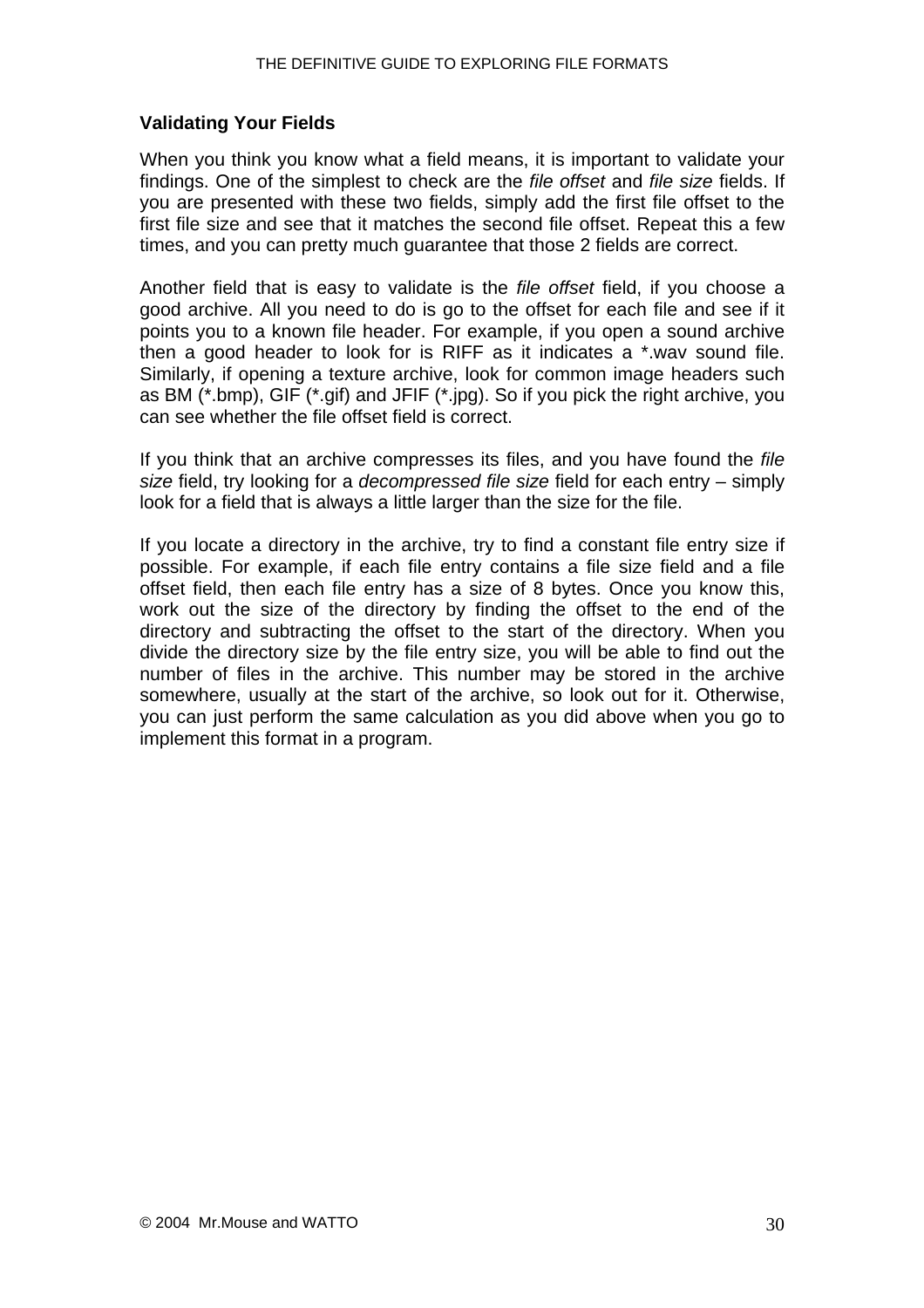#### <span id="page-30-0"></span>**Padding**

So you think you have determined the fields and their data type, but for some reason you can read a few of the entries and it just starts getting it all wrong. This is most probably due to padding, the technique of adding null bytes to the archive as a way of expanding the data to a fixed length.

For example, some archive types allow you to have a filename which is of an arbitrary length, such as where the filename is stored followed by a null byte, then the directory continues. As you can see, each entry will have a different length depending on the length of the filename. This may not seem like a problem, but when using buffers to read a file the buffer may become misaligned. This is where padding comes in to play.

Entries in a directory are commonly padded to multiples of 4 bytes. If the filename length is not a multiple of 4 bytes, a number of null bytes is added to the end of the filename to bring it to the correct size. These bytes are to be ignored; they are simply there for better reading of the file.

Let's say you have a filename of length 7. The next multiple of 4 bytes that occurs is the number 8 (4x2), so only 1 null byte needs to be added. Similarly a filename of length 13 will need to be padded to a length of 16 (4x4) so we need to add 3 null bytes.

Some archives also like to pad out their files to multiples of a number, typically multiples of 2048 bytes.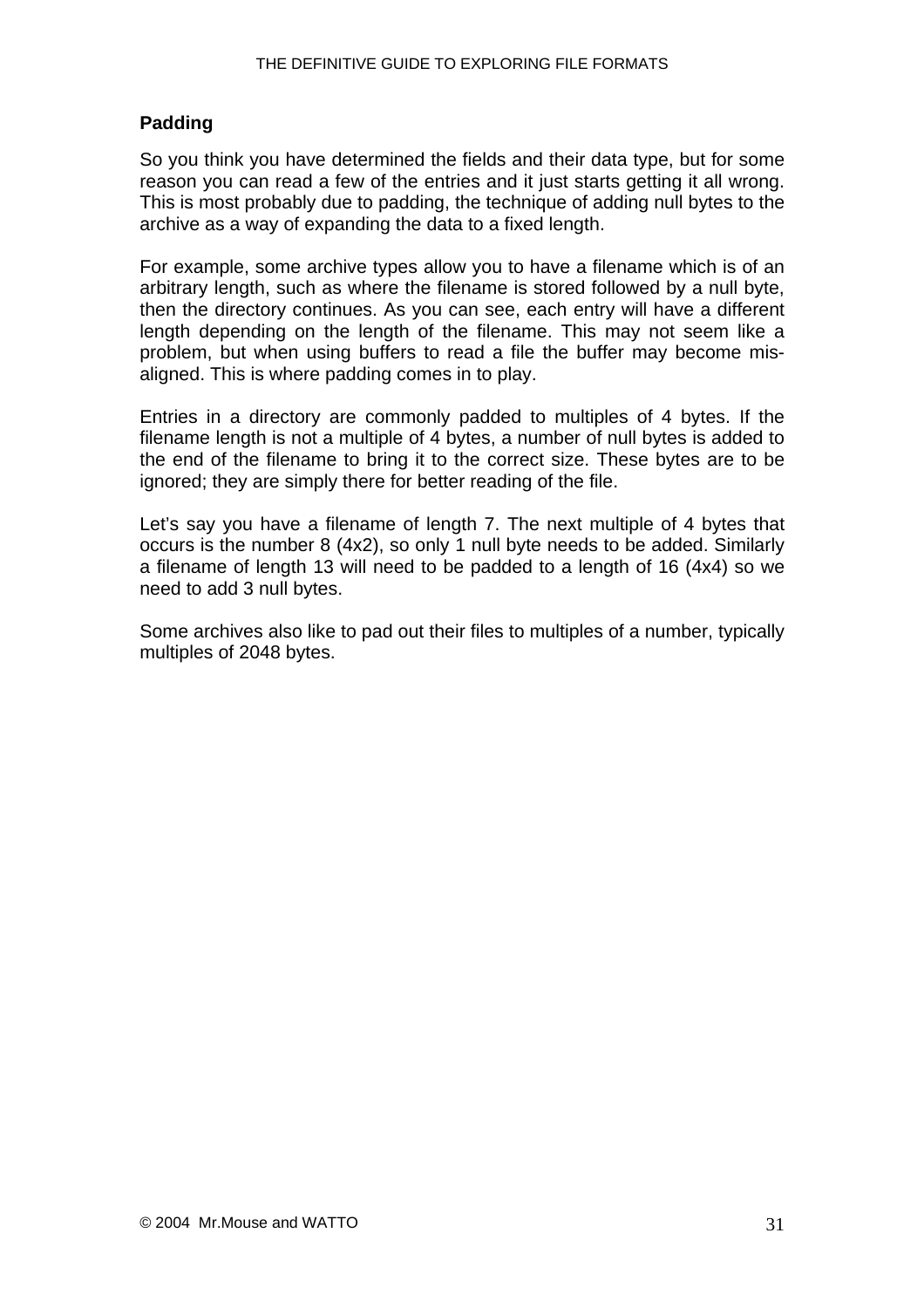#### <span id="page-31-0"></span>**Filename Patterns**

Filenames are a very important thing to find in an archive because it tells the public how to open and edit the file. Some archives store filenames, however many do not because they take up a lot of space to store, and normally the game does not use the names. Archives that do store filenames have plenty of choices concerning how to do just that.

If filenames are not used by the game, sometimes the filenames are stored in their own directory, thus allowing the archive to be read quickly and efficiently by the game (by simply skipping the filename directory completely). For this structure, you are usually provided with the filename directory offset somewhere in the archive (typically at the start of the archive), so you know where to find the filenames. The filenames are usually stored in the archive one after the other, in the same order as the files are stored in the archive. Each filename is normally separated by a single null byte.

If the filenames are not stored in a separate directory, you may be lucky to find the filenames stored with each file entry in the directory. Wherever the filename is stored, they fit into one of a few different formats.

The most common format is the storage of the filename, followed by a single null byte.

A slight variation on this format is that for buffering, the filename must fit a multiple of a certain size. For example, filenames are usually padded to a multiple of 4 bytes, where if the filename length is not a multiple of 4, null bytes are added to the end of the filename to make it up to the correct size. More information on this is found in the [Padding](#page-29-0) section.

Another possible format is that each filename is stored in a fixed number of bytes. If the filename is too short, the filename is expanded to the correct size by adding null bytes to the end of the filename. If the filename is too long, it is just cut off at the correct size.

On really good archives, a field just before the filename will actually tell you the length of the filename. This field is usually either a 4-byte field, or just a single byte. This is really handy because then you know exactly how long the filename is. The filename may or may not have a null byte following it  $-$  if it does then the null byte is normally included in the filename length field.

You may see that the overwhelming number of filename formats rely on the filename being followed by one or more null bytes. For this reason, we typically call a filename a *null-terminated string*, ie a string that continues until you reach a null character. We should note here that, for those of you that don't know, a null byte is a byte of value 0. Also, a slight variation on these formats, some archives will use the character 32 (the space character) instead of the null byte.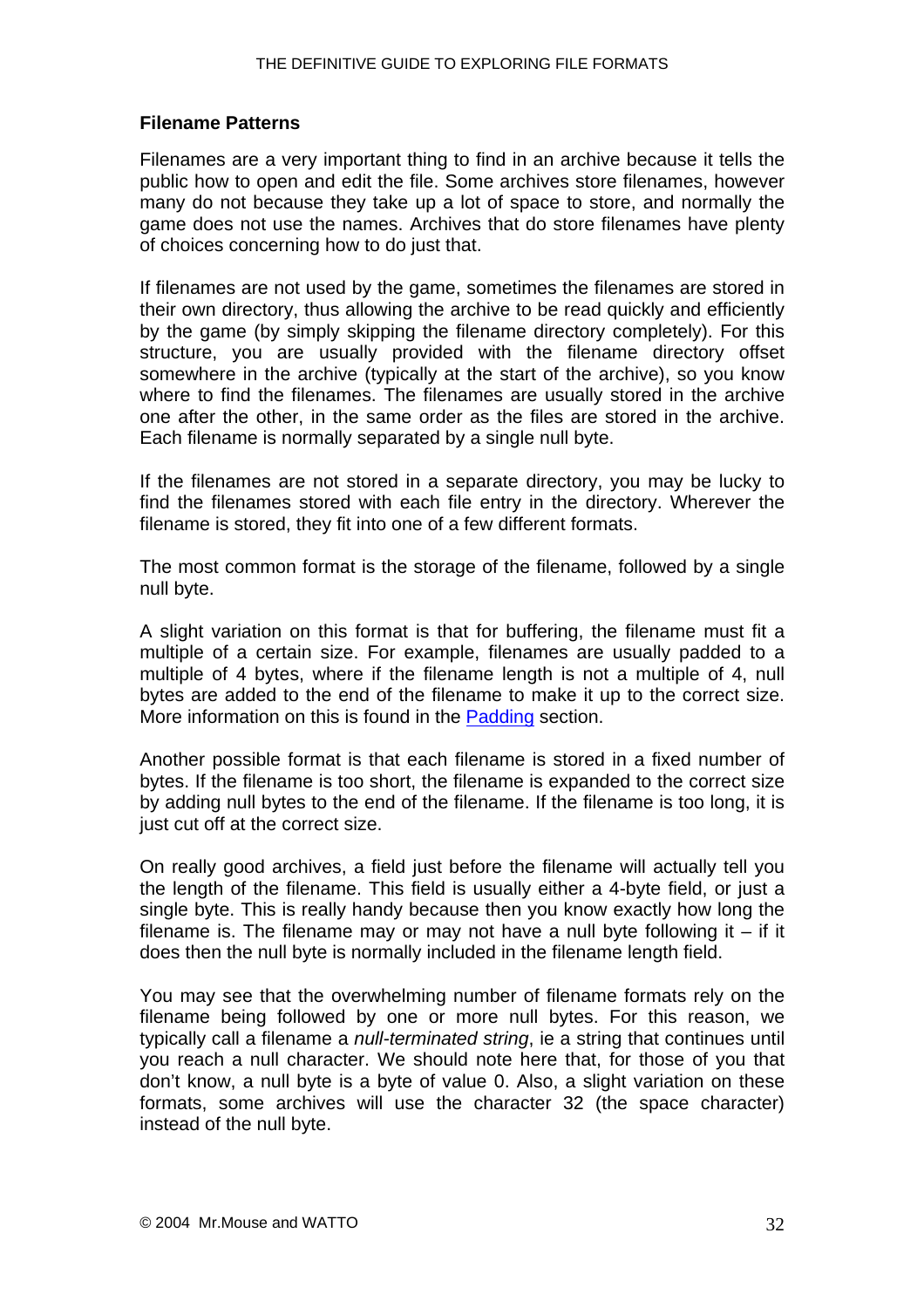## <span id="page-32-0"></span>**7. Encryption and Compression**

#### **7.1 The basics**

In many cases, programmers use different techniques to either protect their resources contained in GRAs, by *encrypting* them, or limit the size of the archive by *compressing* the resources before creation of the archive.

There are many different methods to encrypt, which makes it hard to figure out. Almost any programmer can come up with his own routine that will be very difficult to crack just looking at the archive. We will still try to shed some light on this subject, as encrypted and compressed archives will become more commonplace in the future. There are many tools you can utilize to crack the codes, besides the obligatory hex editor. For instance, try to get a disassembler, such as WinDASM, and use it to open the game's executable with. With the mentioned tool, you can easily show every text string that the game uses (such as archive filenames, but also resource names!). You will see later why this can come in very handy! Not only that, but if you are a sophisticated programmer, that knows how to interpret *assembly* code ("machinelanguage"), you can try to backtrack whatever it was the executable did to decrypt the code; more on that later as well.

Paramount to understanding encryption is knowledge of *bitwise operations*. Bitwise operations can be regarded as simple logical steps where two bytes undergo a bit transformation into a resulting byte. The primary operations are And, Or and XOR (exclusive Or) What all of these do is change the bits in the first byte depending on the bits in the second byte. Other operations include NOT, SHL (shift-left) and SHR (shift-right) that act on a single byte.

#### **AND**

The AND operation sets a bit to true *only if both operators (read BIT) are true* like this:

 $0$  AND  $1 = 0$ 1 AND  $0 = 0$  $0$  AND  $0 = 0$ 1 AND  $1 = 1$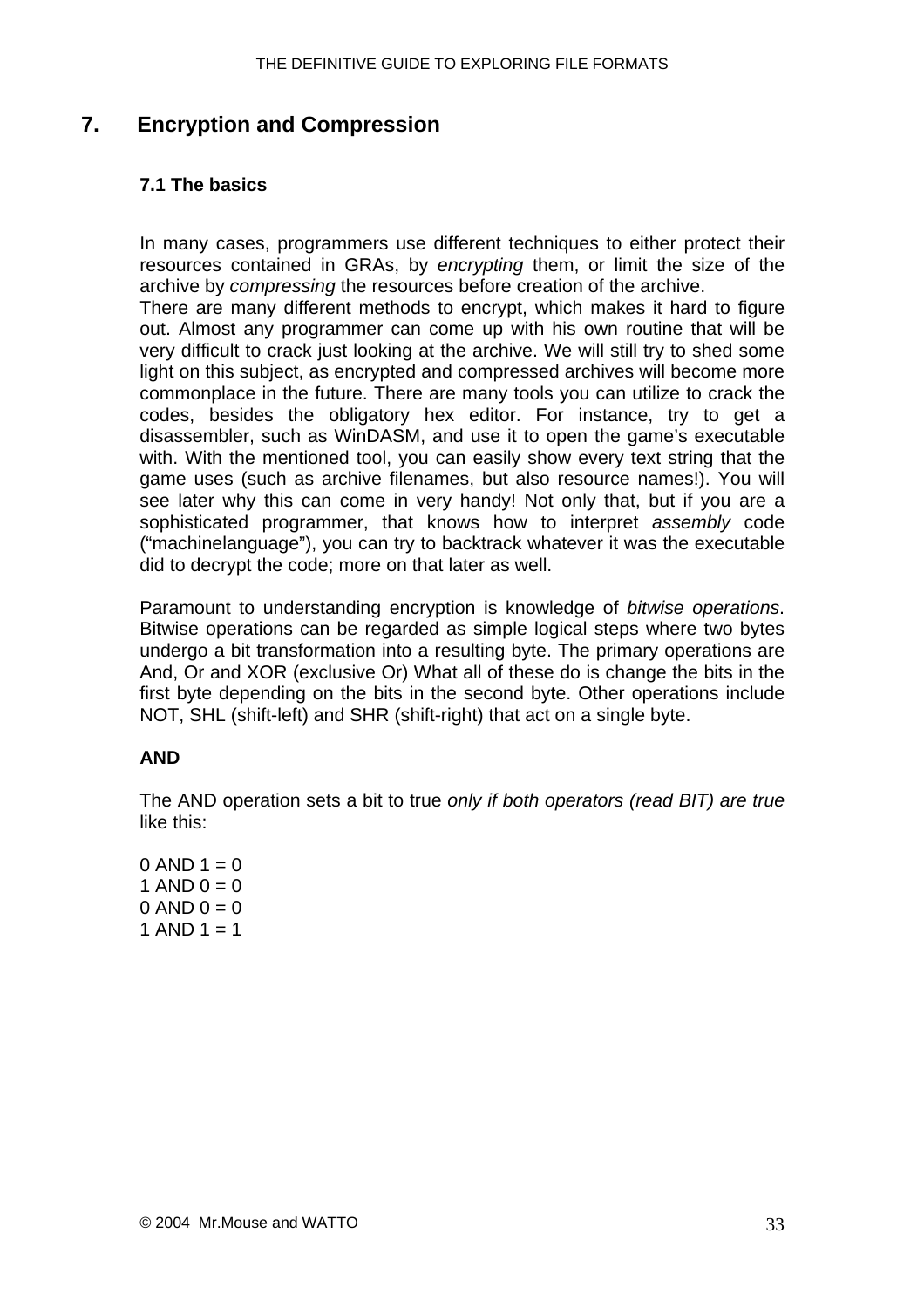<span id="page-33-0"></span>Example: 12 AND 123

00001100 (12) 01111011 (123) (AND) 00001000 (8)

#### **OR**

The OR operation sets a bit to 0 only if both operators are 0.

 $0 \text{ OR } 0 = 0$  $1$  OR  $0 = 1$  $0$  OR  $1 = 1$  $1$  OR  $1 = 1$ 

Example: 12 OR 123

00001100 (12) 01111011 (123) 01111111 (127)

#### **XOR**

The Exclusive OR operation sets the resulting bit to 1 *only if one of both operators is true*.

 $0 \text{ XOR } 0 = 0$ 1  $XOR 0 = 1$  $0$  XOR  $1 = 1$ 1  $XOR 1 = 0$ 

Example: 12 XOR 123

00001100 (12) 01111011 (123) 01110111 (119)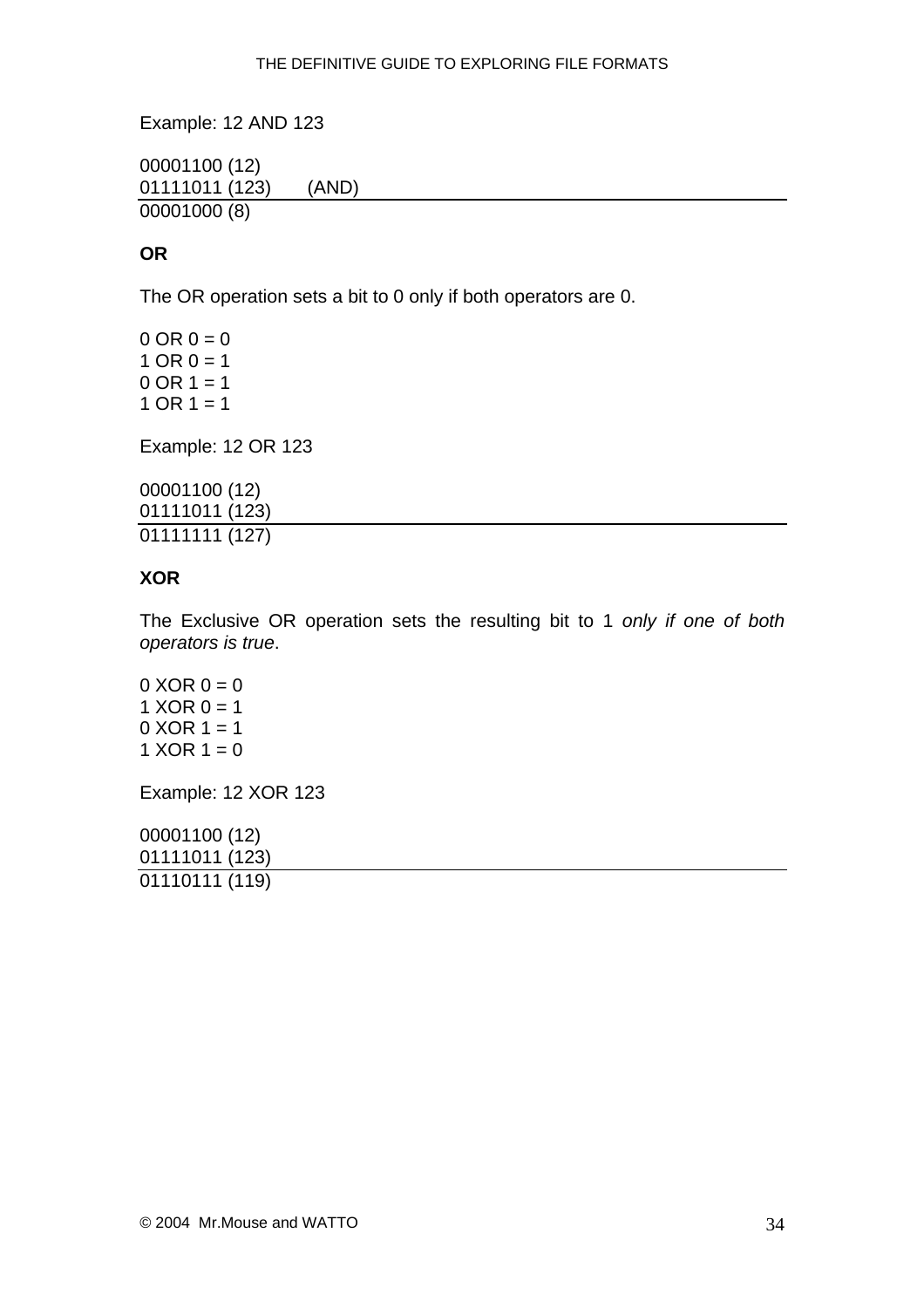### <span id="page-34-0"></span>**NOT**

The NOT operation is not really like the previous, in that it only applies to one byte. What it does is invert the bits in the byte:

00001100 (12) 11110011 (243)

#### **SHL**

The shift-left operation shifts the bits in a byte to the left, discarding the leftmost bit and completing the bits with a zero at the right end. Basically, one shift-left is the same as  $n^2$ <sup>1</sup> (with n being the original byte). Two shift-lefts is  $n^*2^2$ , three n<sup>\*23</sup> etc. up to a maximum of 255 of course, after that bits are discarded.

00110011 (51) 01100110 (102)

#### **SHR**

The shift-right operation shifts the bits in a byte to the right, discarding the right-most bit and supplementing from the left with a 0 bit. This is the same as a rough division by two, rounded to the lowest value in case of discarding a bit.

00110011 (51) 00011001 (25)

What can you do with these operations? Well, there are a lot of useful things you can do, like super-fast divisions by two, color inverting, but also turning specific bits on and off. Hardware, such as graphic cards, encodes specific functionality in bits, not in bytes. For example, suppose a screen may have a resolution of 640x480 pixels, but we only have screen memory for 4 banks of 320x200 bytes. How can we let the graphic card know which pixel to show in what color. Our graphic card will agree to a resolution of 640x480, but only if we divide the bytes into two and do some bank switching. What we get is rows of 320 bytes that are each actually two pixel positions next to each other. Note that each pixel only has 4 bits to work with so the maximum color value is all 4 bits set (15). Thus, we have a resolution of 640x480x16. Okay, but suppose we want to set the  $4<sup>th</sup>$  pixel on screen from the left at the top row to color 15? But we want to keep the  $3<sup>rd</sup>$  pixel the way it is? We should address the  $2<sup>nd</sup>$  byte in memory and only change the high part of the byte (the left 4 bits). Now, we can't just say, byte2 = 15, because that would set the right part of our byte and clear the fourth pixel! We saw above that we have a way of keeping certain bits in a byte as they were. We need to use the OR operation, setting the first 4 bits of our color byte to 0 and the top 4-bits to the color we want the fourth pixel to have. This is easy! Remember shift-left (SHL)? We set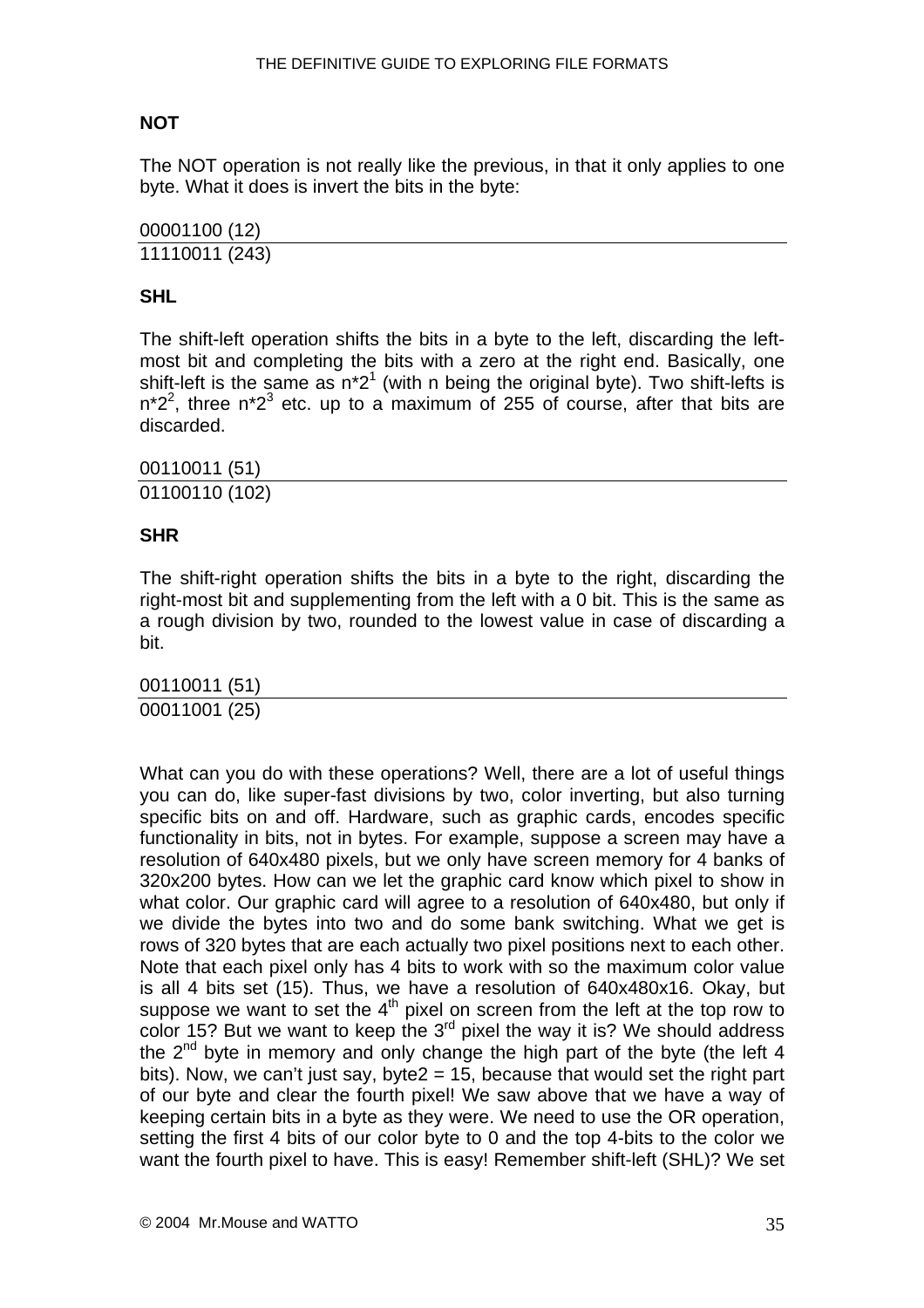<span id="page-35-0"></span>our color byte to 15, SHL it 4 times and then OR the  $2^{nd}$  byte in screen memory with the resulting color byte:

- 1. color byte = 00001111 (15)
- 2. SHLx4  $= 11110000 (240)$

There, now suppose the second byte in screen memory is 178, then we do 178 OR 240 to set our pixel of interest:

| 10110010 (178)    | - note that the third pixel (the lower half) has |
|-------------------|--------------------------------------------------|
|                   | color 0010 (2), and the fourth color 1011 (11).  |
| 11110000 (240) OR |                                                  |
| 11110010 (242)    |                                                  |

We did it! We changed the fourth pixel into color 15 and kept the third pixel in color 2.

This was just one of many uses of the bitwise operations.

Here it is important to realize you can do some hefty encrypting with this as well, especially if you combine them to good effect. The XOR operation is used many times in encryption techniques, so if you're looking to decipher some archives, remember to include XOR in your way of thinking.

## **7. 2 Encryption**

One can ask a very simple question: what is encryption? Basically, encryption is a way to mask the true nature of a script. Files are nothing more than scripts that use up to 256 unique characters (bytes!) to "write" a "story". Every one of you has probably done some word puzzles like anagrams. Anagrams are just another, be it simple, way of encrypting a word or sentence. However, true encryption requires people to be able to reverse the encryption in a logical manner. Usually, this is not the case with anagrams. There's no universal logic applied when people create anagrams. However, when programmers encrypt their files or parts of their archives (usually those parts that contain important information, such as resource names, offsets and sizes) they will want their game editor to be able to de-encrypt (decrypt) the archive. As said, there's not just one way to encrypt and that makes it impossible to cover this subject to complete satisfaction. However, as most encryption techniques are purely logical in nature, the smart investigator can come a long way in determining the rudiments of the technique or even crack the code as a whole. How to proceed?

First of all, you should be absolutely positive that a part of the archive you are looking at is indeed encrypted. There's no point in trying to decrypt a pile of bytes that were not encrypted in the first place. So, (1) *identify an encrypted block of bytes*. If you are sure, try to find more examples of files that use this supposed technique. In other words, if you have discovered a putative but encrypted GRA, (2) *try to find more* and use them to compare specific parts; many games have more than one archive, but most use only one way of archiving. If you are positive that you are dealing with an archive and you can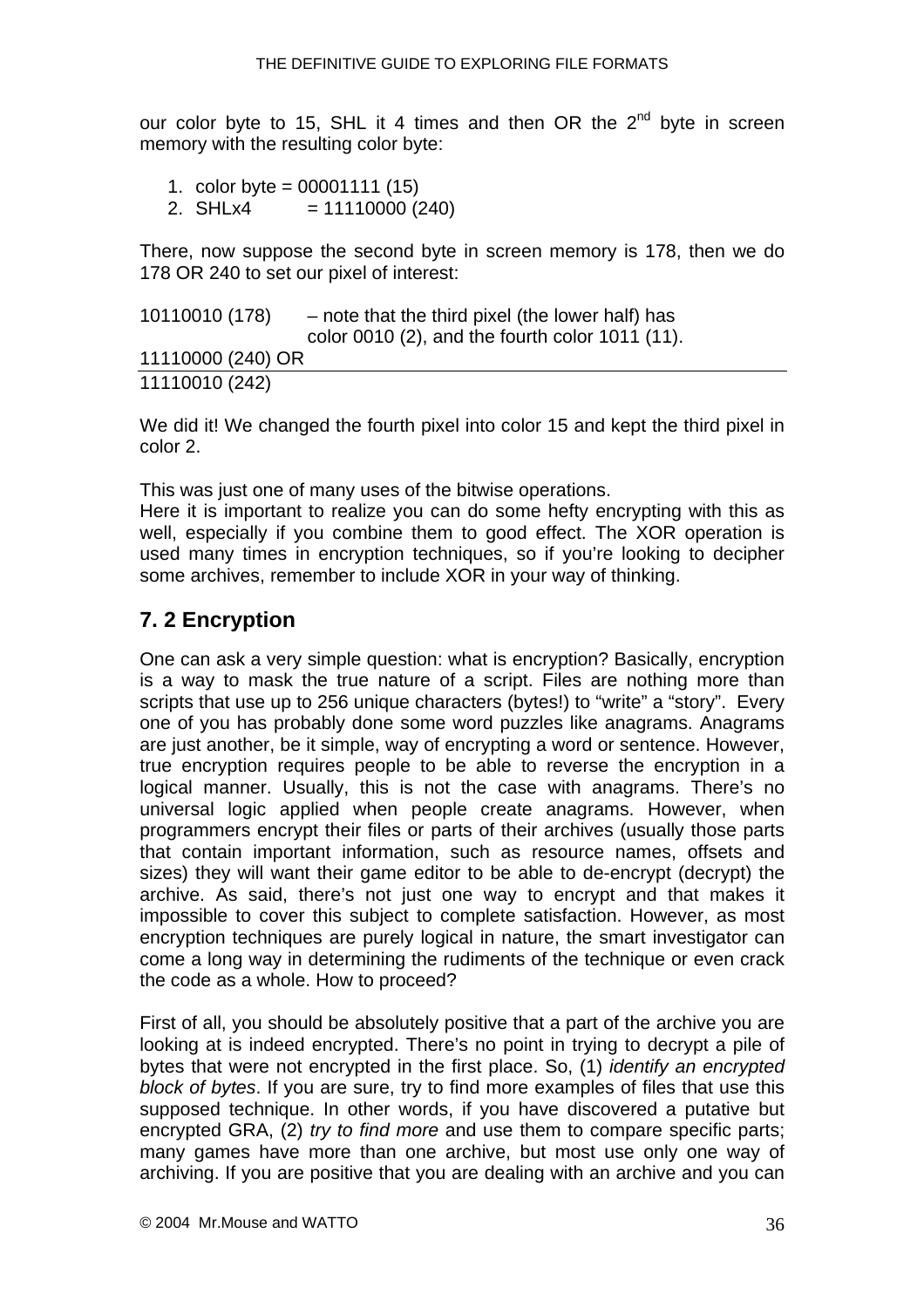<span id="page-36-0"></span>identify some directory structure, you can also use this structure to compare the way individual (encrypted) directories entries are shown in the one archive. (3) Use a good disassembler to open the game's executable to *search for resource name strings*. You might just find a lot of strings there. If you can identify a resource by name, and you have already figured out where in the archive this resource is saved, you have a good reference for your decrypting. Suppose you have stumbled on a GRAF that encrypts the names of the resources before saving this information in an archive. Upon examination of the executable you may have found a string "/textures/weapons/pistol.pcx". Suppose furthermore that you already extracted some of the textures as nameless pictures. If you recognize the pistol texture from the game, you then have something to work with while decrypting, as you can compare the encrypted string with the decrypted.

But how about the actual decrypting? Where to start?

As said, there's not just one method of encryption. One trick that will tell you exactly what is going on is to run the executable from a disassembler and **reverse engineer** the assembly code that takes care of the encryption. This requires substantial knowledge of assembly language, though, and may be a slow and largely unrewarding process. Nevertheless, if you can pinpoint the location of the encryption/decryption code this may help you understand parts of it anyway and may be very worthwhile in the long run. As your understanding of these assembly processes grow the more easily and speedily you will figure these things out!

#### *Pen and paper ready!*

Without the aide of reverse engineering it is still possible to find out how encryption works. Pen and paper are two very handy tools that can help you solve the puzzle. We will try to explain the process of unravelling the Painkiller .PAK string encryption technique.

#### *Painkiller Encryption*

When the developers of the game Painkiller first released a demo, fans quickly discovered that the game used adapted PKZip files to store the resources (so called .PAK archives). Apparently, the coders did not want fans to have access to the resources, because in the second demo and the first retail version, they used another, more difficult to hack method of storing resources. While they used straightforward properties such as resource size and resource offset variables, they encrypted the filename of the resources. In addition, they changed the method to compress the actual resources to Zlib compression. Quickly people had got the whole format explained, and could extract the resources, but for the encrypted filename. That proved the hardest puzzle to solve.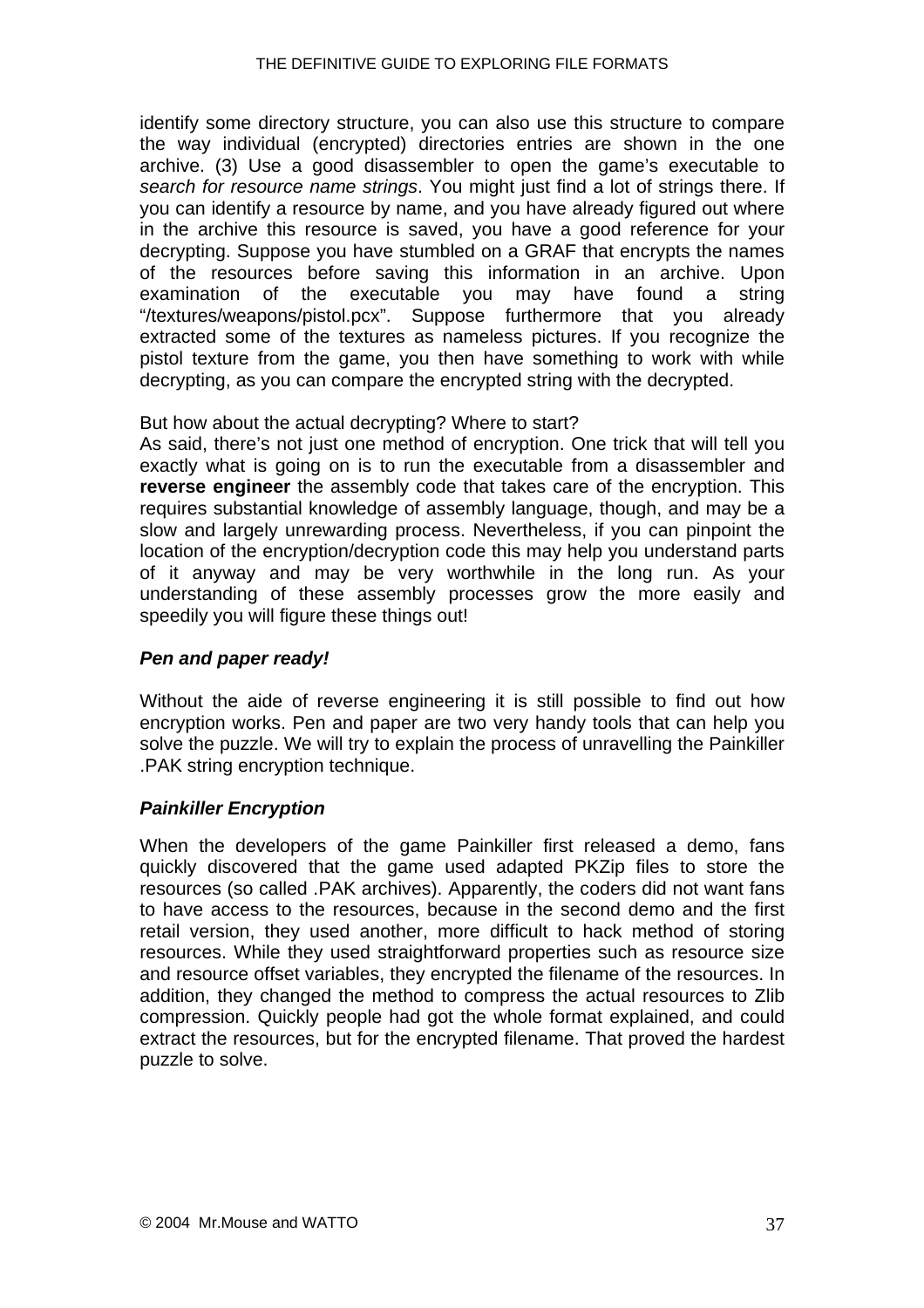In the archive "scripts.pak" the first few encrypted filenames strings are shown in [ASCII](#page-56-0) like this: cLHLCB.P[\XIM.m,) lOOO\A.[WVSJ/4j/&#\_ iJRRYD.IR\\*&1/&'(a8=< …

Or, in hexadecimals: 63 4C 48 4C 43 42 1C 50 5B 5C 58 49 4D 2E 6D 2C 29 20 6C 4F 4F 4F 5C 41 1B 5B 57 56 53 4A 2F 34 6A 2F 26 23 69 4A 52 52 59 44 16 49 52 5C 2A 26 31 2F 26 27 28 61 38 3D 3C

The first thing you do is take a good look at what you see. Try to see what can be seen. That may sound cryptic, but it's true.

In our case, what do we know? Well, we know that the strings we are examining represent some king of encrypted text. We also assume these strings are in fact filenames. Good. That gives us something to go on. In addition, you did not know this before, but we tell you now: the 32-bit (4-byte) value that precedes each string is exactly the size of the string in bytes, and thus it is probably save to assume that the characters from the encrypted string match in position the characters of the original string. This is very important. Because with this knowledge we can make other assumptions:

Filenames usually have the following structure:

*Directory\directory\filename.extension*  (the number of directories may vary)

The extensions of filenames are usually 3 bytes in length. Like: "text.doc", where the "doc" is the extension.

Right, now take a good look at the strings. You will notice that they all start with a byte somewhere in the &h60+ range, followed by characters in the &h40-&h60 range, followed by a single byte in the &h10+ range. Wait a minute! The standard filename structure as shown above starts with a capital character and is then followed by small characters, followed by a backslash (e.g. *Directory\*). You should know that non-letter characters mostly have an ASCII-value (decimal value) which is far from letter-characters. Thus, we recognize this pattern in the encryption example:

<*capital*><*small characters*><*backslash*>…etc. Without knowing the original value of the letter characters, we can assume that the encrypted values &h1C, &h1B and &h16 in the subsequent strings are in fact '\', or &h5C! We keep in mind that this may also be a forward slash though, '/', or &h2F.

Close examination of the other characters in the strings reveal that the last three characters of each string are all preceded by a byte value in the &h60+ range. In the standard filename structure the last three characters commonly represent the extension of the file, with the character before the extension always a '.' or &h2E. So it's save to assume the following structure of the encrypted strings: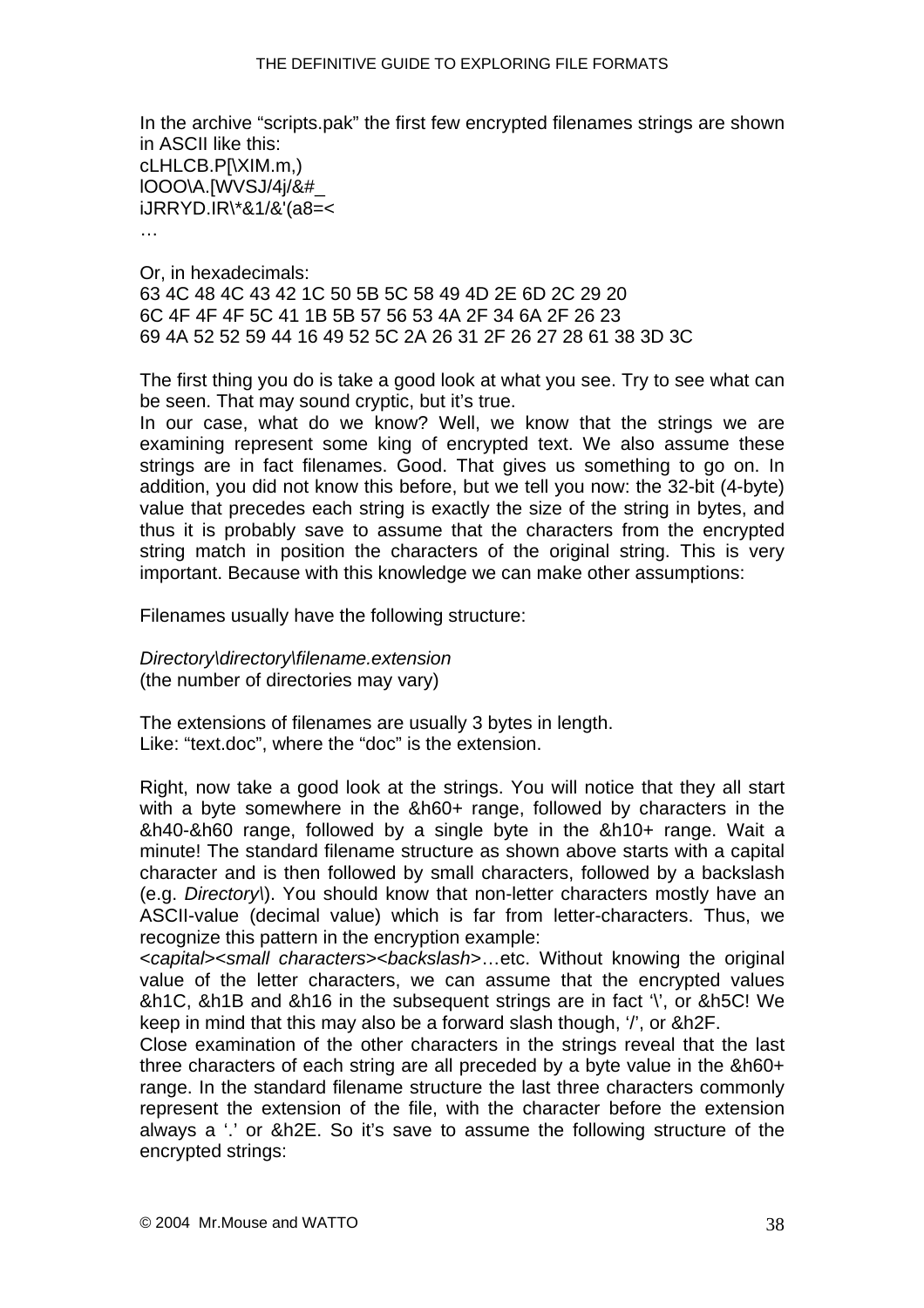<*Capital, small characters*>'**\**'<*small characters*>"**.**"<*small characters*>

Or, in function:

<*Directory*>'\'<*filename*>'.'<*extension*'.

And applied to the example of encrypted string 1:

<cLHLCB>'\'<P[\XIM>'.'<m,)>

However, we still don't know what, for instance, "cLHLCB" stands for. Apparently there's some algorithm at work here. Remember that you have logical ways to alter existing bytes, using XOR, AND and others? Let's consider the often-used XOR. Could we use XOR to create such a string? First of all, you'd need to be able to "seed" the XOR encryption: Every string has a first letter, in our case the capital character. To get a XORed value for this capital, you need another byte to XOR it with. This is your "seed" value. Next, you perform some trick on the XOR value, before you use it to XOR the second character in your string, then you perform the trick on the XOR value again to XOR the third character and so forth. The crucial XOR thing is: by XORing a value by the same value it was XORed with, you retrieve the value that was XORed. In our case, a XOR method much like the one described was assumed, also because some people used a disassembler to look at the encryption code, and came across some XOR statements. And that really fits nicely, because why go to the trouble of encrypting your filenames, if you won't need to decrypt them.

Thus, there must be some algorithm at work here which can be used in reverse as well: by applying the algorithm to the original text you will get the encrypted text, by applying the same algorithm to the encrypted text you will get the original text.

XOR is one trick you can use to create just such an algorithm. We know that we have a  $\gamma$  (or  $\gamma$ ) and a  $\gamma$  in our strings. Let's take the first string. We can find out what the value must have been that was used to XOR our '\' or '.' and resulted in the encrypted code for these characters &h1C and &h6D respectively. Simply XOR them with the original value!

Tip: In Hex Workshop, you can select any range of bytes and XOR it with a value of your choice. Click on the "^" button at the top toolbar to do so. In this case, you would select a byte of interest and select an 8-bit unsigned value to XOR it with. The outcome would replace the selected byte.

Thus  $8h1C$  XOR  $8h5C = 8h40$ ,  $8h6D$  XOR  $82E = 8h43$ . But we kept in mind that the proposed backslash may also be a forward slash. That would give  $&h1C$  XOR  $&h2F = &h33$ .

Now, let's consider this difference in XOR value used. The distance between the back- or forward slash and the dot is 8 bytes. The difference in XOR value used is either  $&h43 -&h40 =&h3(3)$  in case a backslash was used, or it is &h43 -&h33 = &h10 (16) in case of a forward slash. Could it be as simple as adding two to the XOR value (hence  $16/8$  bytes distance = 2) for each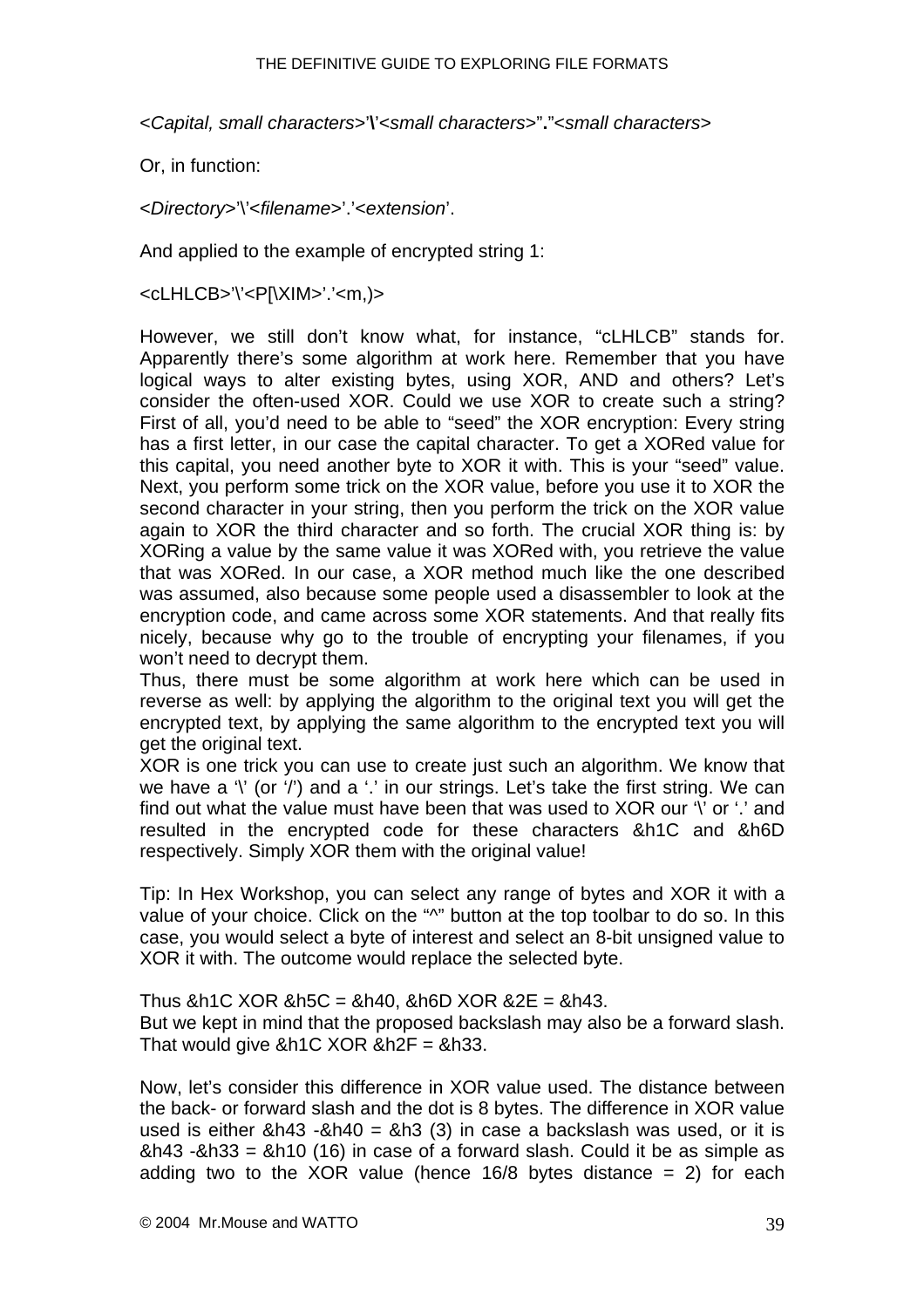subsequent XOR you do? We can test this by starting from the forward slash (if the theory has a chance we are dealing with the forward slash after all) and XORing the string characters to the last character in the string. Thus, we will use &h33 for the forward slash, then use &h35, &h37, &h39, &h3B, &h3D, &h3F, &h41, &h43 (our dot!), &h45, &h47 and &h49 respectively to XOR the next characters.

#### $.P[\exists M.m.) = / \text{electro.ini}$

So, it is indeed like that. Now we do this for the whole string (i.e. start from the forward slash with the XOR value of &h33 and subtract 2 from this value, XOR the characters all the way to the first):

cLHLCB.P[\XIM.m,) = Decals/electro.ini

So the first string is decrypted! But we still do not know how the "seed" XOR was calculated. The first character in our original string is the letter D (&h44). The encrypted value was &h65, thus the XOR used was &h27 (39). This is our seed value for the XOR method of encrypting the string. But how was it calculated?

We should first check the other strings and see what seed value we obtain for those. The above-described method (pinpoint the encrypted forward slash, XOR it with &h2F, use the XOR value to XOR the next encrypted characters after subsequent additions of 2, and the previous encrypted characters after subsequent subtractions of 2) will give:

 $IOOO\AA$ .[WVSJ/4 $i/8#$  = Decals/molotov.ini iJRRYD.IR\\*&1/&'(a8=< = Decals/rockethole.ini

We find that the encryption of the second string was "seeded" with &h28 (40) and the third with &h2D (45). You should notice they are all somewhat in the same range.

We assume that the program that wishes to decrypt the strings (like the developers' game editor for instance) can get its "seeds" based on variables from the archive, and this should be specific per string (or in effect per resource). Let's see what other variables we have. When you look at the whole GRAF of the Painkiller .PAK files you will see resource offsets and sizes, as well as the size in bytes of the filename strings, among other stuff. Now compare the sizes of the strings. The first is &h12 (18), the second also &h12 (18) and the third is &h15 (21). These variables you find as 32-bit values saved just before the encrypted string. Compare the "seeds" we found for each string. The first was &h27 (39), the second &h28 (40) and the third &h2D (45). Notice how the first and second string are equal in size and their "seed" is only a difference of 1.

To start with, let's propose that the encryption method uses the string size variables to calculate the "seed". Strings 1 and 2 both have the same size, so in theory they should end up with the same "seed". However, string 2 has a "seed" value of 1 higher than string 1. Well, it is the second string after all, so perhaps the method will take into consideration the position of the resource in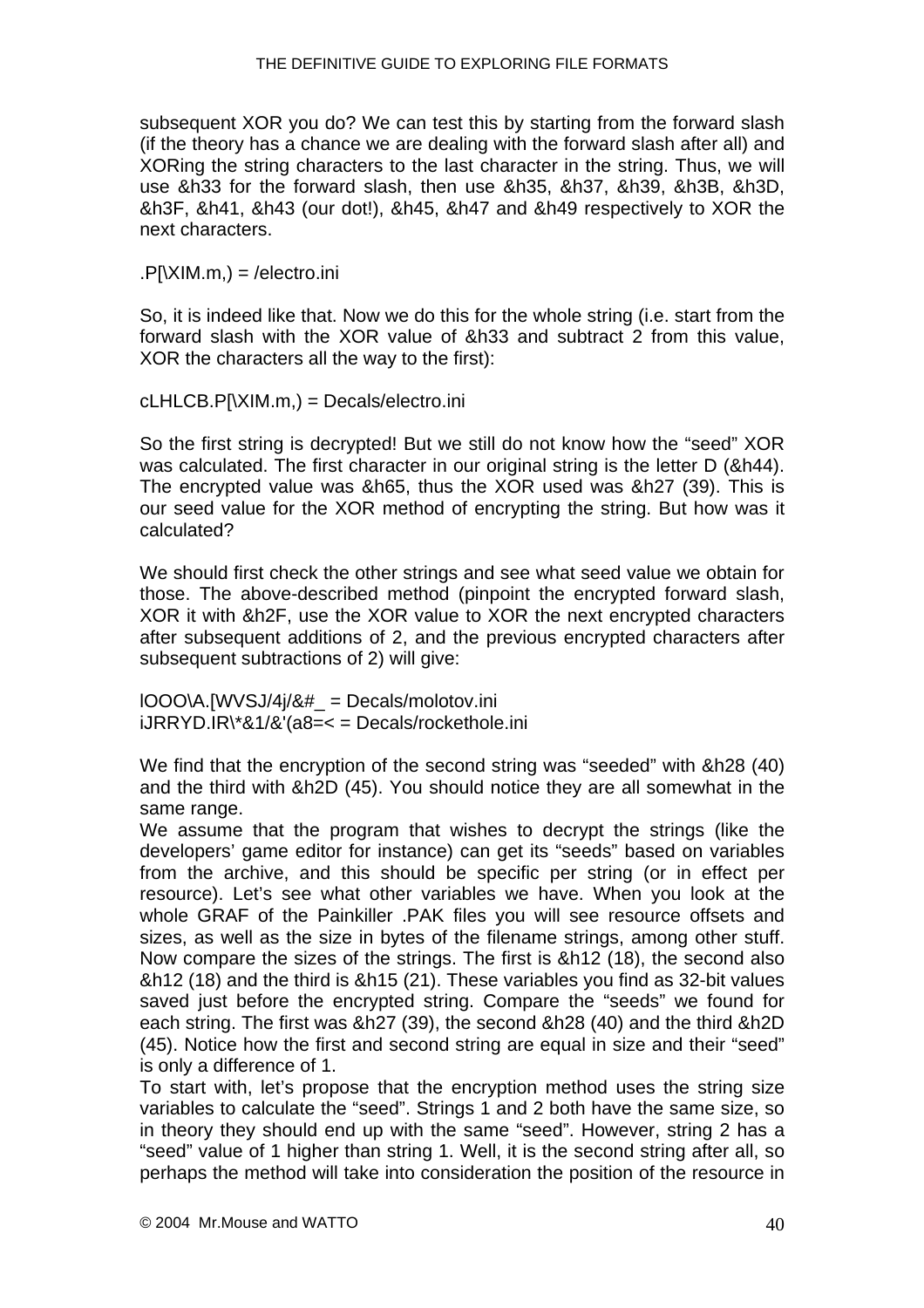the file (the first one is file 1, the second file 2 and so forth). When the seed would be calculated, the final value could be incremented with the position in the file. This way the difference between the seed value of string 1 and 2, having the same size value, would indeed be 1. This then implies that the calculated "seed" value of &h27 *less* the position in the file for the first string would actually be  $&h27-1=&h26$  (38), for the second  $&h28-2 =&h26$  (38) and the third &h2D-3=&h2A (42).

Assuming the above is correct, then how can we obtain the "seed" value of 38 for the first string? This is not easy, but we just try a number of ideas. The size variable for the first string is &h12 (18). If we do a [shift left](#page-34-0) of this number (multiplication of 2) we get &h24 (36). This is rather close to 38, isn't it? How about the third string? A shift left of &h15 gives &h2A (42). Hmm, this is exactly the seed value of the third string (not adding the position in the file)! Thus, if we calculate it this way for the first and second string we get a value that is 2 lower than what is should be, and for the third the difference between our calculation and what it should be is 0. Perhaps we are mistaken, and the method is different? Well, we are trying to understand, and obviously we haven't cracked it completely. We will still stay on track though and keep the shift left as it is rather close to the actual "seed" value.

More information is needed at times like this, and it is advised to apply your proposed methods on many cases of whatever is encrypted. In our case, we must check more strings to map potential differences in shift left value of the size variable and the "seed" value. We will not show it here, but we'll present the number of possibilities that you will get if you do so. We find that our shift left of the size variable differs from the "seed" value in this range:

shift left (size) – seed value =  $\{-3, -2, -1, 0, 1\}$ .

So the maximum difference is 3 less than the "seed", or the other way, 1 more than the "seed". This does point to some kind of tabular method, although the range is not very symmetrical. More symmetrical would be a range of {-2, -1, 0, 1, 2}. Let's see if we can alter our method so we have values that differ in that more symmetrical range. What would be needed? Well, all range values would have to be incremented with 1, right?  $-3 + 1 = -2$ ,  $-2 + 1 = -1$  etc.

For us it means that our shift left value of the size variable is one off. Remember that the common operation *shift left* shift all bits one to the left, *discarding* the left-most bit. However, there are also adaptations of the shift left method. First, there's *rotate left* that will rotate the bits one to the left, and the left-most bit will be rotated to the right-most bit. Thus, if the left-most bit is set it will transfer to the right-most bit. If that is the case it will result in a decimal calculation of value  $* 2 + 1$ . And that is what we need as well. However, if the left-most bit is not set, the right-most bit will simply be 0. In our case of the size variables, the left-most bit is never set, so the rotate left method will not get us where we need to be. The second adaptation of the shift left method is *inclusive shift left*. This will shift the bits 1 to the left, but now set the right-most bit as well, instead of adding a zero-bit. To do that just shift the bits left and add 1! This method will get us where we want to be.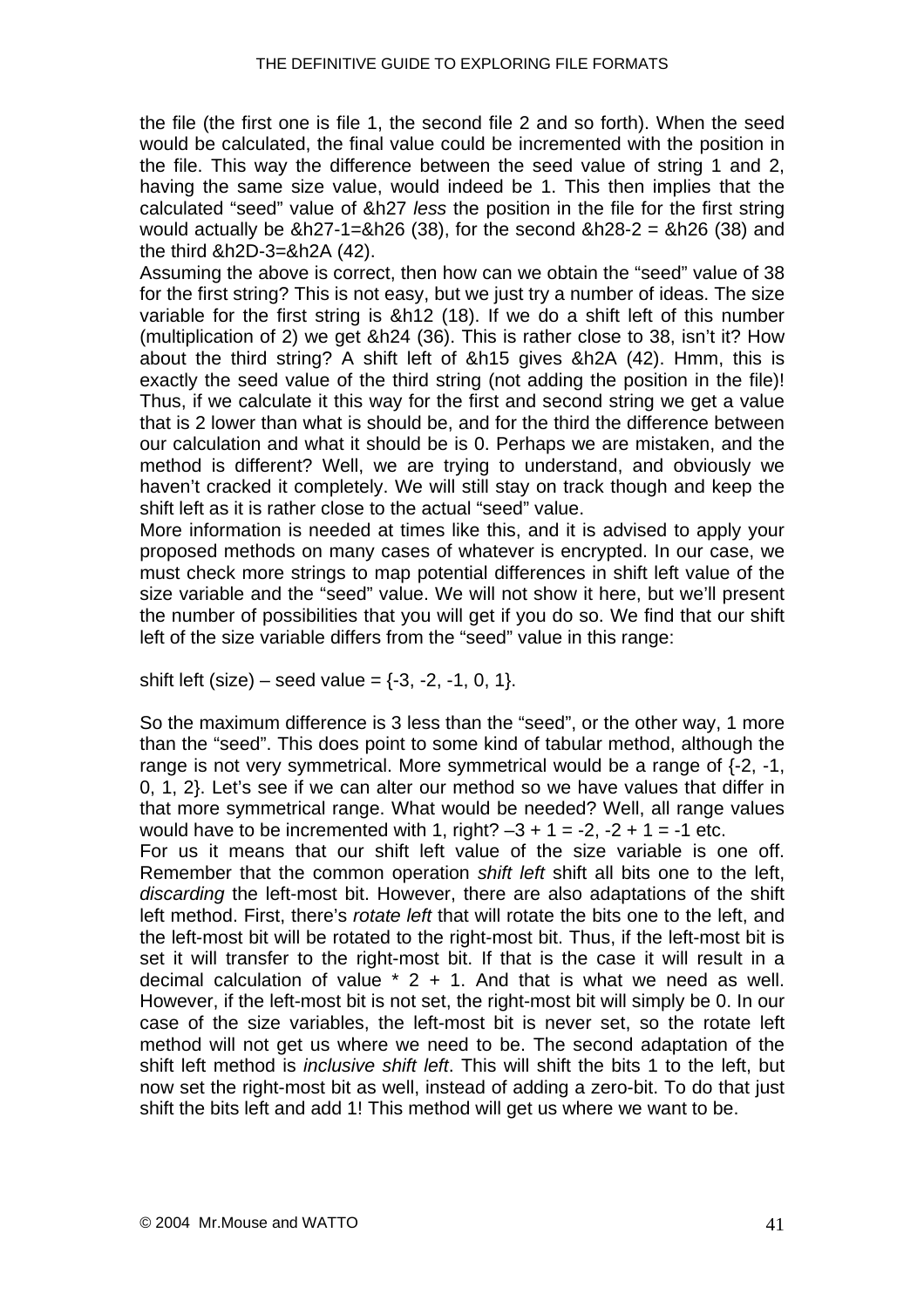The method to calculate the "seed" so far is:

Shift left (size variable) + 1

And our "seed" value will differ from the real "seed" value in the range:

{-2, -1, 0, 1, 2}

Apparently, the encryption process has some way of telling when to add or subtract these values from the result of the shift left + 1 operation, as if looking them up from a table. How would this table look like, and how would it know where to look in the table? The only way to get a hint of this process is by examination of multiple strings and comparing the "seeds" with the size variable, as we will assume that the size variable is also needed to look up the variable from the unknown table (as string 1 and string 2 only have in common the same size, this shows that the encryption uses only this variable to encrypt).

So, make a table from a size variable of 0 upwards. Look at the strings and find the seed, write down the range value it used (-2 or -1 and so forth). Well, perhaps you won't find strings that are 0 in length, but just fill in those that you do find.

Thus the table will be a single dimensional table like:

Size Code 0 Code1 1 Code2 2 Code3 3 Code4

…

If you do this, you will discover the following table: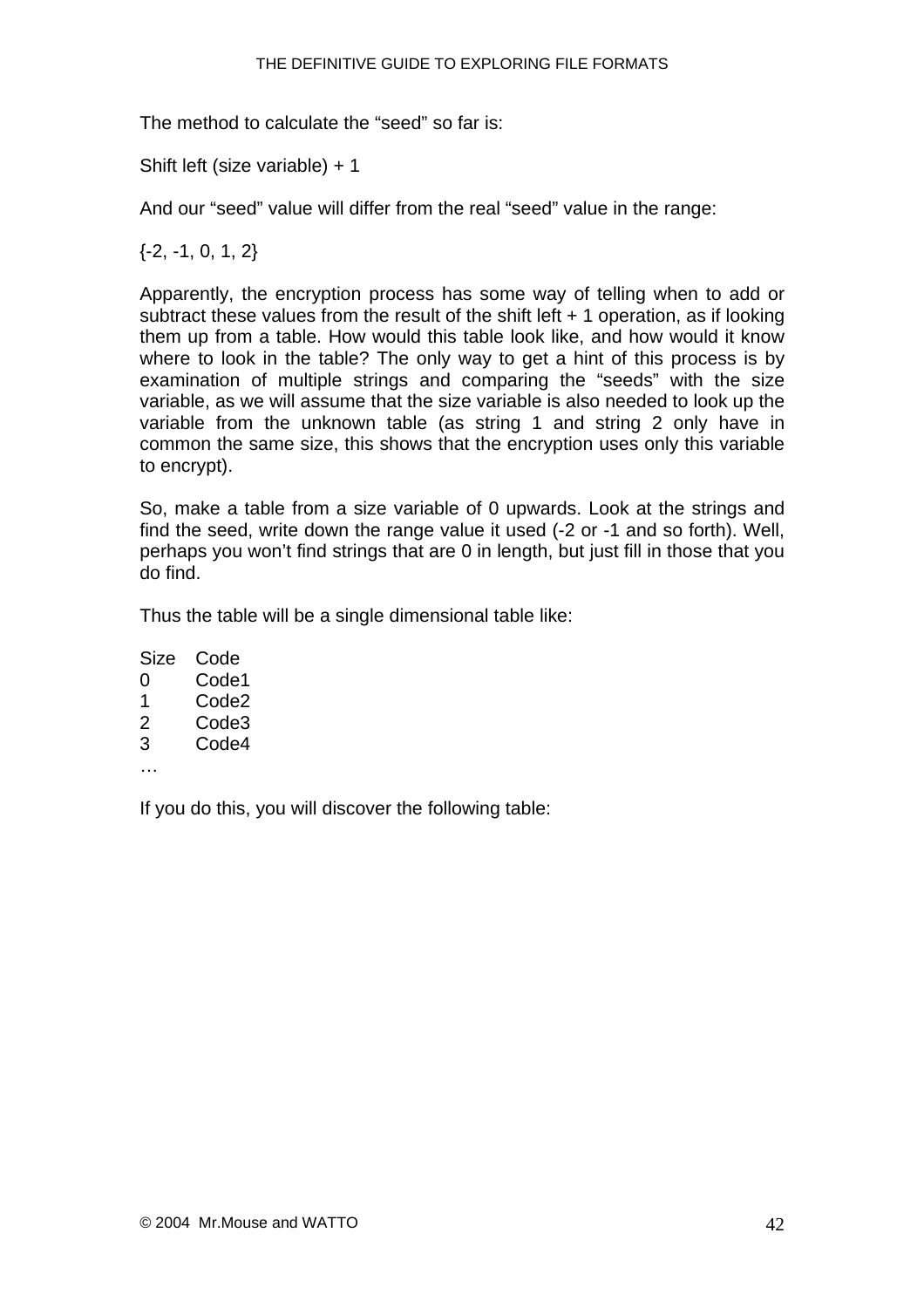| Size (hexadecimal) | Code           |
|--------------------|----------------|
| $\pmb{0}$          | $-2$           |
| $\mathbf{1}$       | $-1$           |
| $\overline{2}$     | $\mathbf 0$    |
| $\overline{3}$     | 1              |
| $\overline{4}$     | $\overline{2}$ |
| $\overline{5}$     | $-2$           |
| $\overline{6}$     | $-1$           |
| $\overline{7}$     | $\mathbf 0$    |
| $\overline{8}$     | 1              |
| $\overline{9}$     | $\overline{2}$ |
| $\overline{A}$     | $-2$           |
| $\sf B$            | $-1$           |
| $\overline{C}$     | $\overline{0}$ |
| $\overline{D}$     | 1              |
| $rac{E}{F}$        | $\overline{2}$ |
|                    | $-2$           |
| 10                 | $-1$           |
| 11                 | $\mathbf 0$    |
| 12                 | 1              |
| 13                 | $\overline{2}$ |
| 14                 | $-2$           |
| 15                 | $-1$           |

Etc.

Let's examine the first string again. It has a size of &h12. That means the code will be 1. The seed will be calculated like this then:

 $(Shif 1)$  eft  $(8h12) + 1$  + 1 (from file 1) + 1 (Code) =  $8h27$ !

The second string:

 $(Shif 1) + 1 + 2$  (from file 1) + 1 (Code) = &h28 !

The third string:

 $(Shif left (8h15) + 1) + 3 (from file 1) + -1 (Code) = 8h2D!$ 

These are the XOR values that will be used on the first character of the original string. For each subsequent character this value will be incremented by 2. The *complete encryption algorithm* is then:

#### **Painkiller .PAK string encryption:**

EncryptedStringCharacter (n) = OriginalStringCharacter(n) XOR (shift left (string size) + 1 + FileNumber + Code(string size) + n\*2)

(*Where n starts at character position 0*)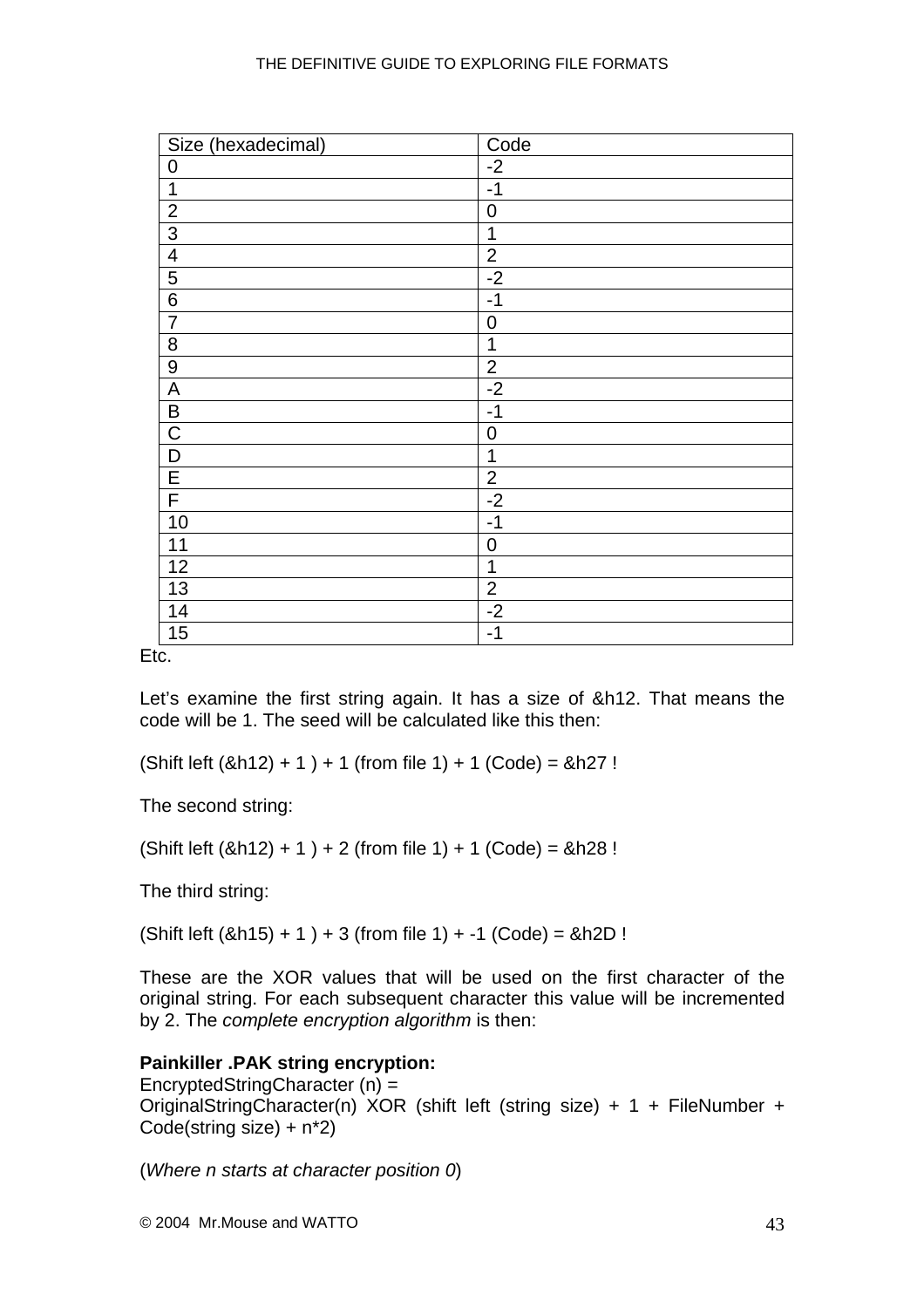#### <span id="page-43-0"></span>**Encryption methods are with many, but so are your brain cells**

The Painkiller .PAK string encryption is just one of many ways to encrypt and there's no universal tool or process to decrypt all of them. Many archives may encrypt whole resources, while some may use irreversible encryption techniques to address resource names (Microprose .CAT archives from Gunship! and others). As the uncovering of the Painkiller .PAK string encryption should show, there's a lot of guessing and second-guessing needed to solve the puzzle, besides a logic mind. You should train yourself in recognizing logical patterns; think along lines of file structures, bytes and bits. By using a pen and paper you can write down notes, compare things more easily, write down binary values, and try different logical methods to get where you need to be. It really is helpful. In conclusion, the most important ability you need to have to solve encryption techniques is the ability to recognize logical patterns. Good luck!

## **7. 3 Compression**

Like encryption, the subject of *compression* is one we will not be able to address to our full satisfaction. There are many ways to compress (see the appendix for links to websites that cover this subject) and different techniques are needed to effectively compress files of alternating type.

However, we can point out some ways to discover the compression method used.

#### **ZLib compressed files**

ZLib (<http://www.gzip.org/zlib/>) is a free and open source project that is used in many games to compress files and archives, and is comparable in power to others such as RAR or PKZIP. The fact that it's free makes it used a lot, as there are no licensing deals needed. But how do you know if a file is ZLib compressed?

Now, this is probably one of the easiest ones around to spot. Check out the screenshot of HW with an open .TRE file (the format from Star Wars )

| H Hex Workshop - [new.tre] |  |  |  | Et File Edit Disk Options Tools Window Help- |  |  |  |  |  |                                                                                                                                                                                                                                                                                                                                                                                                                                                                                                                                                                                    |
|----------------------------|--|--|--|----------------------------------------------|--|--|--|--|--|------------------------------------------------------------------------------------------------------------------------------------------------------------------------------------------------------------------------------------------------------------------------------------------------------------------------------------------------------------------------------------------------------------------------------------------------------------------------------------------------------------------------------------------------------------------------------------|
|                            |  |  |  |                                              |  |  |  |  |  |                                                                                                                                                                                                                                                                                                                                                                                                                                                                                                                                                                                    |
|                            |  |  |  |                                              |  |  |  |  |  |                                                                                                                                                                                                                                                                                                                                                                                                                                                                                                                                                                                    |
|                            |  |  |  |                                              |  |  |  |  |  | 00000000 4545 5254 3530 3030 0300 0000 4ECC 0200 0200 0000 3500 0000 0200 0000 EERTS000NS<br>00000036 F010 DC09 EEEE AE83 4842 700F 0E83 7870 7777 7777 7706 7798 43EE FB79  KBp (pwwww.w.C.<br>OOOOOOS4 DFF3 D457 E7FC DIA7 EAEC AEAE A9DD D36B 57ED 595D 7BFF 56AF 6B26 C63F  W KW.Y] (.V.kS<br>00000070 6C64 5512 6C42 FD1F 8700 140C D42B 0411 OAEE BF62 EFDE FCE6 7F4E 30A0 1dU.1B+b<br>00000008ClAGEE DF3E AODF FC15 0281 FCOD DDBD F9ED 9843 FEFF E3FF 33C7 577E 82731>C3.W<br>  000000A8 0D24 2828 2011 668C BBA5 2553 6E3B FOEO B3A3 7C88 B326 1414 EEDB 5C7E .S(( .f%Sm; |

**Figure 2.** ZLib compression technique can be identified by the 'x' as the first byte.

In the figure, we have highlighted a piece that begins with the letter 'x' (&h78, 120). When you encounter such a piece and you have reason to suspect an individual file begins at that location in an archive of your interest, you may wish to treat it as a ZLib compressed file. You do have to make sure though. Suppose you have figured out that a file starts at a certain offset in an archive,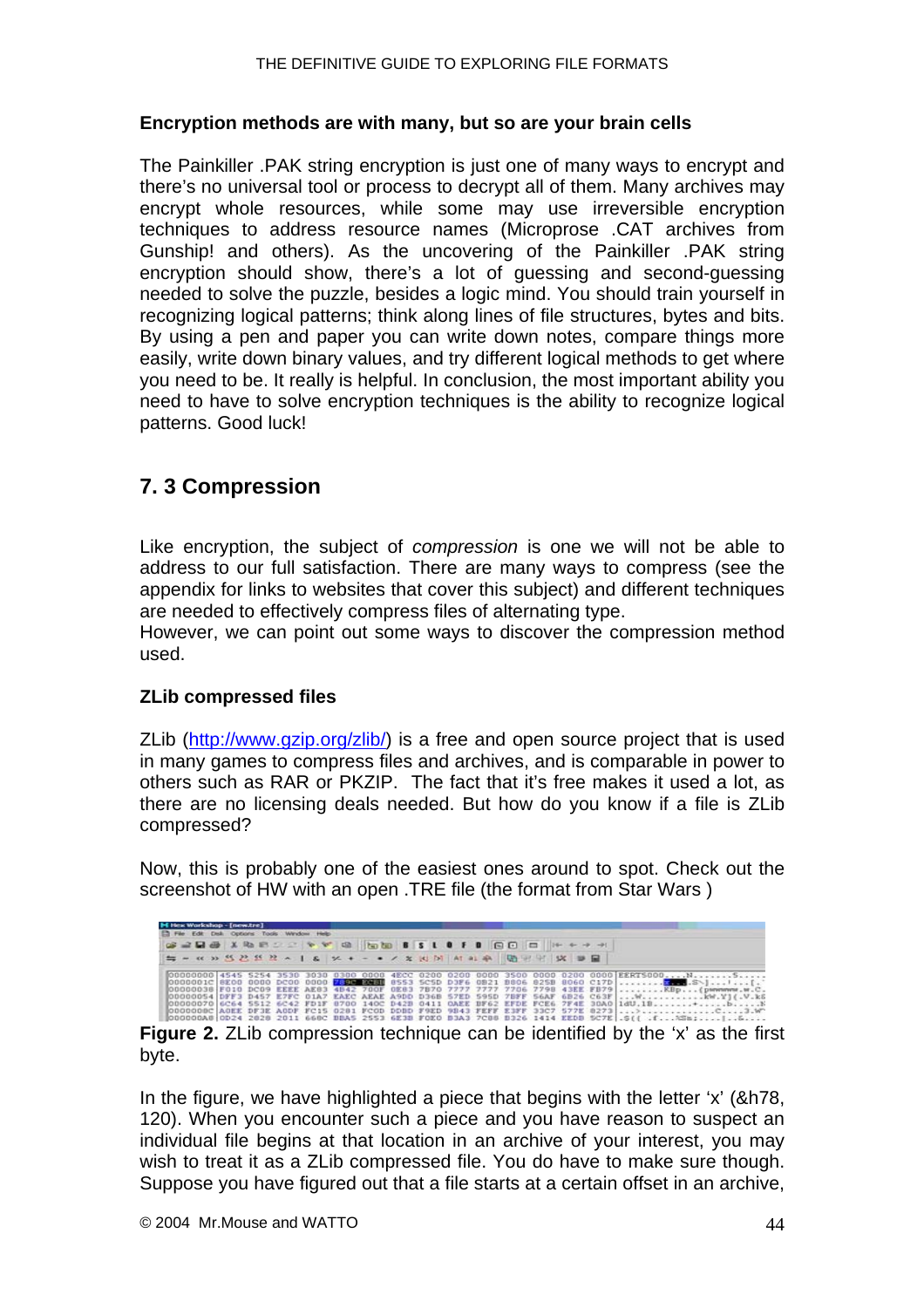and in addition you have found variables that tell you the size of this file. Now, just copy and paste the whole putative file into a new file and save it. The next part is tricky as you must have had some experience in unpacking ZLib files. What you need is a simple program that will unpack a standard ZLibcompressed file. In it, you must be able to point to the file and tell it to unpack it. It should then tell you if it was a success or not. Some of these programs will also require you to specify an "uncompressed" size (the original size of the compressed file). With luck, you have already found this variable in the archive as well. Remember to look out for a variable that is slightly greater than the "compressed size" variable when you think you are dealing with compressed files. You can either just create your own program that will try to unpack any given file using zlib.dll, or use existing ones. Check out the <http://www.gzip.org/zlib/>website for more information.

#### **PKZip compressed files**

Many games nowadays use the 'standard' PKZip compression to compress individual files, and some even just pack all their files into an actual .ZIP file, now and then changing the file extension for their own purposes. Examples of the latter include *Quake 3 .PK3* files, *Thief 2 .CRF* files and *Fall-out Tactics .BOS* files. Some however use the technique itself on individual files and pack them into an archive of their own format. This will not be easy to determine. You may get as far as knowing or at least assuming a resource is compressed, determining with certainty that it is PKZip-compressed is not possible without in depth investigation on the one hand, or a strategy of elimination on the other. This hold true for many if not all compression techniques you wish to identify.

#### **In depth?**

One option is to open the executable that is likely to process the GRA in a disassembler. This is extremely time-consuming however if you have not got a vast experience in assembly language. The trick is to trace the code that handles the uncompressing of resources and subsequently *reverse engineer the method!* Naturally, this is not the easiest of tasks. If you wish to go ahead, we recommend a disassembler such as WinDASM (no longer in development, but one of the best around, see if you can find it on the web).

#### **Eliminate them!**

Another strategy is to eliminate possible candidate-compression routines by 1. simply trying them on your file and see if they succeed or 2. comparing the structure of you file with those of files that were compressed using a certain technique. Eliminate all those you can find one by one using this strategy until you (hopefully) find the one you are looking for. You should increase your knowledge base on compression techniques as many a game-coder thinks its cool to use some obscure technique from the past.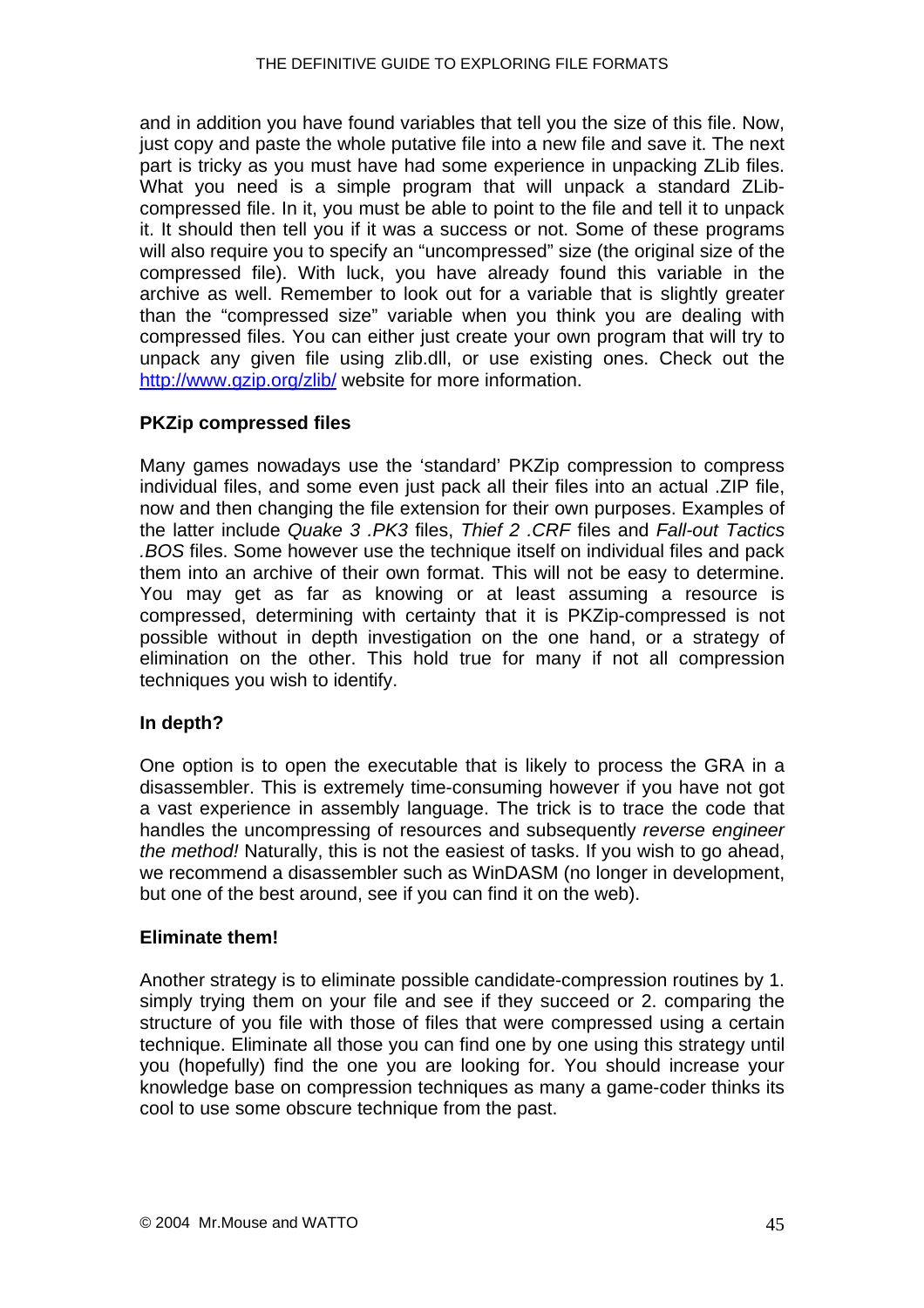#### **Snoop around the executables for clues**

You can also use programs such as WinDASM or Hex Workshop to look around the games executables (e.g. .EXE, .COM, .DLL etc.) and see if you identify a piece of text that will tell you more. Sometimes you can find names of functions that are called by the program, or you can find clues in error messages that are saved in the executables. For instance, you could find a 'LZHUncompress' function name, that may point to the .LZH compression technique, or you could find an error message 'RAR: Error in CRC" that tells you .RAR was used. Likewise, some techniques require a licensing deal with the patent holders, so you should examine the credits of a game for a candidate technique (e.g. "Bink Video Compression").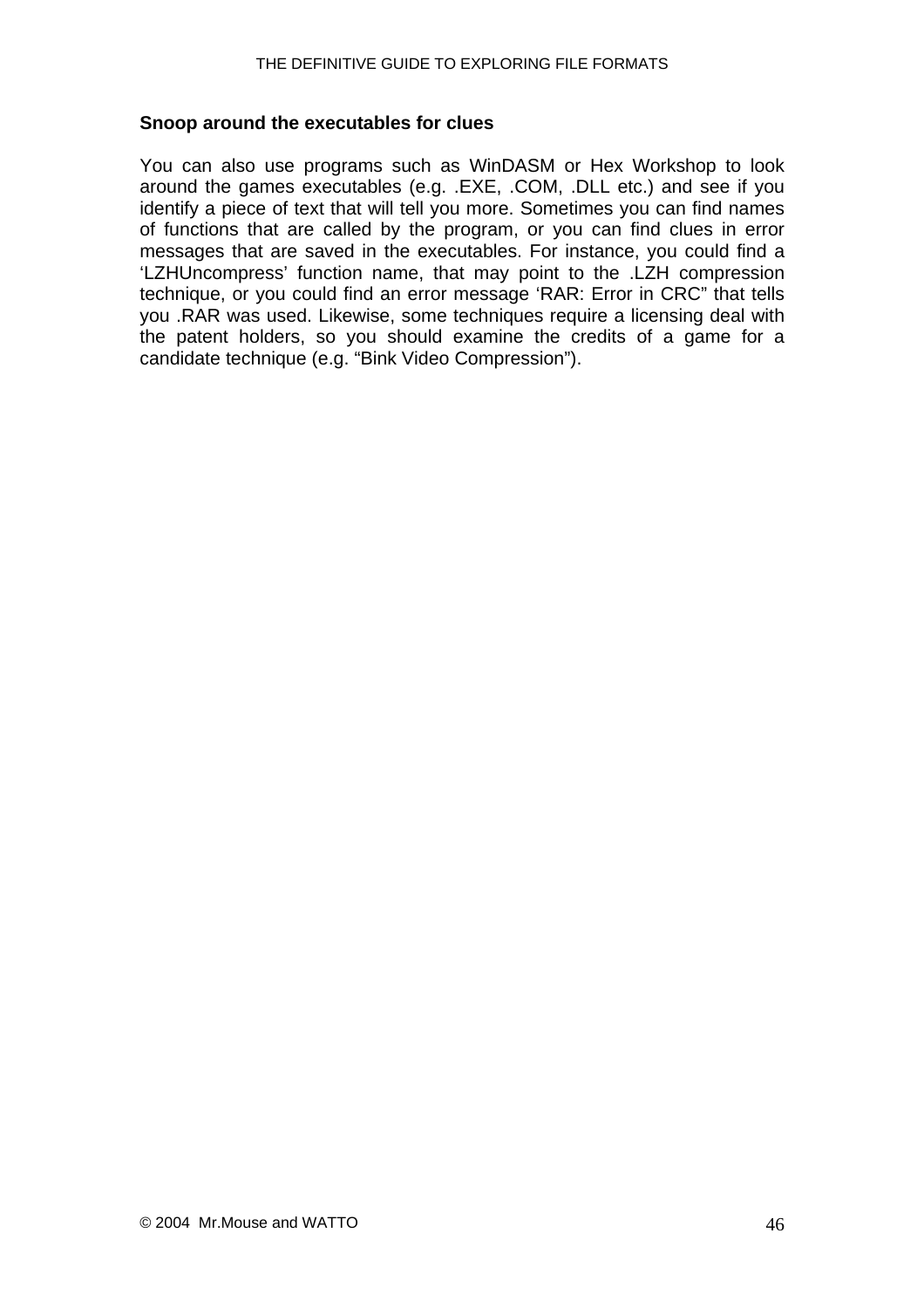#### <span id="page-46-0"></span>**8. Worked Examples**

In this chapter we will go through the process of cracking a format step by step, from opening it for the first time in Hex Workshop to the final format presentation. To do this, we will cover a relatively easy format. In the appendix you will find more complete examples. Let's start off immediately, because the sooner you get to grips with it, the sooner you can start cracking your own!

#### **Quake \*.PAK**

Games using the Quake (1 or 2) engine save their resources in archive with the .PAK format. How did we tell? Well, when we encounter a new game, and we want to know which files we have to examine we focus on A. large files and B. the title of the file. In the case of Quake we really find only one large file, pak0.pak, and the title and extension clearly indicate it may be some kind of package! We recommend that you download the free Quake2 demo, as the pak0.pak from the demo will be used in this tutorial.

#### **Open the archive and check out the basics:**

- A. Any [GRAIS](#page-20-0) visible?
- B. Determine the size of the archive
- C. Locate filename strings if possible
	- If not at the start of the archive, go through the whole archive, starting from the back

When we open the demo's pak0.pak with Hex Workshop we see the following (Figure 2A).



The status bar at the bottom shown the *size of the file* at the bottom right: 49951322 bytes! Also, you can see the cursor is at offset 0. Immediately you notice that the ASCII window shows something interesting: the first 4 bytes make up a plausible English word, "PACK". Could this be our [GRAIS?](#page-20-0) Quite possibly! We select the 4 bytes that make up the word and right-click the selection to get the context menu. Here we select *Add Bookmark…* and write down 'GRAIS' in the description field that we are shown. Before we click *Ok* we set the *Interpret data as…* field to 'string', as we want HW to show the appropriate string value in the Results Window (see User's Bookmarks in [Figure 1\)](#page-0-0). Good, next we click *Ok* and you should see something similar to Figure 2B in the results window (by default bottom right).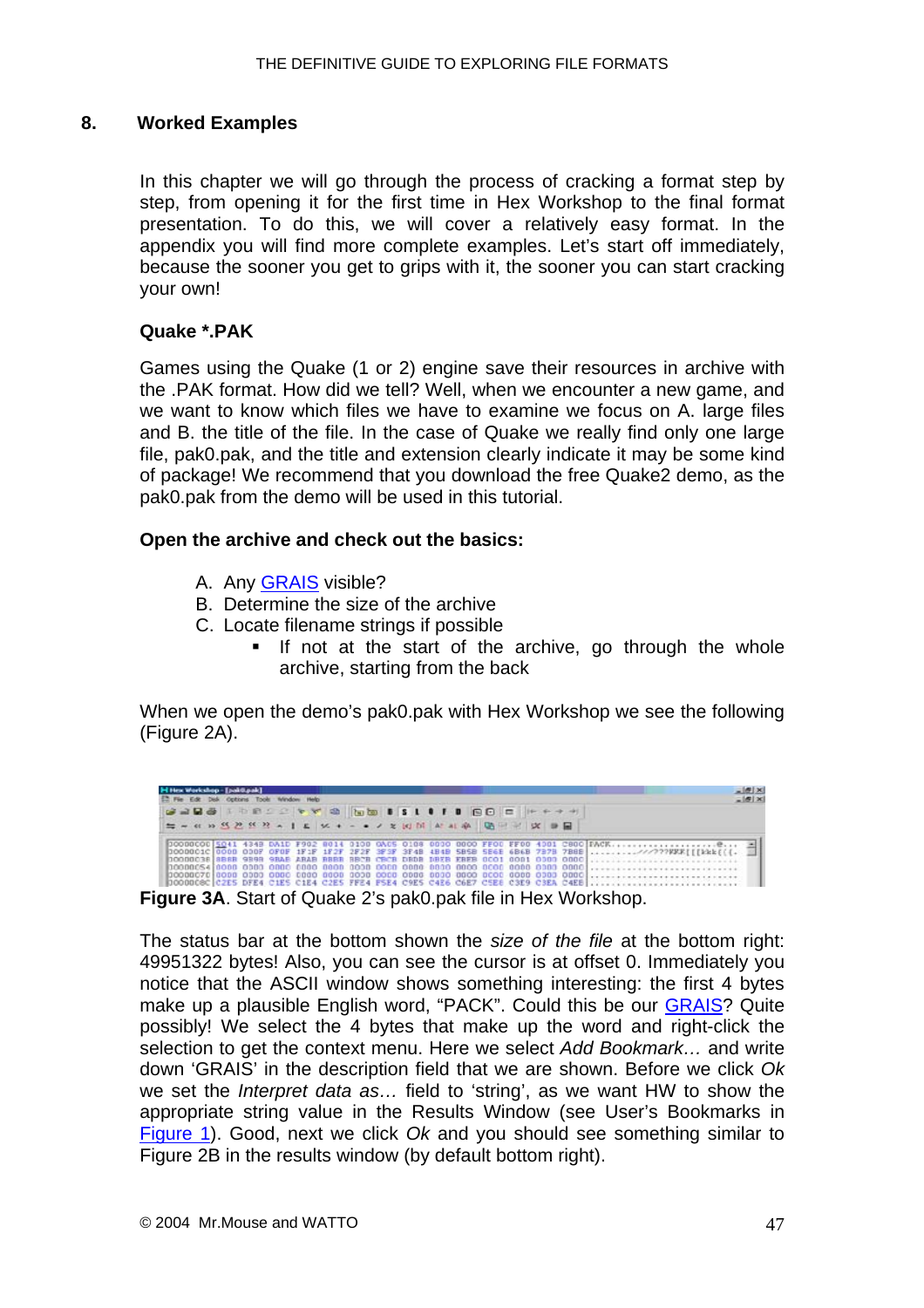| Address  | Length   | Description  | Value |  |
|----------|----------|--------------|-------|--|
| 00000000 | 00000004 | <b>GRAIS</b> | PACK  |  |
|          |          |              |       |  |
|          |          |              |       |  |
|          |          |              |       |  |
|          |          |              |       |  |
|          |          |              |       |  |
|          |          |              |       |  |
|          |          |              |       |  |

**Figure 3B**. A bookmark in the Results Window of Hex Workshop.

So now we have determined that the first 4 bytes represent the GRAIS and have book marked it accordingly. We could [colour map](#page-7-0) it as well, to easily find it back on screen. It is up to you if you wish to do that.

We continue to examine the following bytes. We need to find out if there are some filename strings.

We can't see any at the beginning of the file, can we? Apart from PACK we don't see anything that even resembles a string. Then we remember that in many instances resource information, such as filenames, are saved at the back of the archive (in a *Tail*).

#### **Examine the end of the file for filename strings**

Simply hit the *End* key on your keyboard to show the end of the pak0.pak file. You should see something like Figure 2C.

| E. Fie Edit Disk Options Tools Window Help<br>220313 100 2 0 0 3 b b 1 3 1 0 1 0 0 0 0 0 0 0 0 0 1 | H Hex Workshop - [pak@pak] |  |  |  |  |  |  | $\frac{  \mathbf{F}  \mathbf{x}}{  \mathbf{F}  \mathbf{x}}$                                           |
|----------------------------------------------------------------------------------------------------|----------------------------|--|--|--|--|--|--|-------------------------------------------------------------------------------------------------------|
|                                                                                                    |                            |  |  |  |  |  |  |                                                                                                       |
|                                                                                                    |                            |  |  |  |  |  |  |                                                                                                       |
|                                                                                                    |                            |  |  |  |  |  |  | 02FA3014 F002 CCD8 0000 6D6F 6465 6C73 2F77 6561 706F 6E73 2F76 5F6D 6163 686E nodels/wsapons/v_nachs |
|                                                                                                    |                            |  |  |  |  |  |  | 02FA3068 2F76 5F72 6169 6C2F 7472 6973 2E6D 6432 0000 0000 0000 0000 0000 0000 /v reil/tris.md2       |

Oh! Check out those strings! Something like *models/weapons/v\_machn/skin.pcx* is quite obviously a filename, no doubt about that. And there are many more. But that's not all. What else is there to notice? Well, let's take a closer look at the length of these strings. Just select one string (drag your mouse pointer from the first character of a string to the last while holding the left mouse button).

• TIP: During selection, notice how the status bar at the bottom of HW shows a value for a variable named *Sel:*. This shows the size of the current selection in hexadecimals! As you drag, this value is increased or decreased when you select more or less characters respectively.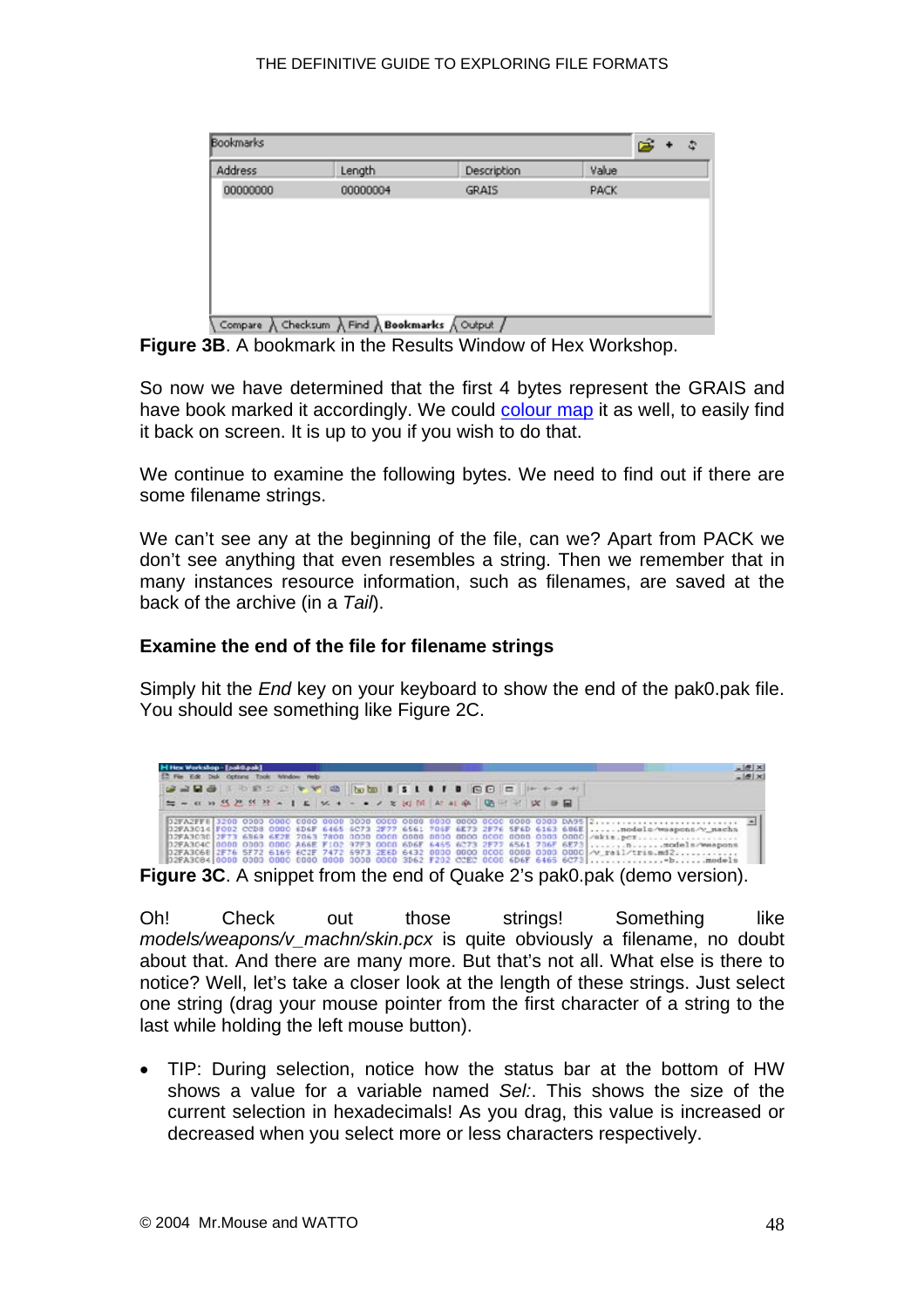Did you select a string? Read the size of the selection (in effect, the string) in the status bar. Now select another string. Once again, read the size of it. After a couple of times you will notice that these strings have variable sizes. So, the filenames can be any size in this archive apparently. But would this also mean that we have resource entries in this putative tail that are of variable length? Let's check this. As most GRAFs go, filenames and other information such as file offsets and sizes are all saved together into individual entries (blocks). Logic would dictate that each variable would be saved at the same place in the block. So, for argument's sake we'll assume that the program that created the archive saves the filename of a resource first, and then other information about the resource. If this is so, then we can easily see wether these blocks are also of variable length. To do that, first put the cursor on the first character of a filename string. Now select every byte until you reach the first character of the following filename string. In Figure 2D we have done this.



We then read the [hexadecimal](#page-16-0) size of this block: 0x40. Or in decimals: 64. When we select multiple entries, each time the size of the entry will be 0x40. This tells us that the size of each block is set, regardless of the filename string, which we have identified as being variable.

Let's go back to the start of the file. Hit *Home* on your keyboard. Before we can go on we need to know how any program that opens .PAK archives knows where to find these filename strings. Well, if it is truly a tail and not just some chunk of the last resource saved in the archive, there are usually two possibilities. First, it may be that the program knows the information is at the back, and perhaps even at a set offset from the end of the file. Second, the program does not know where to find the start of the tail and needs to be told. The variable that points to the address of the tail is for 99% found at the start of the archive. That's why we jumped back to the start! Now let's examine the bytes that come after the PACK string more closely. Set the cursor on the first byte after the 'K'. Look at Figure 2E to compare.

| H Hex Workshop - [pak0.pak]                                                                                                                                                                                                                                 |                                                              |                                        | $=$ $ g $ $\times$ |
|-------------------------------------------------------------------------------------------------------------------------------------------------------------------------------------------------------------------------------------------------------------|--------------------------------------------------------------|----------------------------------------|--------------------|
| E. Fie Edit Disk Options Took Window Help                                                                                                                                                                                                                   |                                                              |                                        | $-151x$            |
| <b>GARA ANDERWA GO ISLIID GO E HHAM</b>                                                                                                                                                                                                                     |                                                              |                                        |                    |
|                                                                                                                                                                                                                                                             |                                                              |                                        |                    |
| 100000001<br>0100 GACS 0108<br>0000<br>DA1D F982<br>8014<br>3008801C 0088<br>4日4日<br><b>ZEZF BESE BE4B</b><br><b>ODDF</b><br><b>IFAF IFZF</b><br>OFDF<br>10000038 8888<br>DBEB<br>9898<br>BBCB<br>CBCB<br><b>SHAB</b><br><b>ABAB</b><br>DRDB<br><b>HBBB</b> | 5858 5E6E 6B6B 7878 7B8E ///777888[[[kkk[[{.<br>EBEB<br>0001 |                                        |                    |
| 0000 0000 0000<br>0000<br>00000054 0000 0000 0000 0000 0000<br>D.<br>publishes.                                                                                                                                                                             |                                                              |                                        |                    |
| Eleftest + [0.00000001]                                                                                                                                                                                                                                     | <b>X</b> Bestmarts                                           |                                        |                    |
| and Baned Evile<br>$-38$<br>197 Linnigned Byte<br>218<br>7542<br>Haff Sgred Shot                                                                                                                                                                            | <b>Length</b><br>Address<br>00000000<br>80000094             | Value<br>Despription<br>RADE<br>GR/ESS |                    |
| HAR Unsagned Short 7542<br><b>MAR Signed Long</b><br>$+5000500$ .<br>49080530<br>1/97 Undgred Long<br><b>USE Served Ocald</b><br>3343152149600632                                                                                                           |                                                              |                                        |                    |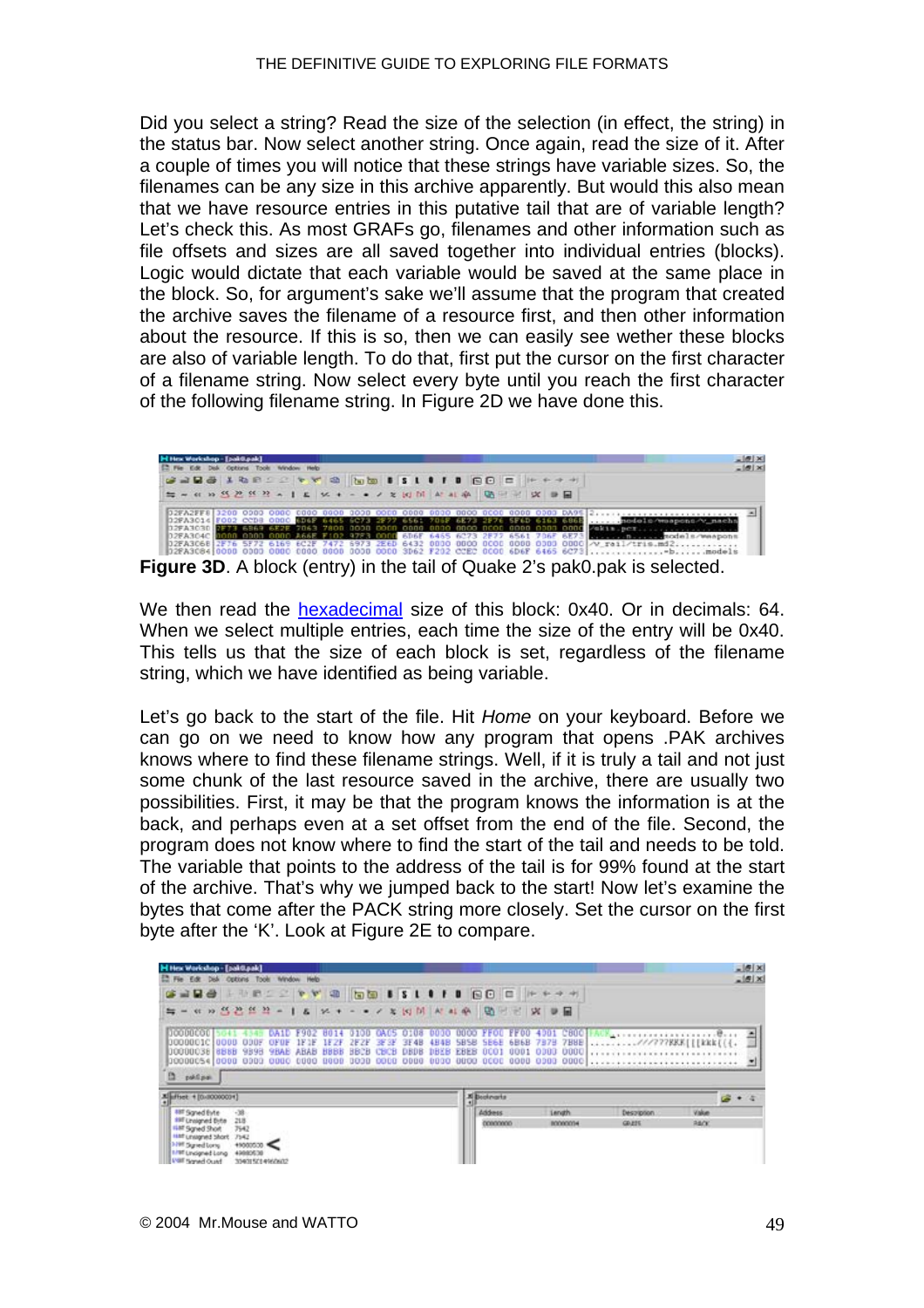**Figure 3E**. At the start of pak0.pak. The cursor is at offset 4. The Data Inspector show the relative (interpreted) values at this location.

The bytes are, in sequential order, DA 1D F9 02 80 14 …. Hold on! We remember there are different data types, ranging from 8 bit to 64 bit values. Let's see what we get if we interpret the bytes at this offset as different data types. Look at your Data Inspector. Notice how the values differ per interpretation. Typically, the first four bytes 'look' like something valid. Why? Most variables in an GRA are 32-bit, and the most significant byte (the fourth or right-most byte) in our 32-bit type is a low value. Once you spent a lot of time on this type of puzzling, you will understand why a 4-byte sequence with a low-value fourth byte might raise your attention.

In this case, if we interpret the value at offset 4 as a 32-bit data type, the value is 49880538 (the *Long* datatype).

Now wait a minute, doesn't this value sound familiar? Yes, it does, as the size of the file is 49951322. Our *long* value is less than the size, but only just! Let's see if this might be a pointer to somewhere fun in the GRA. Select the 4 bytes that make up the *long* value. Notice how the Data Inspector only shows 32-bit or less values as you do that. Now, right-click the selected bytes and select *[GoTo](#page-7-0)->Offset 0x02F91DDA*. You have jumped to offset 49880538 (see Figure 2F).

|  |  | H Hex Workshop - [pak@aak] |  | 12 Fie Edit Disk Options Tools Window Help |  |  |  |  |                                                                                 |                                                                                                      | $=$ $6$ $\times$<br>$-15$ |
|--|--|----------------------------|--|--------------------------------------------|--|--|--|--|---------------------------------------------------------------------------------|------------------------------------------------------------------------------------------------------|---------------------------|
|  |  |                            |  |                                            |  |  |  |  | G 2 R & L D B 2 2 Y Y 8 5 5 6 5 5 6 6 6 6 6 7 7 7 7                             |                                                                                                      |                           |
|  |  |                            |  |                                            |  |  |  |  | ■● W H M B W H W H W Y Y Y Y W W H W W W W B B                                  |                                                                                                      |                           |
|  |  |                            |  |                                            |  |  |  |  |                                                                                 | D2F91DC41539F 5733 783F 1BEB D3C7 C7AB 9BA7 8B77 876B 579F 5E53 656E 762F 756E S.W3(?w.kW.[Senv/un = |                           |
|  |  |                            |  |                                            |  |  |  |  |                                                                                 |                                                                                                      |                           |
|  |  |                            |  |                                            |  |  |  |  |                                                                                 |                                                                                                      |                           |
|  |  |                            |  |                                            |  |  |  |  |                                                                                 | D2F91E18 0000 656E 762F 756E 6974 315F 7274 2E74 6751 0000 0000 0000 0000 0000 env/uniti_rt.tgs      |                           |
|  |  |                            |  |                                            |  |  |  |  |                                                                                 |                                                                                                      |                           |
|  |  |                            |  |                                            |  |  |  |  |                                                                                 | 02F91E50 0000 3A5A 0000 1200 0300 656E 762F 756E 6974 315F 6674 2E70 6378 0000  Z env/uniti_ft.pcr   |                           |
|  |  |                            |  |                                            |  |  |  |  |                                                                                 |                                                                                                      |                           |
|  |  |                            |  |                                            |  |  |  |  |                                                                                 | 02F91E88 0000 0000 0000 0000 0000 4CSA 0300 F04C 0000 656E 762F 756E 6974 315F LZLenv/unit1          |                           |
|  |  |                            |  |                                            |  |  |  |  |                                                                                 |                                                                                                      |                           |
|  |  |                            |  |                                            |  |  |  |  |                                                                                 |                                                                                                      |                           |
|  |  |                            |  |                                            |  |  |  |  |                                                                                 |                                                                                                      |                           |
|  |  |                            |  |                                            |  |  |  |  |                                                                                 |                                                                                                      |                           |
|  |  |                            |  |                                            |  |  |  |  |                                                                                 | 02F91F14 0600 5006 0000 656E 762F 756E 6974 315F 6C66 2E74 6761 0000 0000 0000] [6. enw/anit1_lf.tgq |                           |
|  |  |                            |  |                                            |  |  |  |  |                                                                                 |                                                                                                      |                           |
|  |  |                            |  |                                            |  |  |  |  | integrationan anna anna sona acha 1200 anna cear 7630 2040 anns 1100 6240 2020) | wants depart # 1 - lab - a                                                                           |                           |

**Figure 3F**. The cursor is at location 49880538 in pak0.pak.

Bingo! You see the cursor is at the first character of a filename string: *env/unit1\_rt.pcx*. Scroll up to see that no other filename strings come before that one. You have found a pointer to a *tail*! Good work!

And as we saw before, this *tail* runs all the way to the end of the file. Let's calculate the *tail size* by subtracting the tail pointer from the size of the archive.

• Tip : Go to the Tools menu and select *Hex Calculator*. This is a handy tool that will let you do basic maths, and convert decimals to hexadecimals and back.

The *tail size* is 70784. Remember that we have previously shown that each entry the tail is 0x40 or 64 bytes in length. Thus we can also calculate the number of files in the file:  $70784 / 64 = 1106!$  This may come in handy if we wish to search for variables such as *number of files* in the GRA.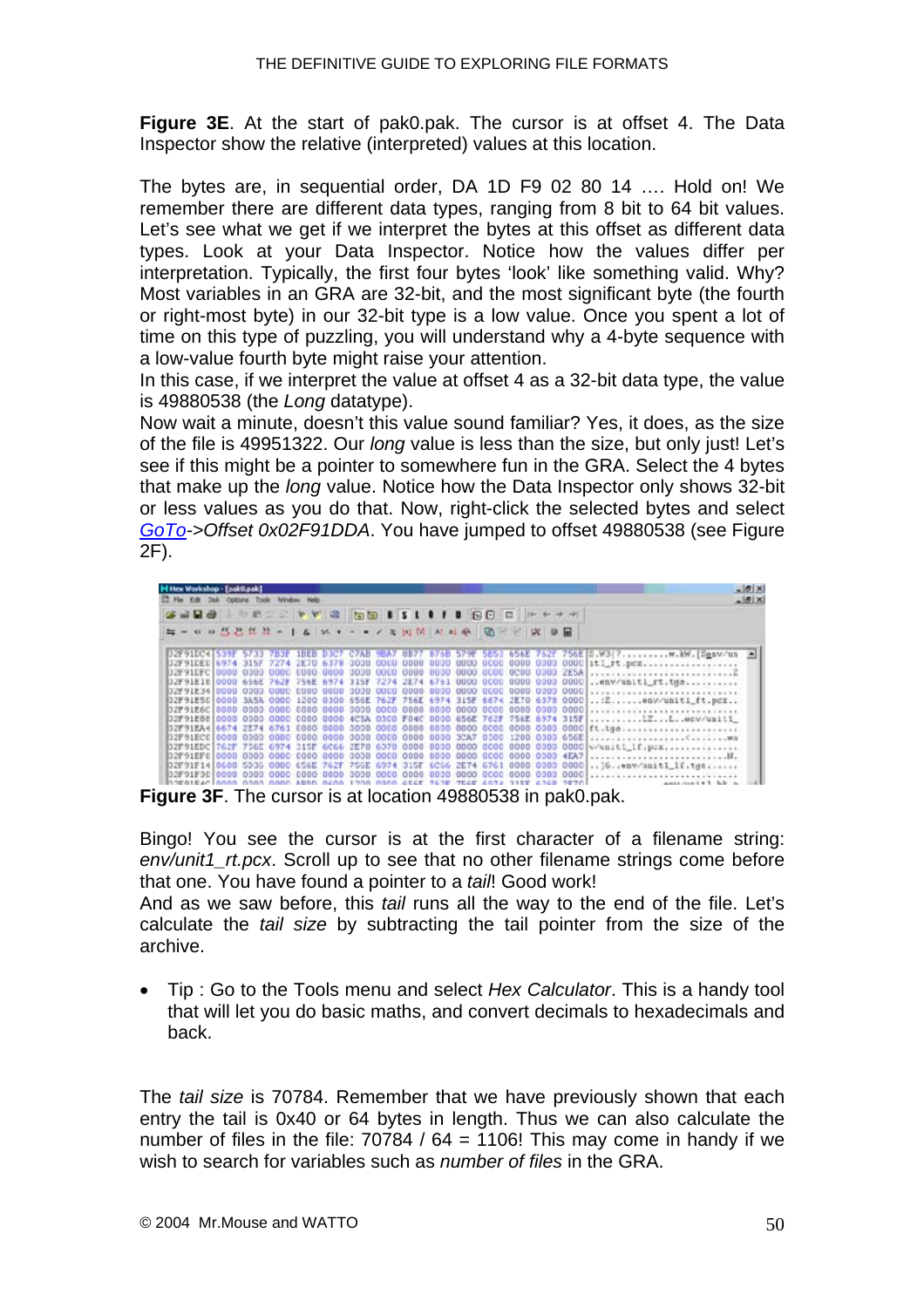For now, let's go back to the *tail pointer*. Hit *Home*. You may bookmark and/or colour map the 4 bytes that represent the *tail pointer* if you wish. Then, set the cursor on the offset to the right of the *tail pointer* (offset 8). Cast your eyes on the Data Inspector. If we interpret the value as a 32-bit *long* we get 70784! We have found the *tail size* variable in the GRA.

The next 32-bit variable at offset 12 is too large to point to anywhere in the file. We can check out some more offsets, to see if there's a 32-bit (or 16-bit) value of 1106 somewhere at the start. After a while, we conclude there's none.

Up to now we have identified a *header* in the pak0.pak (the GRAIS at offset 0, the *tail pointer* at offset 4 and the *tail size* at offset 8). 12 bytes in total. Furthermore, we have found that the *tail* consists of 64-byte entries or blocks with the first variable in these blocks a filename string of variable length.

We still need to do some more investigating of the tail. The tail might reveal other important information about the resources saved in the pak0.pak file. Let's go to the start of the tail again (Figure 2F). See how the first filename entry (*env/unit1\_rt.pcx*) is followed by a chunk of 0-value bytes. Apparently, there's some [Padding](#page-30-0) going on. Let's follow the trail of 0's all the way to the second filename string. The trail is broken 56 bytes from the start of the first filename string and 8 bytes before the second filename string. You can see a byte value of 0x0C (12) at this offset, followed by three 0-bytes. 8 bytes could make up two 32-bit values, so let's see what we get if we interpret these 8 bytes like that. The first *long* value is 12, the second *long* value is 23086.

Intuition will tell you that the first may very well be a pointer to the start of the resource (*resource offset*) as it is A. very low and B. we did not find any recognizable variables starting from offset 12 upward. The second long in our tail entry might then represent the *size of the resource*.

We can check all of this easily, especially if we are dealing with an archive that saves entries in the tail in the same order that the actual resources are saved in the archive. First we must make sure we find some *long* values at the end of the following entries in the *tail* as well. This is indeed the case.

Second, we set the cursor at a position 8 bytes before the second filename string (*env/unit1\_rt.tga*). The two *long* variables at this offset are 23098 for the putative *resource offset* and 196626 for the *resource size*. Now, subtract the first *resource offset* from the second : 23098 –12 = 23086. See how this is exactly our first *resource size*? We have solved the puzzle! Of course, we will check a bit further up-'stream' to make sure we aren't fooled by coincidence. Having done that we are sure about the following GRAF for pak0.pak: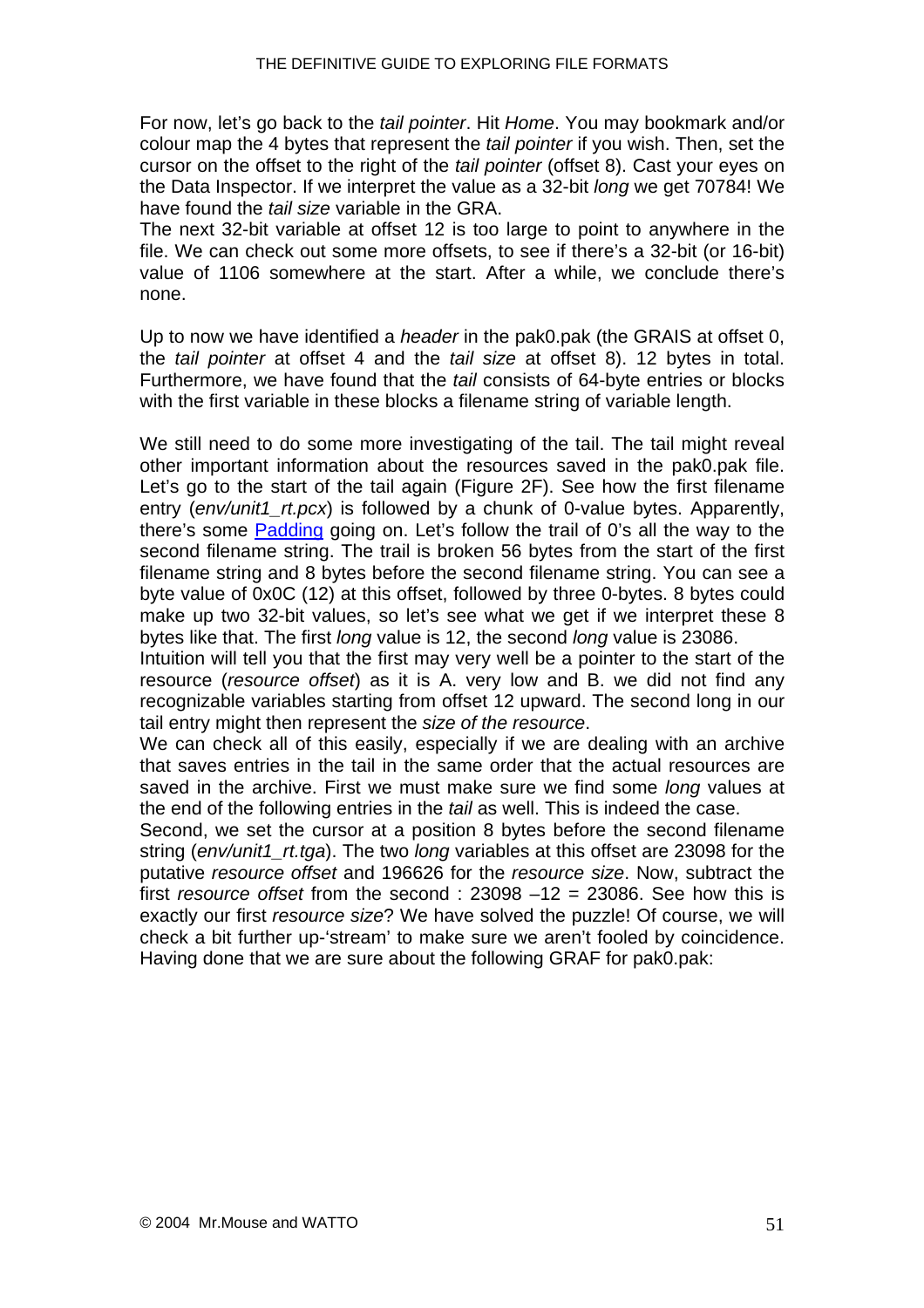#### **id Software .PAK (Quake engine)**

| OCHCIAI UUUILE.          |                      |                             |
|--------------------------|----------------------|-----------------------------|
| <b>Offset</b>            | Tvpe                 | <b>Description</b>          |
| $0 - 3$                  | String               | <b>GRAIS ('PACK')</b>       |
| $4 - 7$                  | 32-bit (long)        | Tail pointer                |
| $8 - 11$                 | 32-bit (long)        | Tail size                   |
| 12-Tail pointer          | Resource data        | <b>Resource Data</b>        |
| Tail pointer-End of file | N Blocks of 64 bytes | <b>Resource Information</b> |

## General outline:

#### Tail (single entry):

| Relative offset | Type                                                                         | Description     |
|-----------------|------------------------------------------------------------------------------|-----------------|
| $0 - 55$        | Null-terminated string, Resource filename<br>0-padded to size of 56<br>bytes |                 |
| 56-59           | 32-bit (long)                                                                | Resource offset |
| 60-63           | 32-bit (long)                                                                | Resource size   |

If we would want to read from a .PAK file, we could just load tail entries until we reach the end of the file. If we would like to know just how many resources there are in a .PAK file, we simply read the value of the *tail size* and divide it by 64! This may be useful if you wish to reserve memory before you read *tail*  entries.

There, we've cracked it!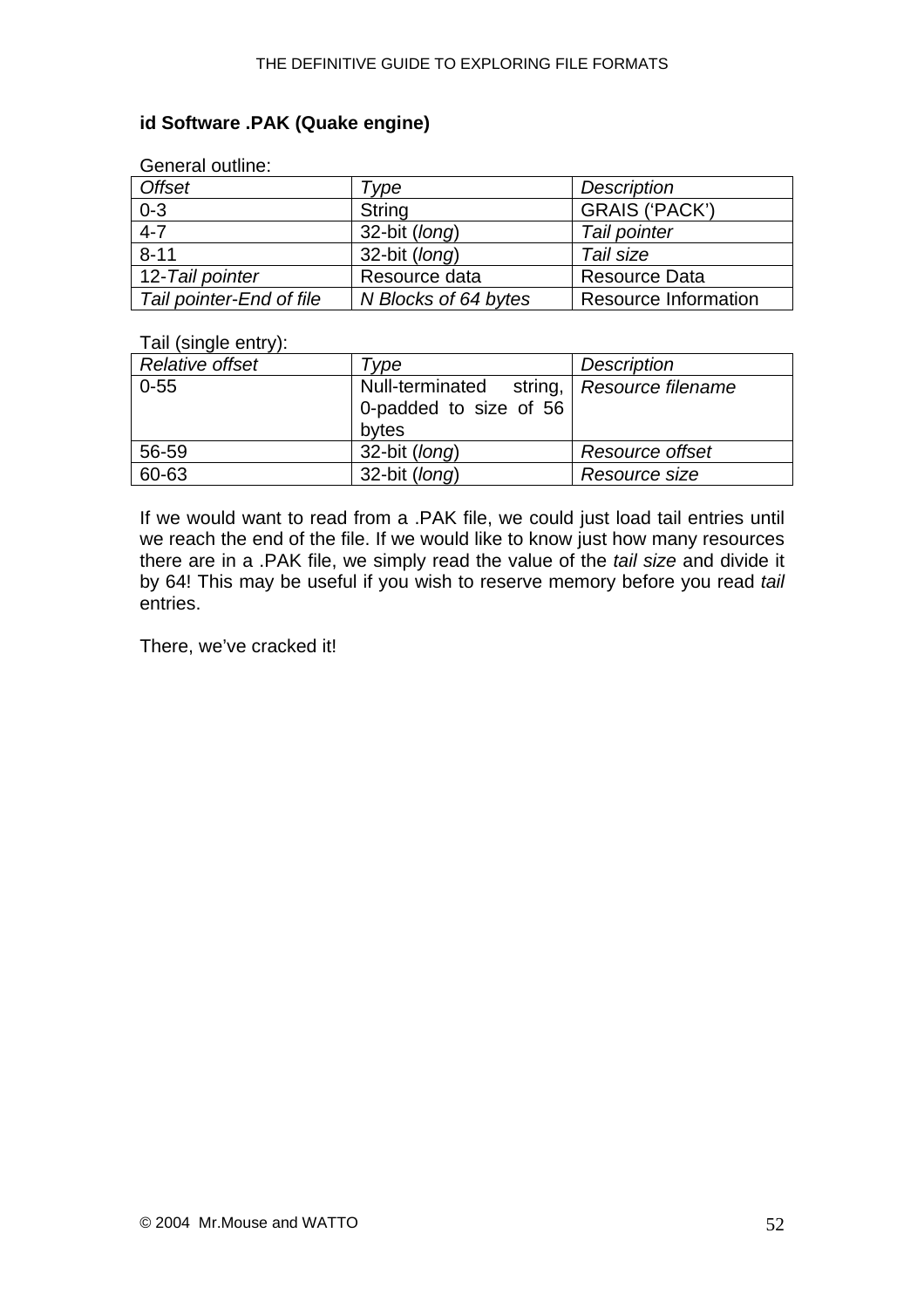# <span id="page-52-0"></span>**9. Appendix**

## **A: Binary → Byte Number Table**

| Bit $\overline{7}$ | Bit 6          | Bit 5          | Bit 4          | Bit 3          | Bit 2          | Bit 1          | Bit 0          | Value           |
|--------------------|----------------|----------------|----------------|----------------|----------------|----------------|----------------|-----------------|
| (2')               | $(2^6)$        | $(2^5)$        | $(2^4)$        | $(2^3)$        | $(2^2)$        | $(2^1)$        | $(2^0)$        |                 |
| 0                  | 0              | 0              | 0              | 0              | 0              | 0              | 0              |                 |
|                    |                |                |                |                |                |                |                | 0               |
| 0                  | 0              | 0              | 0              | 0              | 0              | 0              | 1              | 1               |
| 0                  | 0              | 0              | 0              | 0              | 0              | 1              | $\mathbf 0$    | $\overline{2}$  |
| 0                  | 0              | 0              | 0              | 0              | 0              | 1              | 1              | 3               |
| 0                  | 0              | 0              | 0              | 0              | 1              | 0              | 0              | 4               |
| 0                  | $\overline{0}$ | 0              | 0              | 0              | $\overline{1}$ | 0              | $\overline{1}$ | 5               |
| 0                  | 0              | 0              | 0              | 0              | 1              | 1              | $\mathbf 0$    | 6               |
| 0                  | 0              | 0              | 0              | 0              | $\overline{1}$ | $\overline{1}$ | 1              | $\overline{7}$  |
| 0                  | 0              | 0              | 0              | $\mathbf{1}$   | 0              | 0              | 0              | 8               |
| 0                  | 0              | 0              | 0              | 1              | 0              | 0              | 1              | 9               |
|                    |                |                |                |                |                |                |                |                 |
| 0                  | 0              | 0              | 0              | $\mathbf{1}$   | 0              | 1              | 0              | 10              |
| 0                  | 0              | 0              | 0              | 1              | 0              | 1              | 1              | 11              |
| 0                  | 0              | 0              | 0              | 1              | 1              | 0              | 0              | $\overline{12}$ |
| 0                  | 0              | 0              | 0              | $\mathbf{1}$   | 1              | 0              | 1              | 13              |
| 0                  | 0              | 0              | 0              | 1              | 1              | 1              | 0              | 14              |
| 0                  | 0              | 0              | 0              | $\mathbf{1}$   | 1              | 1              | 1              | 15              |
| 0                  | 0              | 0              | 1              | 0              | 0              | 0              | 0              | 16              |
| 0                  | 0              | 0              | 1              | 0              | 0              | 0              | 1              | 17              |
| 0                  | 0              | 0              | 1              | 0              | 0              | 1              | $\mathbf 0$    | 18              |
|                    |                |                |                |                |                |                |                |                 |
| 0                  | 0              | 0              | 1              | 0              | 0              | 1              | 1              | 19              |
| 0                  | 0              | 0              | 1              | 0              | $\overline{1}$ | 0              | $\mathbf 0$    | $\overline{20}$ |
| 0                  | 0              | 0              | 1              | 0              | 1              | 0              | 1              | $\overline{21}$ |
| 0                  | 0              | 0              | $\overline{1}$ | 0              | $\overline{1}$ | $\overline{1}$ | $\mathbf 0$    | $\overline{22}$ |
| 0                  | $\overline{0}$ | $\overline{0}$ | $\overline{1}$ | $\overline{0}$ | $\overline{1}$ | $\overline{1}$ | $\overline{1}$ | $\overline{23}$ |
| 0                  | 0              | 0              | 1              | $\mathbf{1}$   | 0              | 0              | 0              | 24              |
| 0                  | 0              | 0              | 1              | $\mathbf{1}$   | 0              | 0              | 1              | $\overline{25}$ |
| 0                  | 0              | 0              | 1              | $\mathbf{1}$   | 0              | 1              | 0              | 26              |
|                    |                |                |                |                |                |                |                |                 |
| 0                  | 0              | 0              | 1              | 1              | 0              | 1              | 1              | 27              |
| 0                  | 0              | 0              | 1              | $\mathbf{1}$   | 1              | 0              | 0              | 28              |
| 0                  | 0              | 0              | 1              | 1              | 1              | 0              | 1              | $\overline{29}$ |
| 0                  | 0              | 0              | 1              | 1              | 1              | 1              | 0              | 30              |
| 0                  | 0              | 0              | 1              | 1              | 1              | $\mathbf{1}$   | 1              | 31              |
| 0                  | 0              | 1              | 0              | 0              | 0              | 0              | 0              | 32              |
| 0                  | 0              | 1              | 0              | 0              | 0              | 0              | 1              | $\overline{33}$ |
| 0                  | 0              | 1              | 0              | 0              | 0              | 1              | 0              | 34              |
|                    |                | 1              | 0              |                |                | $\overline{1}$ | 1              | $\overline{35}$ |
| 0                  | 0              |                |                | 0              | 0              |                |                |                 |
| 0                  | $\overline{0}$ | $\overline{1}$ | $\overline{0}$ | $\overline{0}$ | $\overline{1}$ | $\overline{0}$ | $\overline{0}$ | $\overline{36}$ |
| 0                  | 0              | 1              | 0              | 0              | 1              | 0              | 1              | $\overline{37}$ |
| 0                  | $\overline{0}$ | $\overline{1}$ | $\overline{0}$ | 0              | $\overline{1}$ | 1              | 0              | $\overline{38}$ |
| 0                  | $\overline{0}$ | 1              | 0              | 0              | $\overline{1}$ | $\overline{1}$ | 1              | $\overline{39}$ |
| 0                  | 0              | 1              | 0              | 1              | 0              | 0              | 0              | 40              |
| 0                  | 0              | 1              | 0              | $\mathbf{1}$   | 0              | 0              | 1              | 41              |
| 0                  | 0              | 1              | 0              | 1              | 0              | 1              | 0              | 42              |
| 0                  | 0              | 1              | 0              | 1              | 0              | $\overline{1}$ | 1              | 43              |
|                    |                |                |                |                |                |                |                |                 |
| 0                  | 0              | 1              | 0              | 1              | 1              | 0              | 0              | 44              |
| 0                  | 0              | 1              | 0              | 1              | 1              | 0              | 1              | 45              |
| 0                  | 0              | 1              | 0              | 1              | 1              | 1              | 0              | 46              |
| 0                  | 0              | 1              | 0              | 1              | 1              | 1              | 1              | 47              |
| 0                  | 0              | 1              | 1              | 0              | 0              | 0              | 0              | 48              |
| 0                  | 0              | 1              | 1              | 0              | 0              | 0              | 1              | 49              |
| 0                  | 0              | 1              | 1              | 0              | 0              | 1              | 0              | 50              |
| 0                  | 0              | 1              | 1              | 0              | 0              | $\overline{1}$ | 1              | 51              |
| 0                  | $\mathbf 0$    | 1              | 1              | 0              | 1              | 0              | 0              | 52              |
|                    |                |                |                |                |                |                |                |                 |
| 0                  | 0              | 1              | 1              | 0              | 1              | 0              | 1              | 53              |
| 0                  | 0              | 1              | 1              | 0              | 1              | 1              | 0              | 54              |
| 0                  | 0              | 1              | 1              | 0              | 1              | 1              | 1              | 55              |
| 0                  | 0              | 1              | 1              | 1              | 0              | 0              | 0              | 56              |
| 0                  | 0              | 1              | 1              | 1              | 0              | 0              | 1              | 57              |
| 0                  | 0              | 1              | 1              | 1              | 0              | 1              | 0              | 58              |
| 0                  | 0              | 1              | 1              | 1              | 0              | 1              | 1              | 59              |
| 0                  | 0              | 1              | 1              | 1              | 1              | 0              | 0              | 60              |
|                    |                |                |                |                |                |                |                |                 |
| 0                  | 0              | 1              | 1              | 1              | 1              | 0              | 1              | 61              |
| 0                  | 0              | 1              | 1              | 1              | 1              | 1              | 0              | 62              |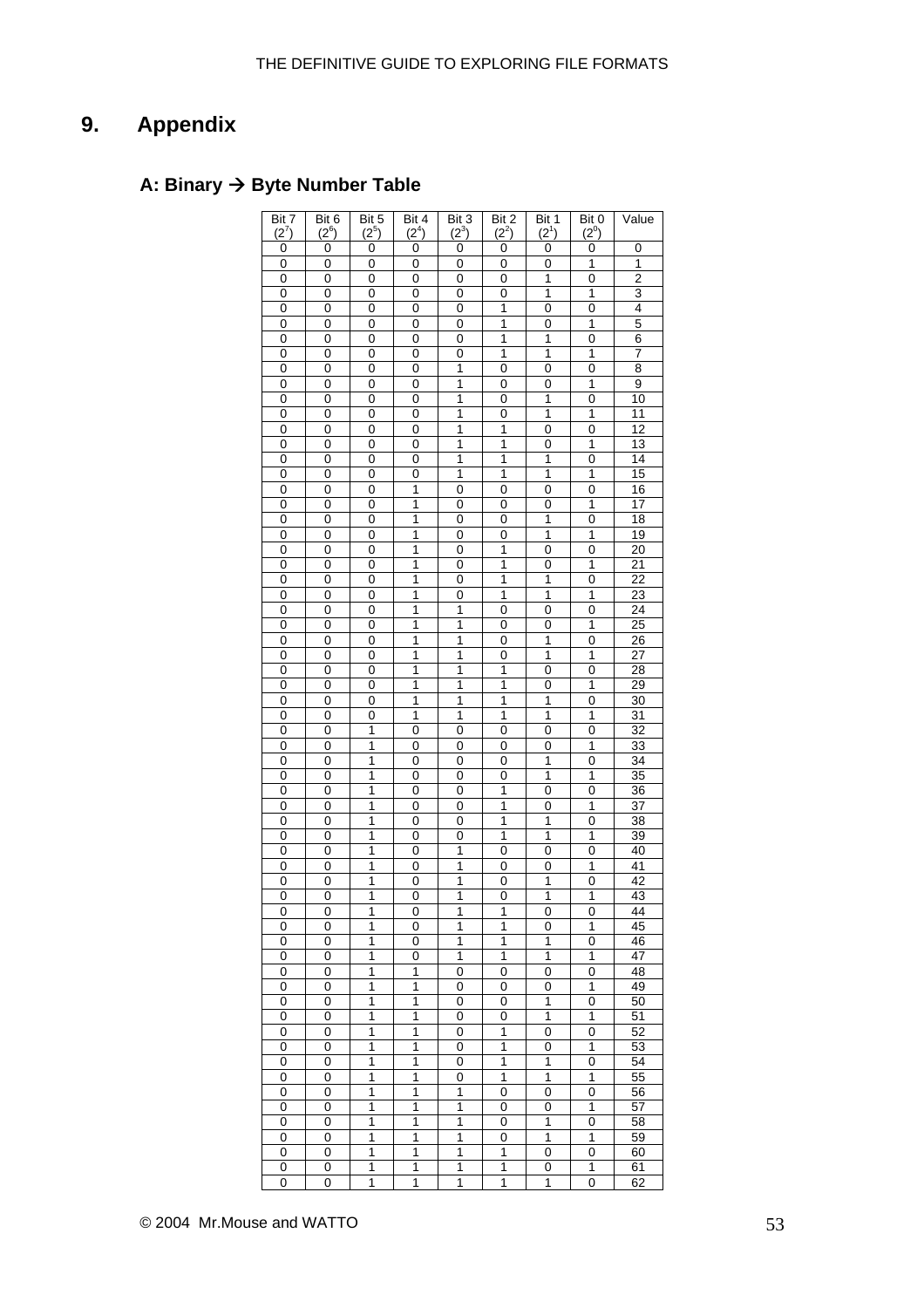| 0 | 0            | 1                       | 1                       | 1              | 1                       | 1              | 1              | 63              |
|---|--------------|-------------------------|-------------------------|----------------|-------------------------|----------------|----------------|-----------------|
| 0 | 1            | 0                       | 0                       | 0              | 0                       | $\mathbf 0$    | $\mathbf 0$    | 64              |
| 0 | 1            | 0                       | 0                       | 0              | 0                       | 0              | 1              | 65              |
| 0 | 1            | 0                       | 0                       | 0              | 0                       | 1              | 0              | 66              |
| 0 | 1            | 0                       | 0                       | 0              | 0                       | 1              | 1              | 67              |
| 0 | 1            | 0                       | 0                       | 0              | 1                       | 0              | 0              | 68              |
| 0 | 1            | 0                       | 0                       | 0              | 1                       | 0              | 1              | 69              |
| 0 | 1            | 0                       | 0                       | 0              | 1                       | 1              | 0              | 70              |
| 0 | 1            | 0                       | 0                       | 0              | 1                       | 1              | 1              | 71              |
| 0 | 1            | 0                       | 0                       | 1              | 0                       | 0              | 0              | 72              |
| 0 | 1            | 0                       | 0                       | 1              | 0                       | 0              | 1              | 73              |
| 0 | 1            | 0                       | 0                       | $\overline{1}$ | 0                       | $\overline{1}$ | 0              | 74              |
| 0 | 1            | 0                       | 0                       | 1              | 0                       | 1              | 1              | 75              |
| 0 | 1            | 0                       | 0                       | 1              | 1                       | 0              | 0              | 76              |
| 0 | 1            | 0                       | 0                       | 1              | 1                       | 0              | 1              | 77              |
| 0 | 1            | 0                       | 0                       | 1              | 1                       | 1              | 0              | 78              |
| 0 | 1            | 0                       | 0                       | 1              | 1                       | $\overline{1}$ | 1              | 79              |
| 0 | 1            | $\mathbf 0$             | $\overline{\mathbf{1}}$ | 0              | $\mathbf 0$             | 0              | 0              | 80              |
|   | 1            | 0                       | 1                       |                |                         |                | 1              | 81              |
| 0 | 1            |                         | 1                       | 0              | 0                       | 0<br>1         | 0              | 82              |
| 0 | 1            | 0<br>0                  | 1                       | 0              | 0                       | 1              | 1              | 83              |
| 0 |              |                         |                         | 0              | 0                       |                |                |                 |
| 0 | 1            | 0                       | 1                       | 0              | 1                       | 0              | 0              | 84              |
| 0 | 1            | 0                       | 1                       | 0              | 1                       | 0              | 1              | 85              |
| 0 | 1            | 0                       | 1                       | 0              | 1                       | 1              | 0              | 86              |
| 0 | 1            | 0                       | 1                       | 0              | 1                       | 1              | 1              | 87              |
| 0 | 1            | 0                       | 1                       | 1              | 0                       | 0              | 0              | 88              |
| 0 | 1            | 0                       | 1                       | 1              | 0                       | 0              | 1              | 89              |
| 0 | 1            | 0                       | 1                       | 1              | 0                       | 1              | 0              | 90              |
| 0 | 1            | 0                       | 1                       | 1              | 0                       | $\overline{1}$ | 1              | 91              |
| 0 | 1            | 0                       | $\overline{1}$          | $\overline{1}$ | 1                       | 0              | 0              | 92              |
| 0 | 1            | 0                       | 1                       | 1              | 1                       | 0              | 1              | 93              |
| 0 | 1            | 0                       | 1                       | 1              | 1                       | 1              | 0              | 94              |
| 0 | 1            | 0                       | $\overline{1}$          | $\overline{1}$ | $\overline{1}$          | $\overline{1}$ | $\overline{1}$ | $\overline{95}$ |
| 0 | 1            | $\overline{\mathbf{1}}$ | 0                       | 0              | 0                       | 0              | 0              | 96              |
| 0 | 1            | 1                       | 0                       | 0              | 0                       | 0              | 1              | 97              |
| 0 | 1            | 1                       | 0                       | 0              | 0                       | 1              | 0              | 98              |
| 0 | 1            | 1                       | 0                       | 0              | 0                       | 1              | 1              | 99              |
| 0 | 1            | 1                       | 0                       | 0              | 1                       | 0              | 0              | 100             |
| 0 | 1            | 1                       | 0                       | 0              | 1                       | 0              | 1              | 101             |
| 0 | 1            | 1                       | 0                       | 0              | 1                       | 1              | 0              | 102             |
| 0 | 1            | 1                       | 0                       | 0              | 1                       | 1              | 1              | 103             |
| 0 | 1            | 1                       | 0                       | 1              | 0                       | 0              | 0              | 104             |
| 0 | 1            | 1                       | 0                       | 1              | 0                       | 0              | 1              | 105             |
| 0 | $\mathbf{1}$ | 1                       | 0                       | $\mathbf{1}$   | 0                       | 1              | $\mathbf 0$    | 106             |
| 0 | 1            | 1                       | 0                       | 1              | 0                       | 1              | 1              | 107             |
| 0 | 1            | 1                       | $\overline{0}$          | 1              | 1                       | 0              | 0              | 108             |
| 0 | 1            | 1                       | 0                       | 1              | 1                       | 0              | 1              | 109             |
| 0 | 1            | 1                       | 0                       | $\overline{1}$ | $\overline{\mathbf{1}}$ | 1              | $\mathbf 0$    | 110             |
| 0 | 1            | 1                       | 0                       | 1              | 1                       | 1              | 1              | 111             |
| 0 | 1            | 1                       | 1                       | 0              | 0                       | 0              | 0              | 112             |
| 0 | 1            | 1                       | 1                       | 0              | 0                       | 0              | 1              | 113             |
| 0 | 1            | 1                       | 1                       | 0              | 0                       | 1              | 0              | 114             |
| 0 | 1            | 1                       | 1                       | 0              | 0                       | 1              | 1              | 115             |
| 0 | 1            | 1                       | 1                       | 0              | 1                       | 0              | 0              | 116             |
| 0 | 1            | 1                       | 1                       | 0              | 1                       | 0              | 1              | 117             |
| 0 | 1            | 1                       | 1                       | 0              | 1                       | 1              | 0              | 118             |
| 0 | 1            | 1                       | 1                       | 0              | 1                       | 1              | 1              | 119             |
| 0 | 1            | 1                       | 1                       | 1              | 0                       | 0              | 0              | 120             |
| 0 | 1            | 1                       | $\overline{1}$          | $\overline{1}$ | 0                       | 0              | $\mathbf{1}$   | 121             |
| 0 | 1            | 1                       | 1                       | 1              | 0                       | 1              | 0              | 122             |
| 0 | 1            | 1                       | 1                       | 1              | 0                       | 1              | 1              | 123             |
| 0 | 1            | 1                       | 1                       | 1              | 1                       | 0              | $\mathbf 0$    | 124             |
| 0 | 1            | 1                       | 1                       | 1              | 1                       | 0              | 1              | 125             |
| 0 | 1            | 1                       | $\overline{1}$          | $\overline{1}$ | $\overline{\mathbf{1}}$ | $\overline{1}$ | $\mathbf 0$    |                 |
|   |              |                         |                         |                |                         |                |                | 126             |
| 0 | 1            | 1                       | 1                       | 1              | 1                       | $\overline{1}$ | 1              | 127             |
| 1 | 0            | 0                       | 0                       | 0              | 0                       | 0              | 0              | 128             |
| 1 | 0            | 0                       | 0                       | 0              | 0                       | 0              | 1              | 129             |
| 1 | 0            | 0                       | 0                       | 0              | 0                       | 1              | 0              | 130             |
| 1 | 0            | 0                       | 0                       | 0              | 0                       | 1              | 1              | 131             |
| 1 | 0            | 0                       | 0                       | 0              | 1                       | 0              | 0              | 132             |
| 1 | 0            | 0                       | 0                       | 0              | 1                       | 0              | 1              | 133             |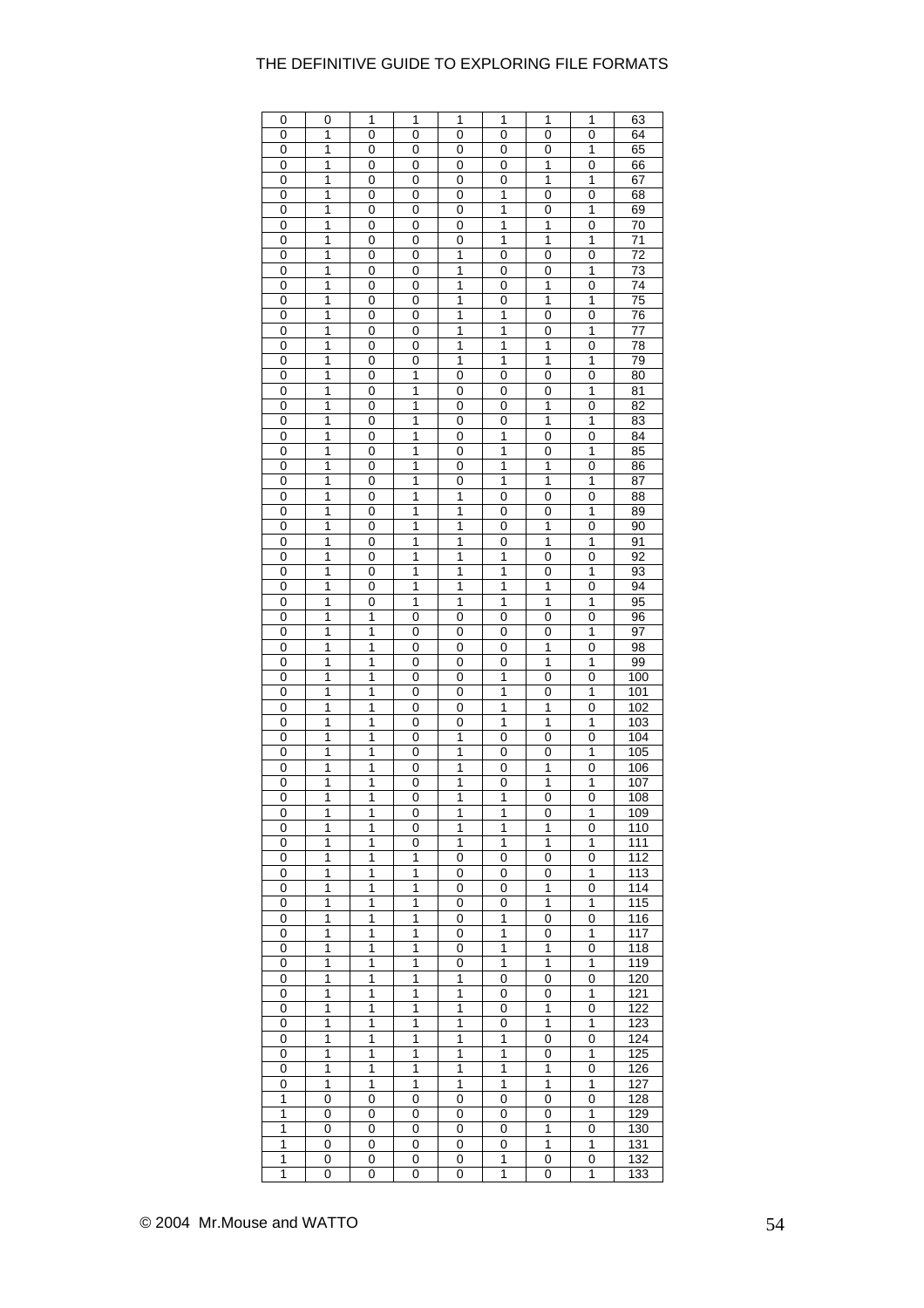| 1              | 0 | 0           | 0              | 0                       | 1                       | 1              | 0                       | 134              |
|----------------|---|-------------|----------------|-------------------------|-------------------------|----------------|-------------------------|------------------|
| 1              | 0 | 0           | 0              | 0                       | 1                       | 1              | 1                       | 135              |
|                |   |             |                |                         |                         |                |                         |                  |
| 1              | 0 | 0           | 0              | 1                       | 0                       | 0              | 0                       | 136              |
| 1              | 0 | 0           | 0              | 1                       | 0                       | 0              | 1                       | 137              |
| 1              | 0 | 0           | 0              | 1                       | 0                       | 1              | $\mathbf 0$             | 138              |
| 1              | 0 | 0           | 0              | 1                       | 0                       | 1              | 1                       | 139              |
| 1              | 0 | $\mathbf 0$ | 0              | $\overline{1}$          | $\overline{1}$          | 0              | $\mathbf 0$             | 140              |
| 1              | 0 | $\mathbf 0$ | $\mathbf 0$    | 1                       | $\overline{\mathbf{1}}$ | 0              | $\overline{\mathbf{1}}$ | 141              |
|                |   |             |                |                         |                         |                |                         |                  |
| 1              | 0 | 0           | 0              | 1                       | 1                       | 1              | 0                       | 142              |
| 1              | 0 | 0           | 0              | $\overline{1}$          | $\overline{\mathbf{1}}$ | $\overline{1}$ | 1                       | 143              |
| 1              | 0 | 0           | 1              | 0                       | 0                       | 0              | 0                       | 144              |
| 1              | 0 | 0           | 1              | 0                       | 0                       | 0              | 1                       | 145              |
| 1              | 0 | 0           | 1              | 0                       | 0                       | 1              | 0                       | 146              |
|                |   |             |                |                         |                         |                |                         |                  |
| 1              | 0 | 0           | 1              | 0                       | 0                       | 1              | 1                       | 147              |
| 1              | 0 | 0           | 1              | 0                       | 1                       | 0              | 0                       | 148              |
| 1              | 0 | 0           | 1              | 0                       | 1                       | 0              | 1                       | 149              |
| 1              | 0 | 0           | 1              | 0                       | 1                       | 1              | 0                       | 150              |
| 1              | 0 | 0           | 1              | 0                       | 1                       | 1              | 1                       | 151              |
| 1              | 0 | 0           | 1              | 1                       | 0                       | 0              | 0                       | 152              |
|                |   |             |                |                         |                         |                |                         |                  |
| $\overline{1}$ | 0 | 0           | $\overline{1}$ | $\mathbf{1}$            | 0                       | 0              | 1                       | 153              |
| 1              | 0 | $\mathbf 0$ | 1              | 1                       | $\mathbf 0$             | 1              | $\mathbf 0$             | 154              |
| 1              | 0 | 0           | 1              | 1                       | 0                       | 1              | 1                       | 155              |
| 1              | 0 | 0           | 1              | 1                       | 1                       | 0              | $\mathbf 0$             | 156              |
| 1              | 0 | 0           | 1              | 1                       | 1                       | 0              | 1                       | 157              |
|                |   |             |                |                         |                         |                |                         |                  |
| 1              | 0 | 0           | 1              | 1                       | $\overline{\mathbf{1}}$ | 1              | $\mathbf 0$             | 158              |
| 1              | 0 | 0           | 1              | 1                       | 1                       | 1              | 1                       | 159              |
| 1              | 0 | 1           | 0              | 0                       | 0                       | 0              | 0                       | 160              |
| 1              | 0 | 1           | 0              | 0                       | 0                       | 0              | 1                       | 161              |
| 1              | 0 | 1           | 0              | 0                       | 0                       | 1              | 0                       | 162              |
|                |   |             |                |                         |                         |                |                         |                  |
| 1              | 0 | 1           | 0              | 0                       | 0                       | 1              | 1                       | $\overline{163}$ |
| 1              | 0 | 1           | 0              | 0                       | 1                       | 0              | 0                       | 164              |
| 1              | 0 | 1           | 0              | 0                       | 1                       | 0              | 1                       | 165              |
| 1              | 0 | 1           | 0              | 0                       | 1                       | 1              | 0                       | 166              |
| 1              | 0 | 1           | 0              | 0                       | 1                       | 1              | 1                       | 167              |
|                |   |             |                |                         |                         |                |                         |                  |
| 1              | 0 | 1           | 0              | 1                       | 0                       | 0              | 0                       | 168              |
| 1              | 0 | 1           | 0              | 1                       | 0                       | 0              | 1                       | 169              |
| 1              | 0 | 1           | 0              | 1                       | 0                       | 1              | 0                       | 170              |
| 1              | 0 | 1           | 0              | 1                       | $\mathbf 0$             | 1              | 1                       | 171              |
| 1              | 0 | 1           | $\mathbf 0$    | 1                       | $\overline{\mathbf{1}}$ | 0              | $\mathbf 0$             | 172              |
| 1              | 0 | 1           | 0              | 1                       | 1                       | 0              | 1                       | 173              |
|                |   |             |                |                         |                         |                |                         |                  |
| $\overline{1}$ | 0 | 1           | 0              | $\overline{\mathbf{1}}$ | $\overline{1}$          | $\overline{1}$ | $\mathbf 0$             | 174              |
| 1              | 0 | 1           | 0              | 1                       | 1                       | 1              | 1                       | 175              |
| 1              | 0 | 1           | 1              | 0                       | 0                       | 0              | 0                       | 176              |
| 1              | 0 | 1           | 1              | 0                       | 0                       | 0              | 1                       | 177              |
| 1              | 0 | 1           | 1              | 0                       | 0                       | 1              | 0                       | 178              |
|                |   |             |                |                         |                         |                |                         |                  |
| 1              | 0 | 1           | 1              | 0                       | 0                       | 1              | 1                       | 179              |
| 1              | 0 | 1           | 1              | 0                       | 1                       | 0              | 0                       | 180              |
| 1              | 0 | 1           | 1              | 0                       | 1                       | 0              | 1                       | 181              |
| 1              | 0 | 1           | 1              | 0                       | 1                       | 1              | 0                       | 182              |
| 1              | 0 | 1           | 1              | 0                       | 1                       | 1              | 1                       | 183              |
|                |   |             |                |                         |                         |                |                         |                  |
| 1              | 0 | 1           | 1              | 1                       | 0                       | 0              | 0                       | 184              |
| 1              | 0 | 1           | 1              | 1                       | 0                       | 0              | 1                       | 185              |
| 1              | 0 | 1           | 1              | 1                       | 0                       | 1              | 0                       | 186              |
| 1              | 0 | 1           | 1              | 1                       | 0                       | $\overline{1}$ | $\overline{1}$          | 187              |
| 1              | 0 | 1           | 1              | 1                       | 1                       | 0              | 0                       | 188              |
| 1              | 0 | 1           | 1              | 1                       | 1                       | 0              | 1                       | 189              |
|                |   |             |                |                         |                         |                |                         |                  |
| 1              | 0 | 1           | 1              | 1                       | 1                       | 1              | $\mathbf 0$             | 190              |
| 1              | 0 | 1           | 1              | 1                       | 1                       | 1              | 1                       | 191              |
| 1              | 1 | 0           | 0              | 0                       | 0                       | 0              | 0                       | 192              |
| 1              | 1 | 0           | 0              | 0                       | 0                       | 0              | 1                       | 193              |
| 1              | 1 | 0           | 0              | 0                       | 0                       | 1              | 0                       | 194              |
| 1              | 1 |             |                |                         |                         | 1              | 1                       |                  |
|                |   | 0           | 0              | 0                       | 0                       |                |                         | 195              |
| 1              | 1 | 0           | 0              | 0                       | 1                       | 0              | 0                       | 196              |
| 1              | 1 | 0           | 0              | 0                       | 1                       | 0              | 1                       | 197              |
| 1              | 1 | 0           | 0              | 0                       | 1                       | 1              | 0                       | 198              |
| 1              | 1 | 0           | 0              | 0                       | 1                       | 1              | 1                       | 199              |
| 1              | 1 | 0           | 0              | 1                       | 0                       | 0              | 0                       | 200              |
|                |   |             |                |                         |                         |                |                         |                  |
| 1              | 1 | $\mathbf 0$ | $\mathbf 0$    | 1                       | 0                       | 0              | 1                       | 201              |
| 1              | 1 | 0           | 0              | 1                       | 0                       | 1              | 0                       | 202              |
| 1              | 1 | 0           | 0              | 1                       | 0                       | 1              | 1                       | 203              |
| 1              | 1 | 0           | 0              | 1                       | 1                       | 0              | 0                       | 204              |
|                |   |             |                |                         |                         |                |                         |                  |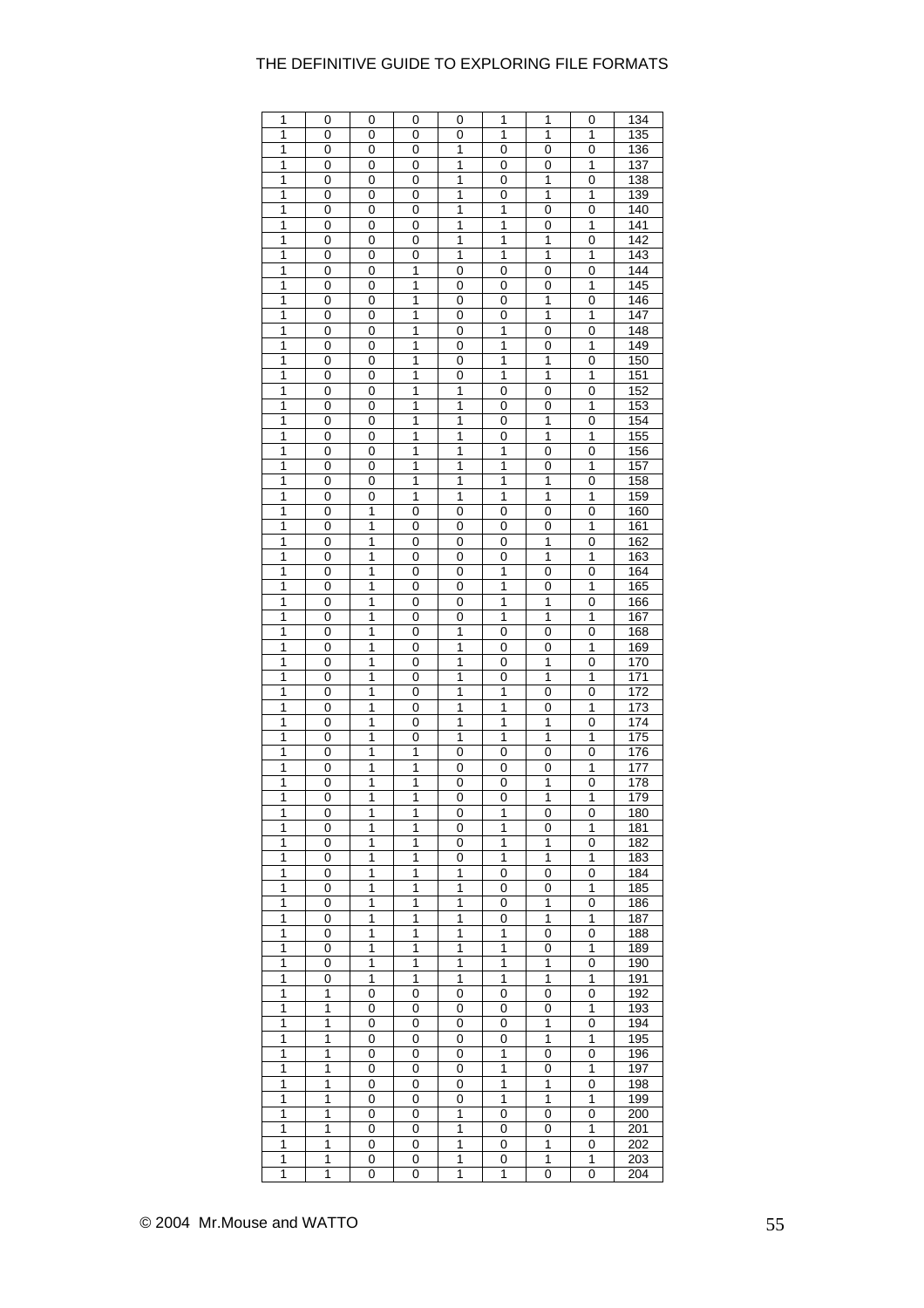| 1 | 1 | 0              | 0 | 1 | 1 | 0           | 1 | 205              |
|---|---|----------------|---|---|---|-------------|---|------------------|
| 1 | 1 | 0              | 0 | 1 | 1 | 1           | 0 | 206              |
| 1 | 1 | 0              | 0 | 1 | 1 | 1           | 1 | 207              |
| 1 | 1 | 0              | 1 | 0 | 0 | 0           | 0 | 208              |
| 1 | 1 | 0              | 1 | 0 | 0 | 0           | 1 | 209              |
| 1 | 1 | 0              | 1 | 0 | 0 | 1           | 0 | 210              |
| 1 | 1 | 0              | 1 | 0 | 0 | 1           | 1 | 211              |
| 1 | 1 | 0              | 1 | 0 | 1 | 0           | 0 | 212              |
| 1 | 1 | $\overline{0}$ | 1 | 0 | 1 | 0           | 1 | 213              |
| 1 | 1 | 0              | 1 | 0 | 1 | 1           | 0 | 214              |
| 1 | 1 | 0              | 1 | 0 | 1 | 1           | 1 | 215              |
| 1 | 1 | 0              | 1 | 1 | 0 | 0           | 0 | 216              |
| 1 | 1 | 0              | 1 | 1 | 0 | 0           | 1 | 217              |
| 1 | 1 | 0              | 1 | 1 | 0 | 1           | 0 | 218              |
| 1 | 1 | 0              | 1 | 1 | 0 | 1           | 1 | 219              |
| 1 | 1 | 0              | 1 | 1 | 1 | 0           | 0 | 220              |
| 1 | 1 | 0              | 1 | 1 | 1 | $\mathbf 0$ | 1 | 221              |
| 1 | 1 | 0              | 1 | 1 | 1 | 1           | 0 | 222              |
| 1 | 1 | 0              | 1 | 1 | 1 | 1           | 1 | 223              |
| 1 | 1 | 1              | 0 | 0 | 0 | 0           | 0 | 224              |
| 1 | 1 | 1              | 0 | 0 | 0 | 0           | 1 | 225              |
| 1 | 1 | 1              | 0 | 0 | 0 | 1           | 0 | 226              |
| 1 | 1 | 1              | 0 | 0 | 0 | 1           | 1 | 227              |
| 1 | 1 | 1              | 0 | 0 | 1 | 0           | 0 | 228              |
| 1 | 1 | 1              | 0 | 0 | 1 | 0           | 1 | 229              |
| 1 | 1 | 1              | 0 | 0 | 1 | 1           | 0 | 230              |
| 1 | 1 | 1              | 0 | 0 | 1 | 1           | 1 | 231              |
| 1 | 1 | 1              | 0 | 1 | 0 | 0           | 0 | 232              |
| 1 | 1 | 1              | 0 | 1 | 0 | 0           | 1 | 233              |
| 1 | 1 | 1              | 0 | 1 | 0 | 1           | 0 | 234              |
| 1 | 1 | 1              | 0 | 1 | 0 | 1           | 1 | 235              |
| 1 | 1 | 1              | 0 | 1 | 1 | 0           | 0 | 236              |
| 1 | 1 | $\overline{1}$ | 0 | 1 | 1 | 0           | 1 | 237              |
| 1 | 1 | 1              | 0 | 1 | 1 | 1           | 0 | 238              |
| 1 | 1 | 1              | 0 | 1 | 1 | 1           | 1 | 239              |
| 1 | 1 | 1              | 1 | 0 | 0 | 0           | 0 | 240              |
| 1 | 1 | 1              | 1 | 0 | 0 | 0           | 1 | 241              |
| 1 | 1 | 1              | 1 | 0 | 0 | 1           | 0 | 242              |
| 1 | 1 | 1              | 1 | 0 | 0 | 1           | 1 | 243              |
| 1 | 1 | 1              | 1 | 0 | 1 | 0           | 0 | 244              |
| 1 | 1 | 1              | 1 | 0 | 1 | 0           | 1 | 245              |
| 1 | 1 | 1              | 1 | 0 | 1 | 1           | 0 | 246              |
| 1 | 1 | 1              | 1 | 0 | 1 | 1           | 1 | 247              |
| 1 | 1 | 1              | 1 | 1 | 0 | 0           | 0 | 248              |
| 1 | 1 | 1              | 1 | 1 | 0 | 0           | 1 | 249              |
| 1 | 1 | 1              | 1 | 1 | 0 | 1           | 0 | 250              |
| 1 | 1 | 1              | 1 | 1 | 0 | 1           | 1 | 251              |
| 1 | 1 | 1              | 1 | 1 | 1 | 0           | 0 | 252              |
| 1 | 1 | 1              | 1 | 1 | 1 | 0           | 1 | 253              |
| 1 | 1 | 1              | 1 | 1 | 1 | 1           | 0 | 254              |
| 1 | 1 | 1              | 1 | 1 | 1 | 1           | 1 | $\overline{255}$ |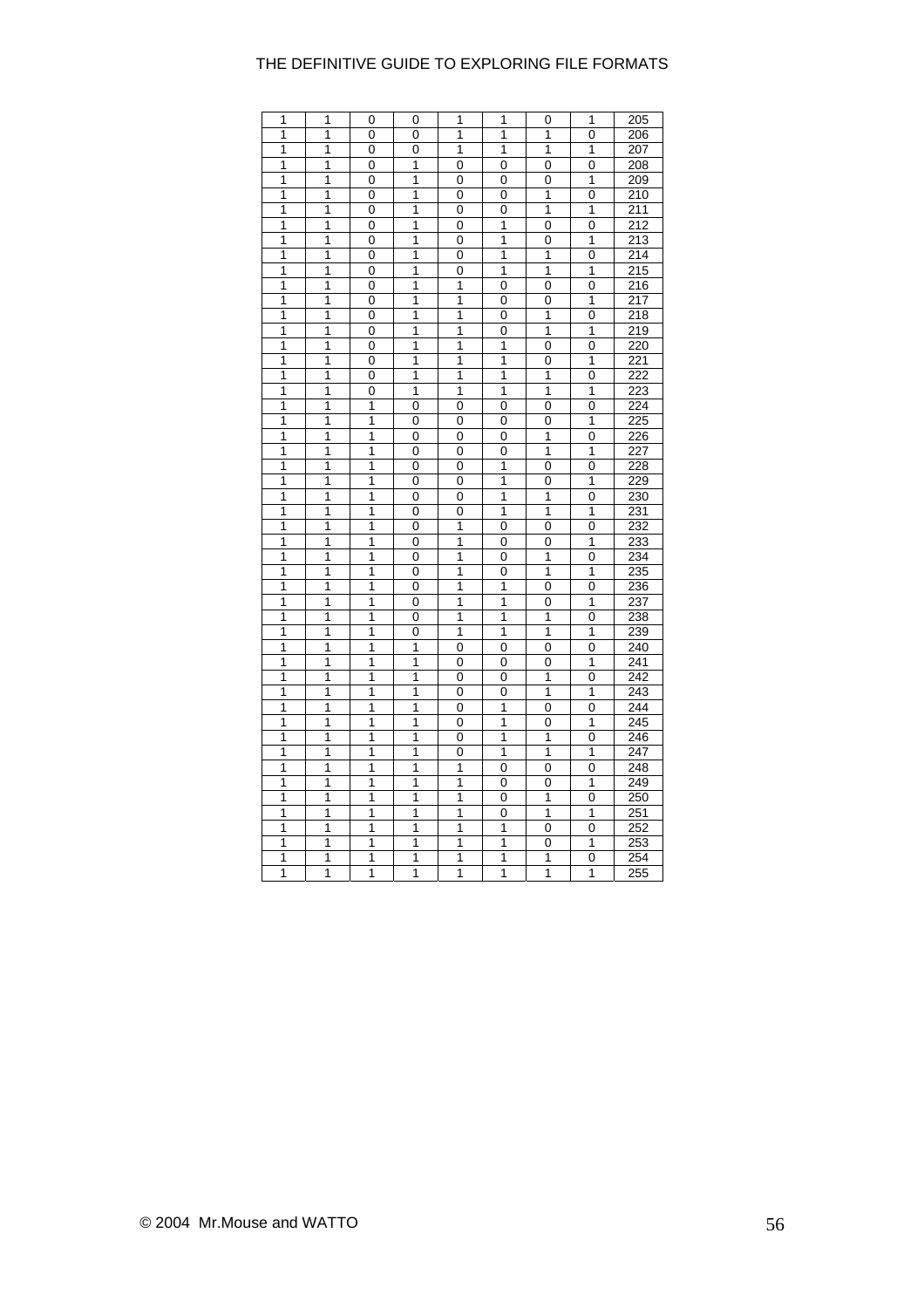## <span id="page-56-0"></span>**B. American Standard Code for Information Interchange (ASCII) Table**

#### **1. Standard**

| Dec            | <b>Hex</b>     | Char             | Dec | <b>Hex</b>     | Char                     | Dec | <b>Hex</b>     | Char | Dec | <b>Hex</b>     | Char                     |
|----------------|----------------|------------------|-----|----------------|--------------------------|-----|----------------|------|-----|----------------|--------------------------|
| Ō              | <b>OO</b>      | Null             | 32  | 20             | Space                    | 64  | 40             | Ø    | 96  | 60             | ×,                       |
| $\mathbf 1$    | 01             | Start of heading | 33  | 21             | Ţ                        | 65  | 41             | Å    | 97  | 61             | a                        |
| 2              | 02             | Start of text    | 34  | 22             | Ħ                        | 66  | 42             | B    | 98  | 62             | b                        |
| 3              | 03             | End of text      | 35  | 23             | #                        | 67  | 43             | C    | 99  | 63             | c                        |
| $\overline{4}$ | 04             | End of transmit  | 36  | 24             | \$                       | 68  | 44             | D    | 100 | 64             | q                        |
| 5              | 05             | Enquiry          | 37  | 25             | ş                        | 69  | 45             | E    | 101 | 65             | e                        |
| 6              | 06             | Acknowledge      | 38  | 26             | Ġ.                       | 70  | 46             | F    | 102 | 66             | f                        |
| 7              | 07             | Audible bell     | 39  | 27             | $\mathsf I$              | 71  | 47             | Ģ    | 103 | 67             | đ                        |
| 8              | 08             | Backspace        | 40  | 28             | ţ                        | 72  | 48             | H    | 104 | 68             | h                        |
| 9              | 09             | Horizontal tab   | 41  | 29             | ).                       | 73  | 49             | I    | 105 | 69             | i                        |
| 10             | <b>OA</b>      | Line feed        | 42  | 2A             | *                        | 74  | 4A             | J    | 106 | 6A             | j                        |
| 11             | <b>OB</b>      | Vertical tab     | 43  | 2B             | $\pmb{+}$                | 75  | 4B             | K    | 107 | 6B             | k                        |
| 12             | $_{\rm oc}$    | Form feed        | 44  | 2 <sub>C</sub> | r                        | 76  | 4C             | L    | 108 | 6 <sup>C</sup> | $\mathbf 1$              |
| 13             | OD             | Carriage return  | 45  | 2D             | $\overline{\phantom{0}}$ | 77  | 4D             | M    | 109 | 6D             | m                        |
| 14             | <b>OE</b>      | Shift out        | 46  | 2E             | $\cdot$                  | 78  | 4E             | N    | 110 | 6E             | n                        |
| 15             | OF             | Shift in         | 47  | 2F             | 7                        | 79  | 4F             | Ō    | 111 | 6F             | O.                       |
| 16             | 10             | Data link escape | 48  | 30             | 0                        | 80  | 50             | P    | 112 | 70             | р                        |
| 17             | 11             | Device control 1 | 49  | 31             | 1                        | 81  | 51             | Q    | 113 | 71             | q                        |
| 18             | 12             | Device control 2 | 50  | 32             | $\overline{c}$           | 82  | 52             | R    | 114 | 72             | r                        |
| 19             | 13             | Device control 3 | 51  | 33             | 3                        | 83  | 53             | S    | 115 | 73             | s                        |
| 20             | 14             | Device control 4 | 52  | 34             | 4                        | 84  | 54             | T    | 116 | 74             | t                        |
| 21             | 15             | Neg. acknowledge | 53  | 35             | 5                        | 85  | 55             | U    | 117 | 75             | u                        |
| 22             | 16             | Synchronous idle | 54  | 36             | 6                        | 86  | 56             | v    | 118 | 76             | v                        |
| 23             | 17             | End trans, block | 55  | 37             | 7                        | 87  | 57             | IJ   | 119 | 77             | IJ                       |
| 24             | 18             | Cancel           | 56  | 38             | 8                        | 88  | 58             | X    | 120 | 78             | x                        |
| 25             | 19             | End of medium    | 57  | 39             | 9                        | 89  | 59             | Υ    | 121 | 79             | У                        |
| 26             | 1 <sub>A</sub> | Substitution     | 58  | 3 <sub>A</sub> | ÷                        | 90  | 5Å             | Z    | 122 | 7Å             | z                        |
| 27             | 1B             | Escape           | 59  | 3B             | ,                        | 91  | 5B             | ſ    | 123 | 7B             | €                        |
| 28             | 1 <sub>C</sub> | File separator   | 60  | 3C             | ≺                        | 92  | 5 <sub>C</sub> | V    | 124 | 7 <sup>c</sup> | $\overline{\phantom{a}}$ |
| 29             | 1D             | Group separator  | 61  | 3D             | $=$                      | 93  | SD             | J    | 125 | 7D             | y                        |
| 30             | 1E             | Record separator | 62  | 3E             | $\geq$                   | 94  | 5E             | ٨    | 126 | 7E             | $\tilde{\phantom{a}}$    |
| 31             | 1F             | Unit separator   | 63  | 3F             | 2                        | 95  | 5F             |      | 127 | 7F             | □                        |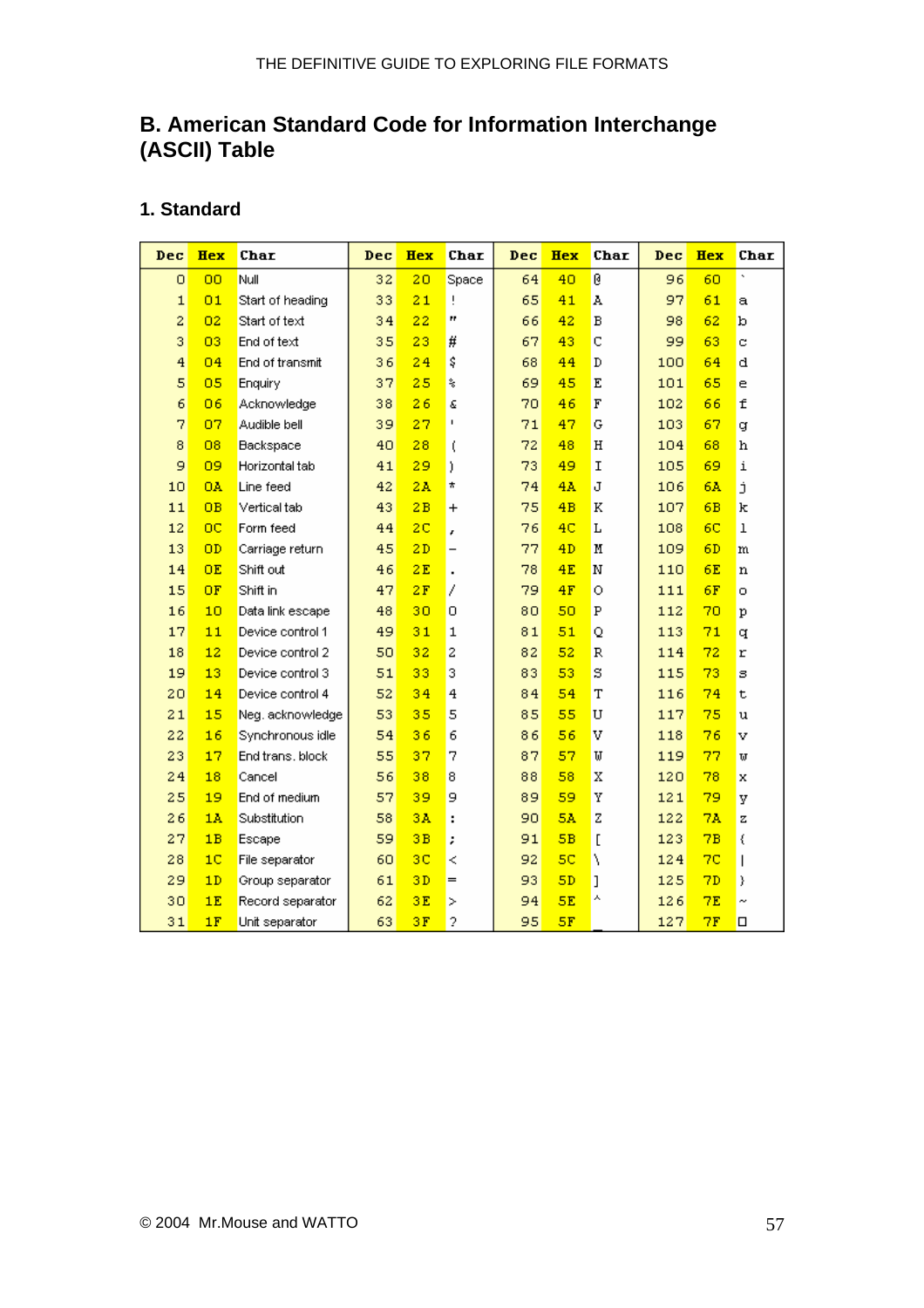## **2. Extended**

| Dec | Hex            | Char | Dec | <b>Hex</b>     | Char                     | Dec | <b>Hex</b>              | Char              | Dec | <b>Hex</b>     | Char               |
|-----|----------------|------|-----|----------------|--------------------------|-----|-------------------------|-------------------|-----|----------------|--------------------|
| 128 | 80             | ç    | 160 | A0             | á                        | 192 | CO                      | L                 | 224 | EO             | α                  |
| 129 | 81             | ü    | 161 | A1             | í                        | 193 | C1                      | ⊥                 | 225 | E1             | ß                  |
| 130 | 82             | é    | 162 | A2             | ó                        | 194 | C2                      | т                 | 226 | E2             | $\Gamma$           |
| 131 | 83             | â    | 163 | A3             | ú                        | 195 | C3                      | F                 | 227 | E3             | $\boldsymbol{\Pi}$ |
| 132 | 84             | ä    | 164 | A <sub>4</sub> | ñ                        | 196 | C <sub>4</sub>          |                   | 228 | E <sub>4</sub> | Σ                  |
| 133 | 85             | à    | 165 | A5             | Ñ                        | 197 | C5                      | $\mathrm{+}$      | 229 | E5             | σ                  |
| 134 | 86             | å    | 166 | A6             | ı                        | 198 | C6                      | ⊧                 | 230 | E6             | $\mu$              |
| 135 | 87             | ç    | 167 | A7             | ۰                        | 199 | C7                      | ╟                 | 231 | E7             | τ                  |
| 136 | 88             | ê    | 168 | A8             | ċ                        | 200 | C8                      | Ŀ                 | 232 | E8             | Ф                  |
| 137 | 89             | ë    | 169 | A9             | Ē                        | 201 | C9                      | $\mathsf F$       | 233 | E9             | ۰                  |
| 138 | 8 <sub>A</sub> | è    | 170 | AA             | $\overline{\phantom{a}}$ | 202 | CA                      | 쁘                 | 234 | EA             | Ω                  |
| 139 | 8B             | ï    | 171 | AB             | ₩                        | 203 | CB                      | ᅲ                 | 235 | EB             | δ                  |
| 140 | 8C             | î    | 172 | AC             | ₩                        | 204 | $\overline{\mathbf{c}}$ | ╠                 | 236 | EC             | ∞                  |
| 141 | 8D             | ì    | 173 | AD             | j.                       | 205 | CD                      | $=$               | 237 | ED             | ø                  |
| 142 | 8E             | Ä    | 174 | AE             | ≪                        | 206 | CE                      | 쀼                 | 238 | EE             | 2                  |
| 143 | 8F             | Å    | 175 | AF             | ≫                        | 207 | CF                      | ╧                 | 239 | EF             | n                  |
| 144 | 90             | É    | 176 | <b>BO</b>      | ä                        | 208 | DO                      | Щ                 | 240 | F <sub>0</sub> | $\equiv$           |
| 145 | 91             | æ    | 177 | B1             |                          | 209 | $D_1$                   | $\overline{\tau}$ | 241 | F1             | $\pm$              |
| 146 | 92             | Æ    | 178 | B2             | 羉                        | 210 | D <sub>2</sub>          | $\blacksquare$    | 242 | F2             | Σ                  |
| 147 | 93             | ô    | 179 | B <sub>3</sub> | I                        | 211 | D3                      | Щ                 | 243 | F3             | ≤                  |
| 148 | 94             | ö    | 180 | <b>B4</b>      | $\overline{\phantom{a}}$ | 212 | D <sub>4</sub>          | F                 | 244 | F <sub>4</sub> | ſ                  |
| 149 | 95             | ò    | 181 | B <sub>5</sub> | $\overline{\mathbf{H}}$  | 213 | D <sub>5</sub>          | F                 | 245 | F5             | J                  |
| 150 | 96             | û    | 182 | B6             | $\mathbb I$              | 214 | D6                      | $\mathbb{r}$      | 246 | F <sub>6</sub> | ÷                  |
| 151 | 97             | ù    | 183 | B7             | T                        | 215 | D7                      | $\pmb{\ast}$      | 247 | F7             | ×                  |
| 152 | 98             | ÿ    | 184 | B8             | ₹                        | 216 | D8                      | $^\mathrm{+}$     | 248 | F8             | o                  |
| 153 | 99             | ö    | 185 | <b>B9</b>      | $\parallel$              | 217 | D9                      | Т                 | 249 | F9             | ٠                  |
| 154 | 9A             | Ü    | 186 | <b>BA</b>      | $\parallel$              | 218 | DA                      | $\Gamma$          | 250 | FA             | $\cdot$            |
| 155 | 9B             | ¢    | 187 | B <sub>B</sub> | $\overline{\mathbf{u}}$  | 219 | DB                      | ∎                 | 251 | F <sub>B</sub> | √                  |
| 156 | 9C             | £    | 188 | BC             | ╝                        | 220 | $_{\text{DC}}$          | $\blacksquare$    | 252 | FC             | n                  |
| 157 | 9D             | ¥    | 189 | <b>BD</b>      | Щ                        | 221 | DD                      | П                 | 253 | FD             | z                  |
| 158 | 9E             | F    | 190 | BE             | F                        | 222 | DE                      | ı                 | 254 | FE             | ■                  |
| 159 | 9F             | f    | 191 | BF             | ٦                        | 223 | DF                      | п                 | 255 | FF             | $\Box$             |

*Tables by Alain Courteau, Drummondville, Canada*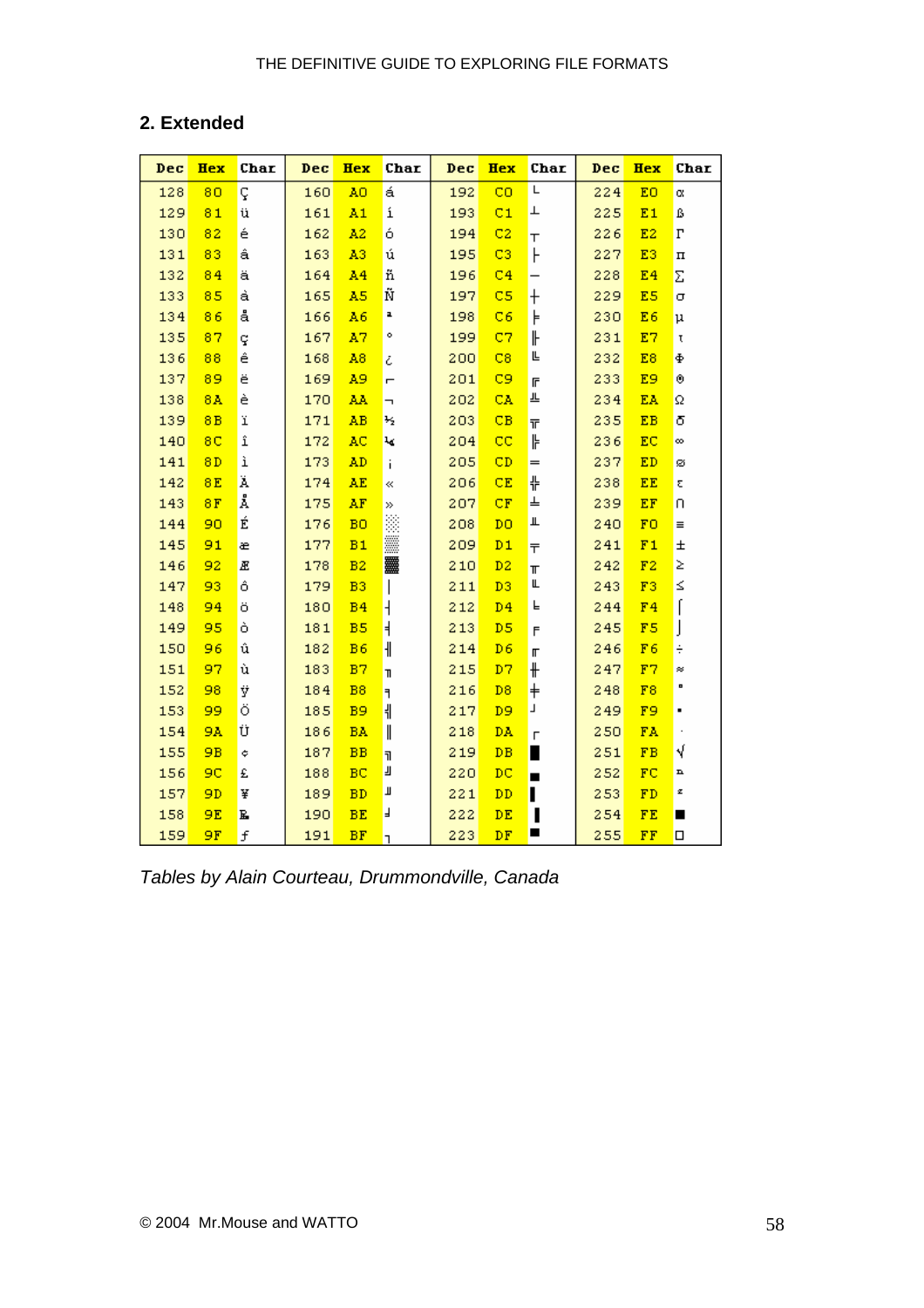## <span id="page-58-0"></span>**C. Format of some common Game Archives**

## **Halo \*.MAP**

#### **General outline**

| <b>Position(Bytes)</b>                                          | Type                    | <b>Description</b>                                                                                                             |
|-----------------------------------------------------------------|-------------------------|--------------------------------------------------------------------------------------------------------------------------------|
| $0 - 3$                                                         | Long                    | Version: This format only applies to versions 1 and 2.                                                                         |
| $4 - 7$                                                         | Long                    | TailPointer_Filenames: The pointer to the Filenames Tail<br>(an array of null-terminated strings)                              |
| $8 - 11$                                                        | Long                    | TailPointer_Fileinformation: The pointer to the<br>FileInformation Tail (each entry for a file is total 12 bytes in<br>length) |
| $12 - 15$                                                       | Long                    | <b>Archive_ItemCount:</b> The number of items or files stored<br>in the archive                                                |
| 16 - TailPointer_Filenames                                      | Data                    | Resources: The files in the archive                                                                                            |
| TailPointer_Filenames -<br>TailPointer_Fileinformation          | Array of Filenames Tail | The names of the files in the archive                                                                                          |
| TailPointer_Fileinformation - EOF Array of FileInformation Tail |                         | The directory of files                                                                                                         |

#### **Filenames Tail (Archive\_ItemCount)**

| <b>Position(Bytes)</b>        | Type                    | <b>IDescription</b>                                |
|-------------------------------|-------------------------|----------------------------------------------------|
| <b>NULL</b><br>$\overline{0}$ | Inull-terminated string | The name of the file<br>Filename :<br><b>Iltem</b> |

#### **FileInformation Tail (Archive\_ItemCount)**

| <b>Position(Bytes)</b> | <b>Type</b> | <b>Description</b>                                                                                                                                              |
|------------------------|-------------|-----------------------------------------------------------------------------------------------------------------------------------------------------------------|
| $0 - 3$                | Long        | <b>Pointer_Filename:</b> A relative pointer to the start of the null-terminated filename<br>for this file. This is relative to the TailPointer Filenames offset |
| $4 - 7$                | Lona        | <b>Item Size:</b> The size of the file                                                                                                                          |
| $8 - 11$               | Lona        | <b>Item_Offset:</b> The offset to the file                                                                                                                      |

#### **Remarks:**

Note that not all \*.map files use this format. This is because Halo uses \*.map files for 2 purposes: archives, and actual maps. Therefore it is essential that you check the version field equals either 1 or 2.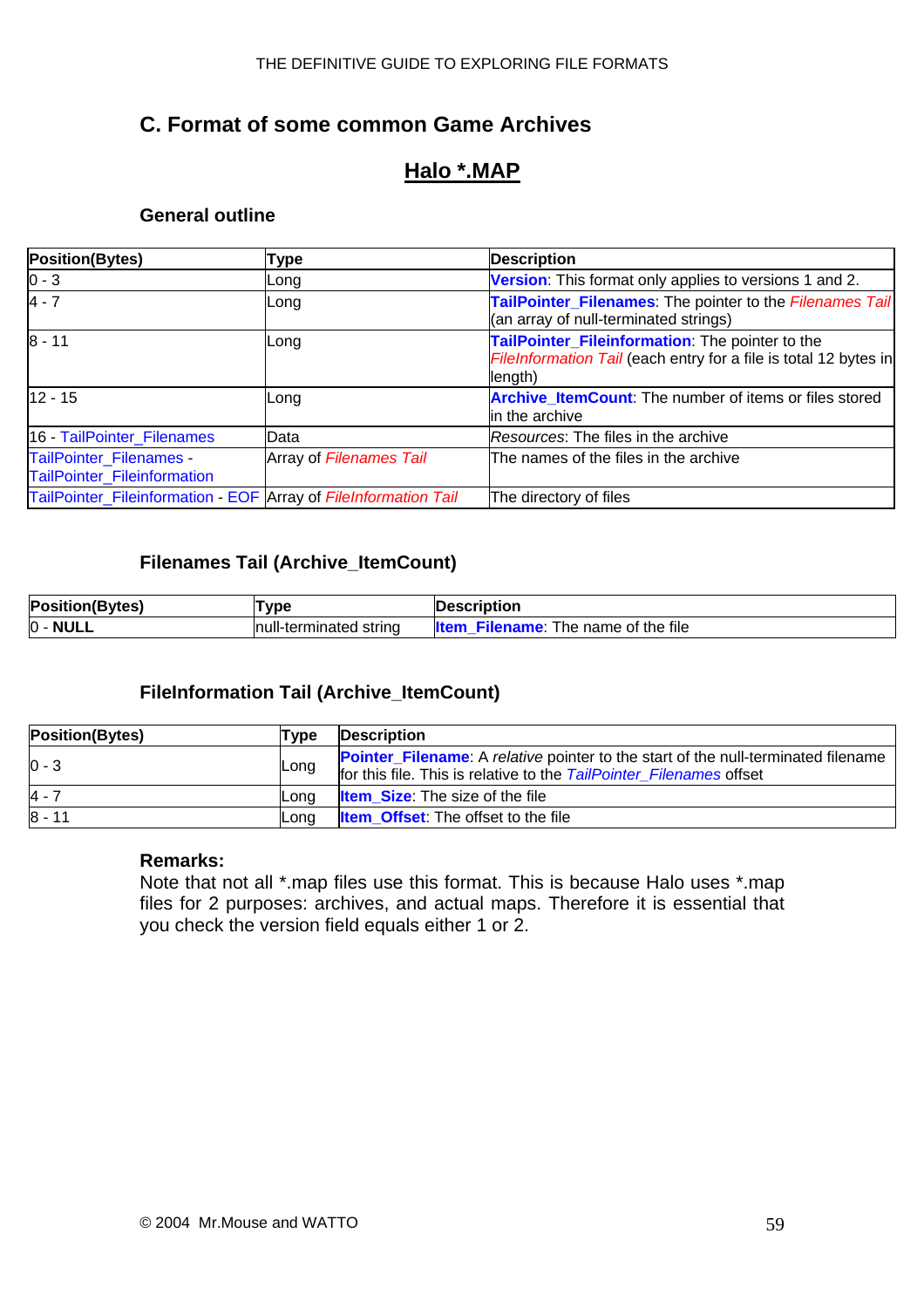## **Lock On, Midtown Madness 3 \*.CDDS**

#### **General outline**

| <b>Position(Bytes)</b>                    | Type                  | <b>Description</b>                            |
|-------------------------------------------|-----------------------|-----------------------------------------------|
| 0 - DDSInfo Offset                        | <b>Header</b>         | <b>Header:</b> The header of the archive      |
| DDSInfo Offset - DDSMIPInfo Offset        | <b>DDSInfo</b>        | <b>DDSInfo:</b> Information on the DDS        |
| DDSMIPInfo_Offset - DDSDataObjects_Offset | <b>DDSMipInfo</b>     | <b>DDSMipInfo:</b> Information on DDS mipmaps |
| DDSDataObjects_Offset - EOF               | <b>DDSDataObjects</b> | <b>DDSDataObjects:</b> The actual DDS data.   |

#### **Header**

| <b>Position(Bytes)</b> | Type | <b>Description</b>                                             |
|------------------------|------|----------------------------------------------------------------|
| $0 - 3$                | Long | <b>Unknown:</b> Has the value 12                               |
| $4 - 7$                | Long | <b>Archive_ItemCount:</b> The number of mipmaps in the archive |
| $8 - 11$               | Long | <b>Unknown:</b> Has the value 16.                              |
| $12 - 15$              | Long | <b>Unknown:</b> But is .CDDS file dependent.                   |
| $16 - 19$              | Long | <b>Unknown:</b> Has the value 0.                               |
| $20 - 23$              | Long | <b>Unknown:</b> Has the value 0.                               |

## **DDSInfo (Archive\_ItemCount)**

| <b>Position(Bytes)</b> | <b>Type</b> | <b>Description</b>                                                                                                                                                                                                                                                                                                                                                                                                                                                                                                   |
|------------------------|-------------|----------------------------------------------------------------------------------------------------------------------------------------------------------------------------------------------------------------------------------------------------------------------------------------------------------------------------------------------------------------------------------------------------------------------------------------------------------------------------------------------------------------------|
| $0 - 31$               | String      | <b>Item_Name:</b> The name of the picture                                                                                                                                                                                                                                                                                                                                                                                                                                                                            |
| $32 - 35$              | _ong        | <b>Item_Heigth:</b> The height of the original picture, in pixels                                                                                                                                                                                                                                                                                                                                                                                                                                                    |
| $36 - 39$              | _ong        | <b>Item_Width:</b> The width of the original picture, in pixels                                                                                                                                                                                                                                                                                                                                                                                                                                                      |
| $40 - 43$              | String      | Item_DDSFormat: An identification string for the type of compression                                                                                                                                                                                                                                                                                                                                                                                                                                                 |
| 44 - 47                | Long        | Item_HighsizeCount: I haven't quite figured out the logic of this yet, but this is the number of MIPs<br>in the current collection that are greater than 2048 bytes in size. These also start at a different<br>offset. Generally, the small files are collected at the front of the file, and those larger than 2048<br>come after the smaller files. Possible something to do with speed of the game, loading of the bigger<br>ones in memory for quick display, while the smaller ones may be read from the file? |
| 48 - 51                | Long        | <b>Unknown:</b> Has the value 0                                                                                                                                                                                                                                                                                                                                                                                                                                                                                      |
| $52 - 55$              | Long        | <b>Unknown:</b> Has the value 0                                                                                                                                                                                                                                                                                                                                                                                                                                                                                      |
| $56 - 59$              | Long        | <b>Unknown:</b> Has the value 1                                                                                                                                                                                                                                                                                                                                                                                                                                                                                      |
| $60 - 63$              | Long        | <b>Item_MIPCount:</b> The number of DDS file data chunks in the current collection                                                                                                                                                                                                                                                                                                                                                                                                                                   |
| $64 - 67$              | Long        | <b>Item_MIPInfoOffset:</b> The relative offset of the <i>DDSMipInfo</i> entry for the current collection. The<br>offset is relative from this position in the archive.                                                                                                                                                                                                                                                                                                                                               |

## **DDSMipInfo (Archive\_ItemCount, Item\_MIPCount)**

| Position(Bytes) Type Description |       |                                                                                    |
|----------------------------------|-------|------------------------------------------------------------------------------------|
| $ 0 - 3$                         | ILona | <b>MIP_RelativeOffset:</b> The relative offset to the current MIP data chunk       |
| 4 - 7                            | ILona | <b>MIP_Size:</b> The size of the MIP in bytes (the same as MIP_Width * MIP_Height) |
| 8 - 11                           | ILona | <b>MIP_Heigth:</b> The height of the current MIP (in pixels)                       |
| $12 - 15$                        | ILona | <b>MIP_Width:</b> The width of the current MIP (in pixels)                         |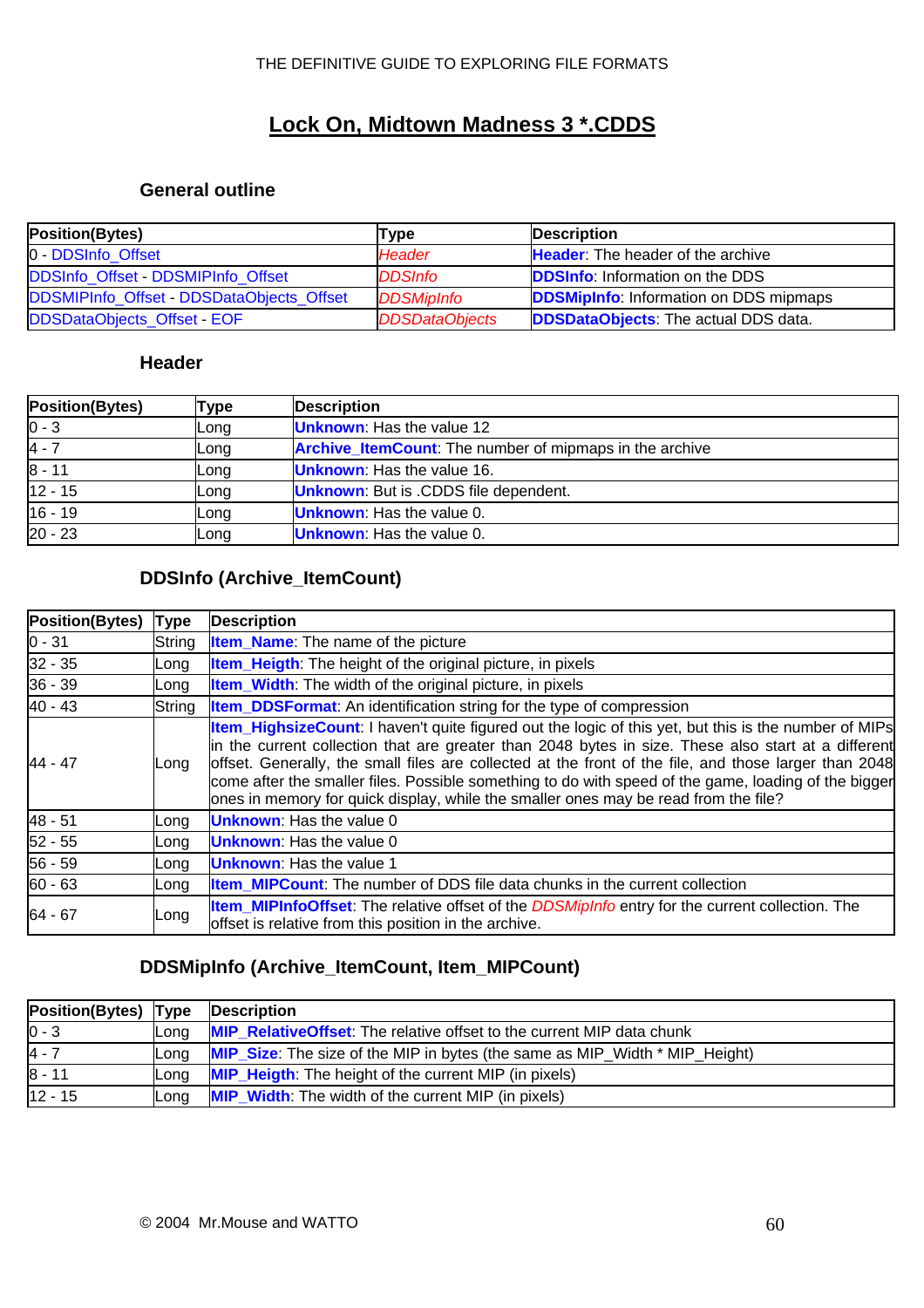#### **Remarks:**

Note again that the MIPs that are in the CDDS are DDS files, *without the 128 bytes DDS-header*. To be able to view them you need to insert the header before the MIP and save it as a new DDS file. Some knowledge of the DDS header structure is needed, but can be looked up on the internet. One way to do it is to rip a header from an existing DDS file (saved in the same surface format, e.g. "DXT5") and insert that before the MIP each time you wish to save. Make sure you change the **height** and **width** variables in the DDSheader (located at byte 13 and 17 respectively) to their corresponding MIP values before you save the file.

Note that the collection of MIPs for each texture start with the MIP in the original dimensions, for example 256 x 64 and decrease in size by half for each subsequent MIP. Thus, you will find that the order of the MIPs in the example will be 256x64, 128x32, 64x16, 32x8, 16x4, 8x2, 4x1, 2x1, 1x1. So the number of MIPs present in each collection is determined by the point where the dimensions of the texture are 1x1. The size of the MIP naturally becomes 4 times smaller each time, *until the size of 16 is reached.* So, although  $4x1 = 4$ , the size will still be 16 bytes.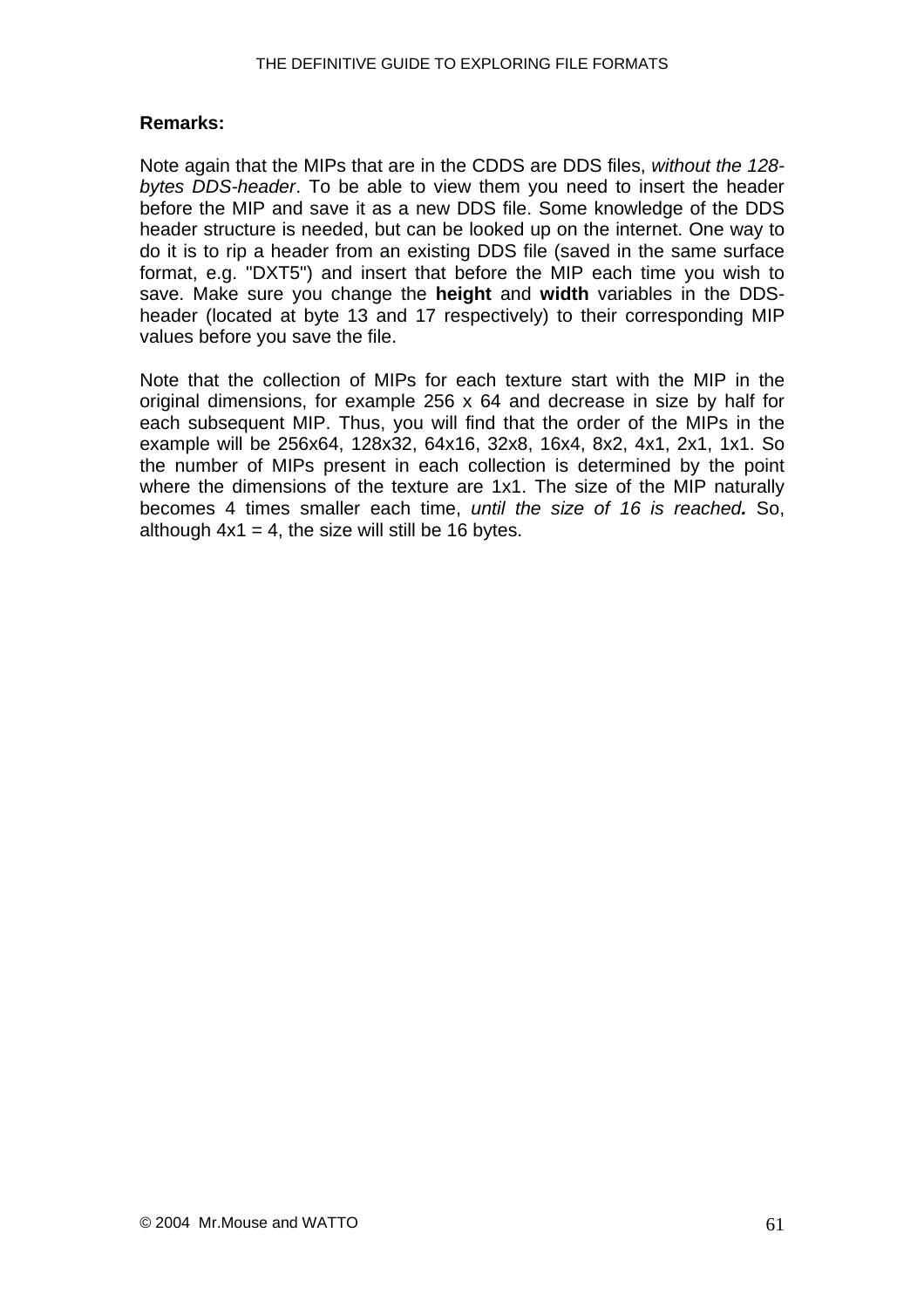## **Sacrifice \*.WAD**

#### **General outline**

| <b>Position(Bytes)</b> | Type                  | <b>Description</b>                                                                                                 |  |
|------------------------|-----------------------|--------------------------------------------------------------------------------------------------------------------|--|
| $0 - 3$                | String                | Header: Identification of this archive format. Has the value "WAD>"                                                |  |
| $4 - 7$                | Long                  | <b>TailPointer:</b> Pointer to Tail                                                                                |  |
| $8 - 11$               | Long                  | TailSize: Uncompressed size of the tail, in bytes                                                                  |  |
| $12 - 19$              | <b>Unknown</b>        | <b>Unknown:</b> Unknown meaning                                                                                    |  |
| <b>20 - Tail</b>       | Data                  | Resources: The data of each file                                                                                   |  |
| Tail EOF               | lTail<br>(compressed) | The directory. Note that it is Zlib compressed, so you will need to decompress the directory<br>before reading it. |  |

#### **Tail**

| <b>Type</b> | <b>Description</b>                                                                                                                                             |  |
|-------------|----------------------------------------------------------------------------------------------------------------------------------------------------------------|--|
| String      | <b>Filename:</b> The name of the file. This string is reversed                                                                                                 |  |
| String      | <b>FileType:</b> The type of the file. This string is reversed                                                                                                 |  |
| Long        | <b>FolderSize:</b> Total size of all items in this folder                                                                                                      |  |
| Long        | <b>FolderSize:</b> Total size of all items in this folder                                                                                                      |  |
| Long        | <b>NumberOfFiles:</b> The number of items in this folder                                                                                                       |  |
| Long        | <b>FolderDivergance:</b> Has a value of either 0 or 1. The value 1 indicates the start of a new folder.<br>The value 0 indicates a file in the current folder. |  |
|             | Unknown Unknown: Unknown meaning                                                                                                                               |  |
|             |                                                                                                                                                                |  |

#### **Remarks:**

Note that there is no entry in the tail that represents the offset of each file in the archive. You will have to take the position after the "unknown" long in the header (the first bytes) as the offset of the first file in the list. Subsequent offsets of next files can then be calculated by adding the size of the previous file to the offset of the previous file.

Note that the name of the items is always reversed (for some obscure reason) and that the first 4 bytes in the name are actually a string representing the type of the item (e.g. WAD!, FLDR, TEXT, SAMP), and the second 4 bytes are the name of the item. Note that SAMP files (e.g. in sounds.wad) are actually RIFF (\*. WAV) files, preceded with their own 32 bytes header.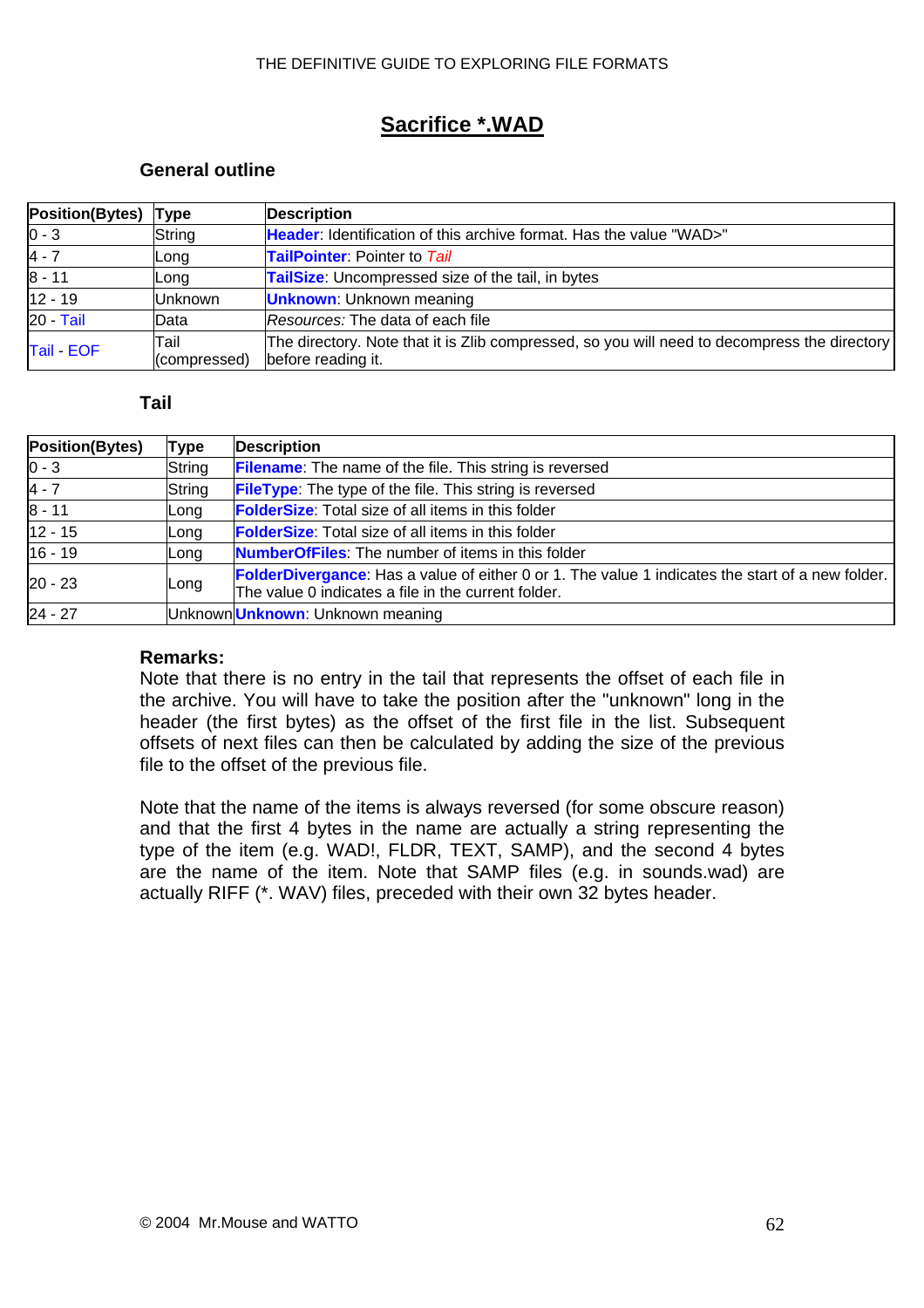#### <span id="page-62-0"></span>**D: Useful References**

• *XeNTaX (http://www.xentax.com)* 

The website of co-author Mike Zuurman, and home to MultiEx Commander. MultiEx commander is a Windows-based program that can open and manipulate many hundreds of game archives, through use of its own specialist scripting language.

• *WATTO Studios (http://www.watto.org)* 

The website of co-author WATTO, and home to Game Extractor. Game Extractor is a game archive viewer/editor that can be run on any platform, and supports a host of different game formats.

• *Wotsit (http://www.wotsit.org)* 

A huge collection of file format specifications. The specifications are often taken from the company developing or maintaining the format, so the material is reliable. Contains specifications for all types of files including sounds, images, text, archives, and executables.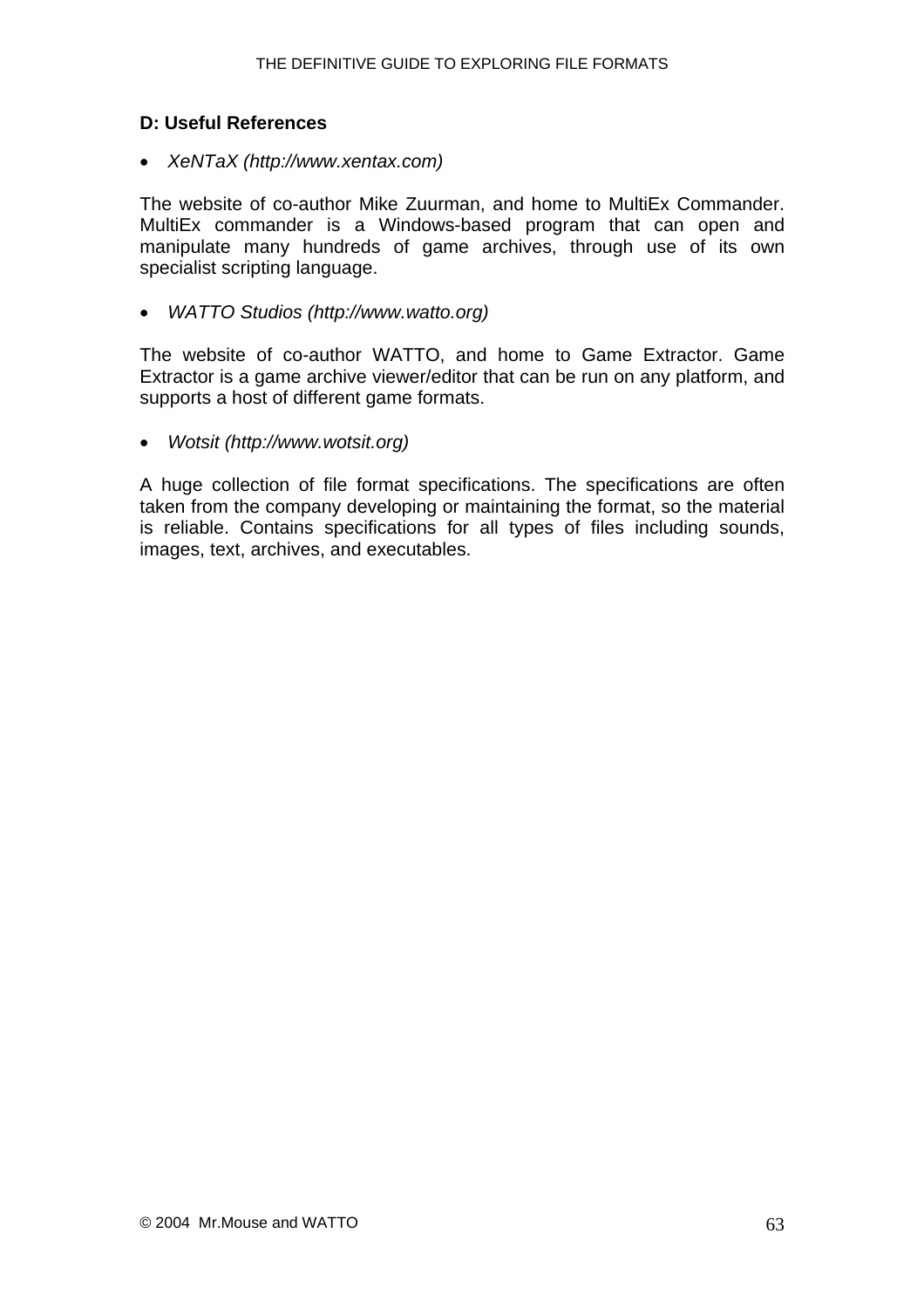<span id="page-63-0"></span>

| <b>Tag</b>  | <b>Extension</b> | <b>Type</b> | <b>Description</b>                                      |
|-------------|------------------|-------------|---------------------------------------------------------|
| ВM          | *.bmp *.dib      | Image       | Microsoft-standard Bitmap image                         |
|             |                  |             | (http://www.microsoft.com)                              |
| <b>CWS</b>  | *.swf            | Animation   | Macromedia Flash animation (Compressed)                 |
|             |                  |             | (http://www.macromedia.com/flash)                       |
| <b>FWS</b>  | *.swf            | Animation   | Macromedia Flash animation (Uncompressed)               |
|             |                  |             | (http://www.macromedia.com/flash)                       |
| <b>GIF</b>  | *.gif            | Image       | GIF image                                               |
|             |                  |             | (writing GIF images requires a license from CompuServe) |
| <b>MSCF</b> | *.cab            | Archive     | <b>Microsoft Cabinet archive</b>                        |
|             |                  |             | (http://www.microsoft.com)                              |
| ΜZ          | *.exe *.dll      | Executable  | Windows executable program application                  |
|             |                  |             | (http://www.microsoft.com)                              |
| %PDF        | *.pdf            | Document    | Standard Adobe PDF document / e-book                    |
|             |                  |             | (http://www.adobe.com)                                  |
| <b>PK</b>   | *.zip *.gz       | Archive     | Standard ZIP/GZip archive                               |
|             |                  |             | (http://www.pkzip.com)                                  |
| Rar!        | *.rar            | Archive     | <b>RAR Archive</b>                                      |
|             |                  |             | (http://www.rarsoft.com)                                |
| <b>RIFF</b> | *.wav            | Audio       | Microsoft-standard audio file                           |
|             |                  |             | (http://www.microsoft.com)                              |